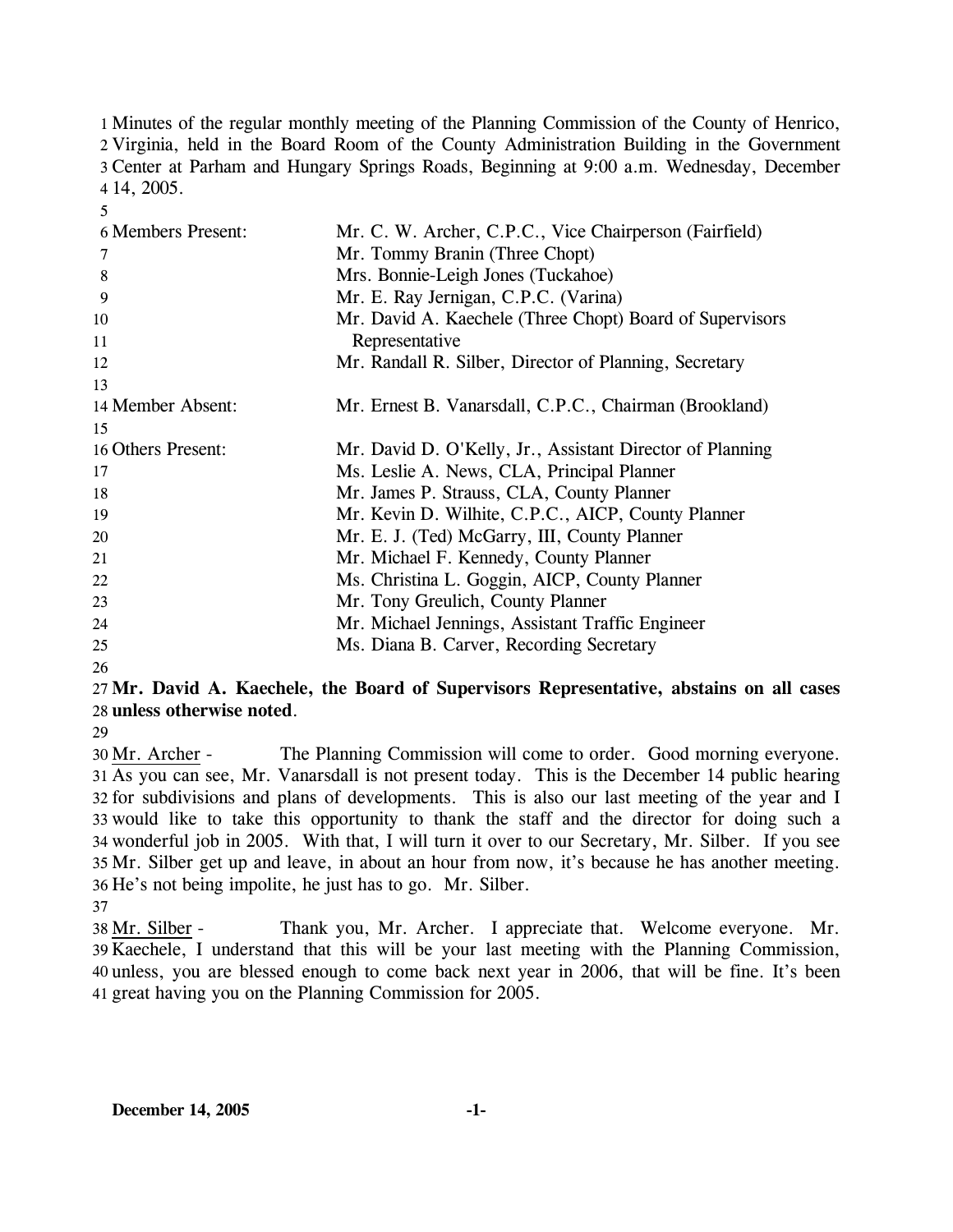We will see what happens at the first of the year but I'm sure that you 43 will have another Board member here to serve with you. I've enjoyed the year here. I've 44 learned a few more new things. 42 Mr. Kaechele -

45

46 Mr. Archer - Thank you, Mr. Kaechele.

47 Okay. First on the agenda this morning would be consideration for 49 deferrals and withdrawals. I understand we have no withdrawals that I am aware of but we do 50 have a deferral. Ms. News. 48 Mr. Silber -

51

Good morning, Mr. Secretary, members of the Commission. We have 53 one deferral on your agenda and we just received a second deferral request. The first is on 54 page 18 of your agenda and is located in the Varina District. This is POD-64-05, Antioch 55 Baptist Church. There has been a change to the date from what's posted on the screen. The 56 applicant is requesting a deferral to the January 12, 2006 meeting, which would be the 57 Rezoning meeting. 52 Ms. News -

58

## 59 **PLAN OF DEVELOPMENT & MASTER PLAN**

60

| POD-64-05<br><b>Antioch Baptist Church</b><br>1384 New Market Road<br>(POD-39-96 Revised) | <b>Engineering Design Associates for Antioch Baptist Church:</b><br>Request for approval of a revised plan of development and<br>master plan, as required by Chapter 24, Section 24-106 of the<br>Henrico County Code, to construct a Phase 1, two-story, 546-<br>seat sanctuary and a one-story, 8475 square foot education<br>building, a Phase 2 parking lot and a Phase 3, 2400 square foot<br>education building expansion. The 4.62-acre site is located at<br>1384 New Market Road along the east line of New Market<br>Road (State Route 5) between Chatsworth Road and Freeless<br>Street on parcels 804-700-1773, 3054 and 3543. The zoning is |
|-------------------------------------------------------------------------------------------|----------------------------------------------------------------------------------------------------------------------------------------------------------------------------------------------------------------------------------------------------------------------------------------------------------------------------------------------------------------------------------------------------------------------------------------------------------------------------------------------------------------------------------------------------------------------------------------------------------------------------------------------------------|
|                                                                                           | A-1, Agricultural District. County water and sewer. (Varina)                                                                                                                                                                                                                                                                                                                                                                                                                                                                                                                                                                                             |
| 61                                                                                        |                                                                                                                                                                                                                                                                                                                                                                                                                                                                                                                                                                                                                                                          |

Okay, Ms. News. Is there anyone in the audience in opposition to the 63 deferral of POD-64-05, Antioch Baptist Church, in the Varina District, to the January 12, 2006 meeting? No opposition. Mr. Jernigan. 64 62 Mr. Archer -

65

66 Mr. Silber - Let me ask a question first.

67

68 Mr. Archer - Okay.

69

Are we able to get revised plans in and reviewed and handled in that 71 short period of time? 70 Mr. Silber -

72

The applicant will have to work diligently due to the holidays. It can 74 happen but it's going to need immediate action. 73 Ms. News -75

**December 14, 2005 -2-**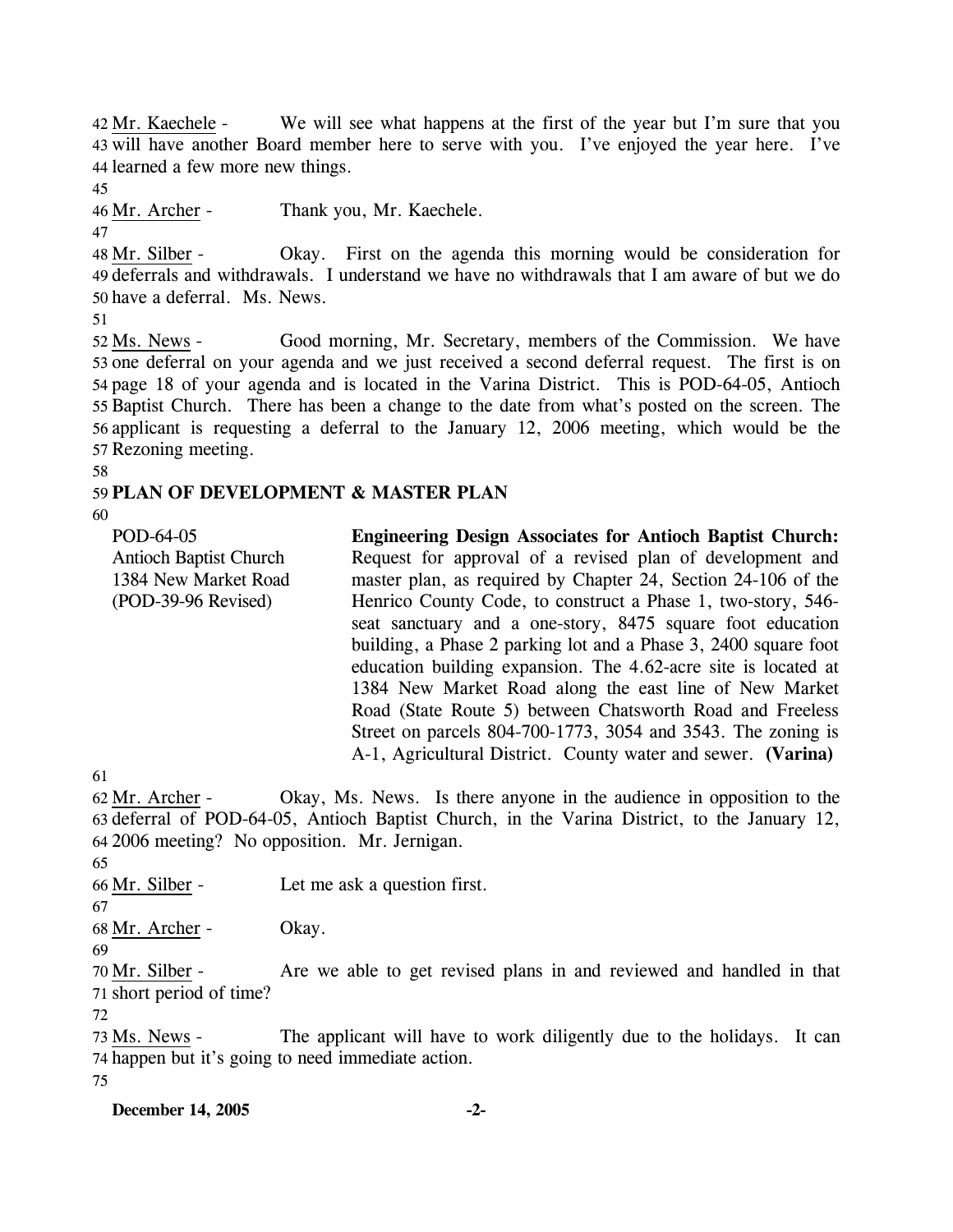76 Mr. Silber - Is the applicant here today?

Yes, well EDA. I told them that I would try to meet with them Friday 79 so that we can get on this. And I mentioned to them the same fact that the holidays are here and it would create…. 80 78 Mr. Jernigan -

81

77

Well, my concern is I think the plans have been coming in late so we 83 need them immediately so that we can react to them and respond to them. We can't take them 84 in late and have another deferral. So, hopefully they can get those into us immediately. 82 Mr. Silber -

85

86 Mr. Jernigan - The biggest problem is we have to get the parking straight. 87 88 Mr. Archer - We did say January 12, right, Rezoning meeting? 89 90 Mr. Silber - Yes.

91

92 Mr. Archer - All right. Mr. Jernigan.

93

With that, I will move for deferral of POD-64-05, Antioch Baptist 95 Church, to January 12, 2006, by request of the applicant. 94 Mr. Jernigan -

96

97 Mrs. Jones - Second.

98

The motion was made by Mr. Jernigan and seconded by Mrs. Jones. All 100 in favor say aye...all opposed say nay. The motion passes. 99 Mr. Archer -

101

102 At the request of the applicant, the Planning Commission deferred POD-64-05, Antioch Baptist 103 Church (POD-39-96 Revised) to its January 12, 2006, Rezoning Meeting.

104

We have received this morning another request and this is located on 106 page 16 of your agenda, and also located in the Varina District. This is POD-77-05, Byrd Center Expansion – Phase 6 and 7. The applicant is requesting a deferral to the January 25, 107 2006 meeting. 108 105 Ms. News -

# 109

## 110 **PLAN OF DEVELOPMENT**

111

POD-77-05 Byrd Center Expansion – Phase 6 and 7 2800 Charles City Road (POD-38-00 Revised) **Engineering Design Associates for Medalist & Wre-Byrd LLC:** Request for approval of a revised plan of development, as required by Chapter 24, Section 24-106 of the Henrico County Code, to construct two, one-story, office/warehouses consisting of a 93,000 square foot Phase 6 and a 70,000 square foot Phase 7. The 19.792-acre site is located at 2800 Charles City Road, approximately 600 feet east of Laburnum Avenue on parcel 818-709-1325. The zoning is M-1, Lighting Industrial District. County water and sewer. **(Varina)**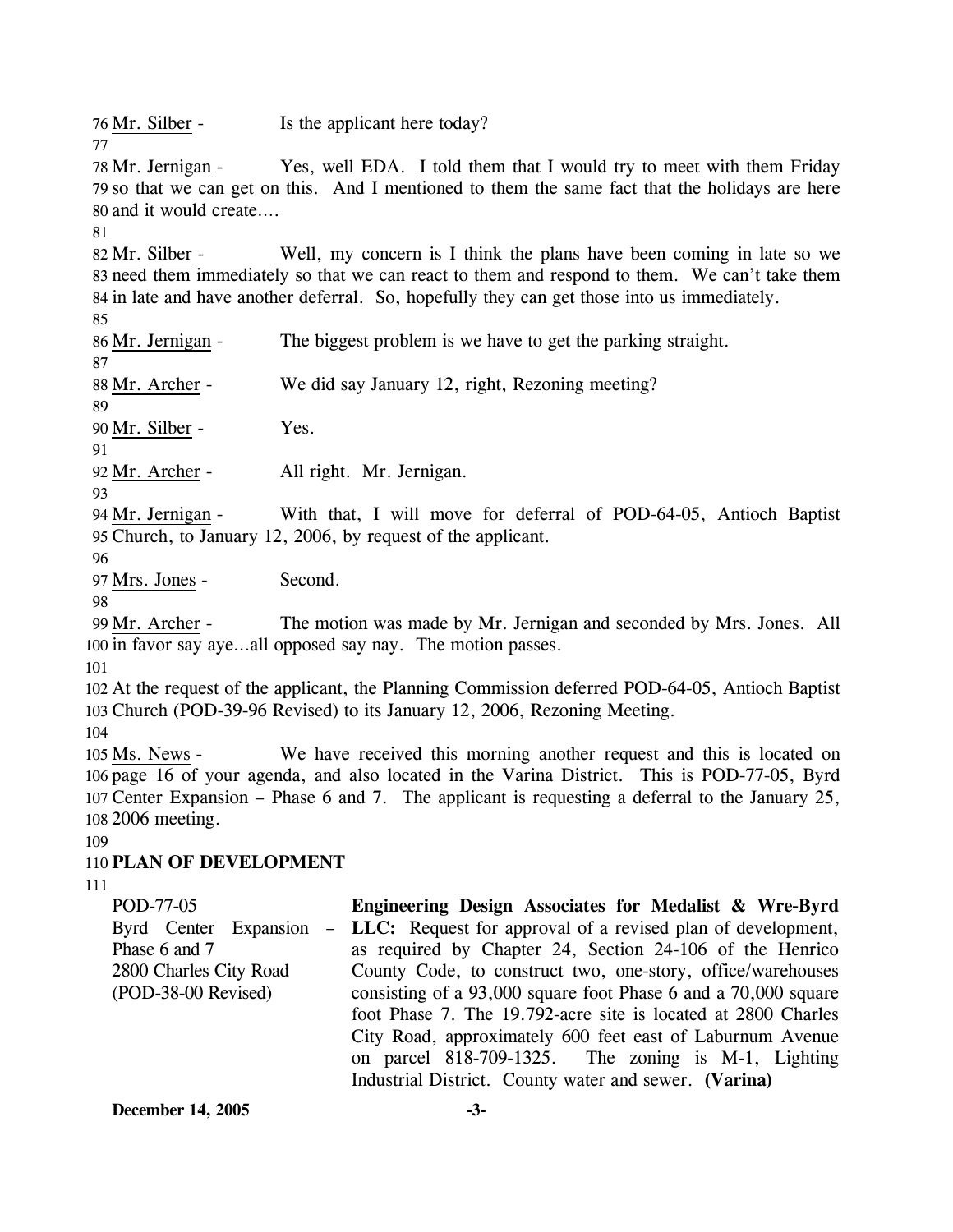Is there anyone in the audience in opposition to the deferral of POD-77-11305, Byrd Center Expansion – Phase 6 and 7 and the Varina District? No opposition. Mr. 114 Jernigan.  $112$  Mr. Archer -115 With that, Mr. Chairman, I will move for deferral of POD-77-05, Byrd 117 Center Expansion – Phase 6 and 7, to January 25, 2006 by request of the applicant. 116 Mr. Jernigan -118 119 Mrs. Jones - Second. 120 The motion was made by Mr. Jernigan and seconded by Mrs. Jones. All 122 in favor say aye...all opposed say nay. The motion passes. 121 Mr. Archer -123 124 The Planning Commission deferred POD-77-05 (POD-38-00 Revised), Byrd Center Expansion 125 – Phase 6 and 7, to its January 25, 2006, Meeting. 126 127 Mr. Silber - Are there any other deferrals, Ms. News? 128 129 Ms. News - No, sir. That's all we have. 130 Mr. Chairman, I have one that we couldn't get worked out. It's on page 132 20, Hoke Brady Farms. 131 Mr. Jernigan -133 134 **SUBDIVISION (Deferred from the November 16, 2005, Meeting)**  135 136 Hoke Brady Farms (October 2005 Plan) Kingland Road **Engineering Design Associates for Charlie H. Purks, Sr. and D. P. Purks Trust and G & G Limited:** The 126.30-acre site proposed for a subdivision of 43 single-family homes is located on the north line of Kingsland Road between Varina Road and the U.S. Park Service property on parcel 812-674- 1758 The zoning is A-1, Agricultural District. Individual well and septic tank/drainfield. **(Varina) 43 Lots**  Is there anyone in the audience in opposition to the deferral of 138 subdivision Hoke Brady Farms (October 2005 Plan) in the Varina District? No opposition. 139 Mr. Jernigan. 137 Mr. Archer -140 With that, Mr. Chairman, I will move for deferral of subdivision Hoke 142 Brady Farms (October 2005 Plan) to January 25, 2006, by request of the Commission. 141 Mr. Jernigan -143 144 Mrs. Jones - Second. 145 The motion was made by Mr. Jernigan and seconded by Mrs. Jones. All 147 in favor say aye...all opposed say nay. The motion passes. 146 Mr. Archer -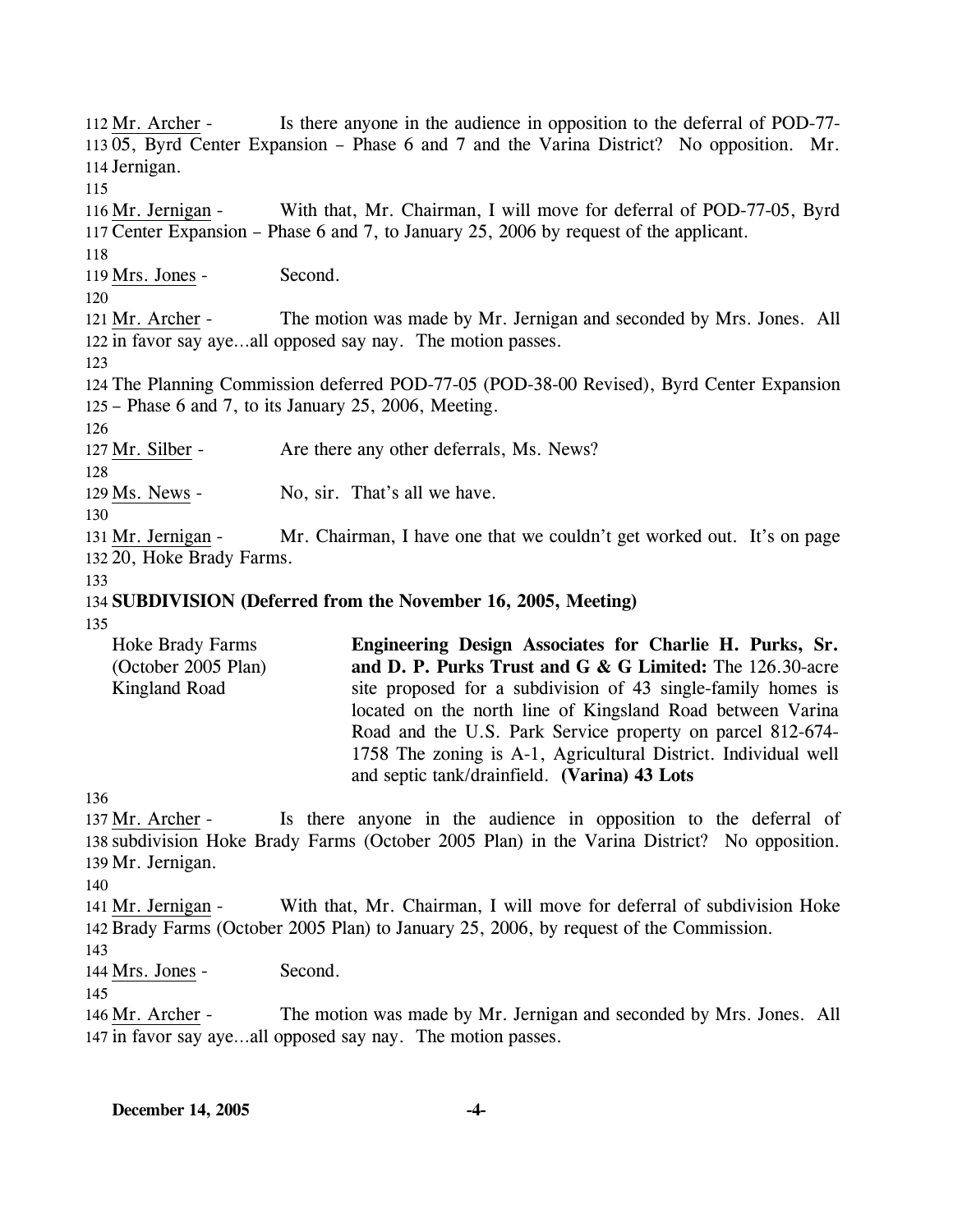148 The Planning Commission deferred subdivision Hoke Brady Farms (October 2005 Plan), to its 149 January 25, 2006, Meeting.

150

Are there any other deferrals by Commission members? Hearing none, 152 we will move on to the Expedited Agenda. These are items that are placed on a separate 153 agenda. These plans are reviewed, and staff is recommending approval of these plans. The Planning Commissioner from the district has no particular concerns and there is no known 154 155 opposition. If there is any opposition to these plans, these would come off of the Expedited 156 Agenda and will be heard in the order that they are found on the full agenda. I believe we 157 have five items on the Expedited Agenda. 151 Mr. Silber -

158

159 Ms. News - That's correct. 160 161 Mr. Archer - All right. Let's proceed. 162

The first item is on page two of your agenda and is located in the 164 Brookland District. This is a transfer of approval POD-67-79, Carousel Office Building. 165 There is an addendum item on page one of your addendum and it just indicates that the 166 magisterial district is Brookland and not Three Chopt as originally noted. 163 Ms. News -

167

## 168 **TRANSFER OF APPROVAL**

169

POD-67-79 Carousel Office Building – 7814 Carousel Lane **Hodes, Ulman, Pessin & Katz, P.A. for Carousel Lane, LLC:** Request for transfer of approval as required by Chapter 24, Section 24-106 of the Henrico County Code from Aspen Virginia LLC, Et Als and Carousel Associated Limited Partnership to Carousel Lane, LLC. The 3.860-acre site is located on the north line of Carousel Lane, approximately 425 feet west of the intersection of Carousel Lane and Shrader Road on parcel 763-754-3546. The zoning is O-3, Office District. County water and sewer. **(Brookland) (Three Chopt)**

170

Is there anyone in the audience in opposition to the transfer of approval 172 for POD-67-79, Carousel Office Building in the Brookland District. If none, I will move 173 approval for the transfer of approval POD-67-79, Carousel Office Building, subject to the 174 conditions stated in the agenda and the addendum item which corrects it from Three Chopt to 175 Brookland. 171 Mr. Archer -

176

177 Mr. Jernigan - Second.

178

The motion was made by Mr. Archer and seconded by Mr. Jernigan. All in favor say aye…all opposed say nay. The motion passes. 180 179 Mr. Archer -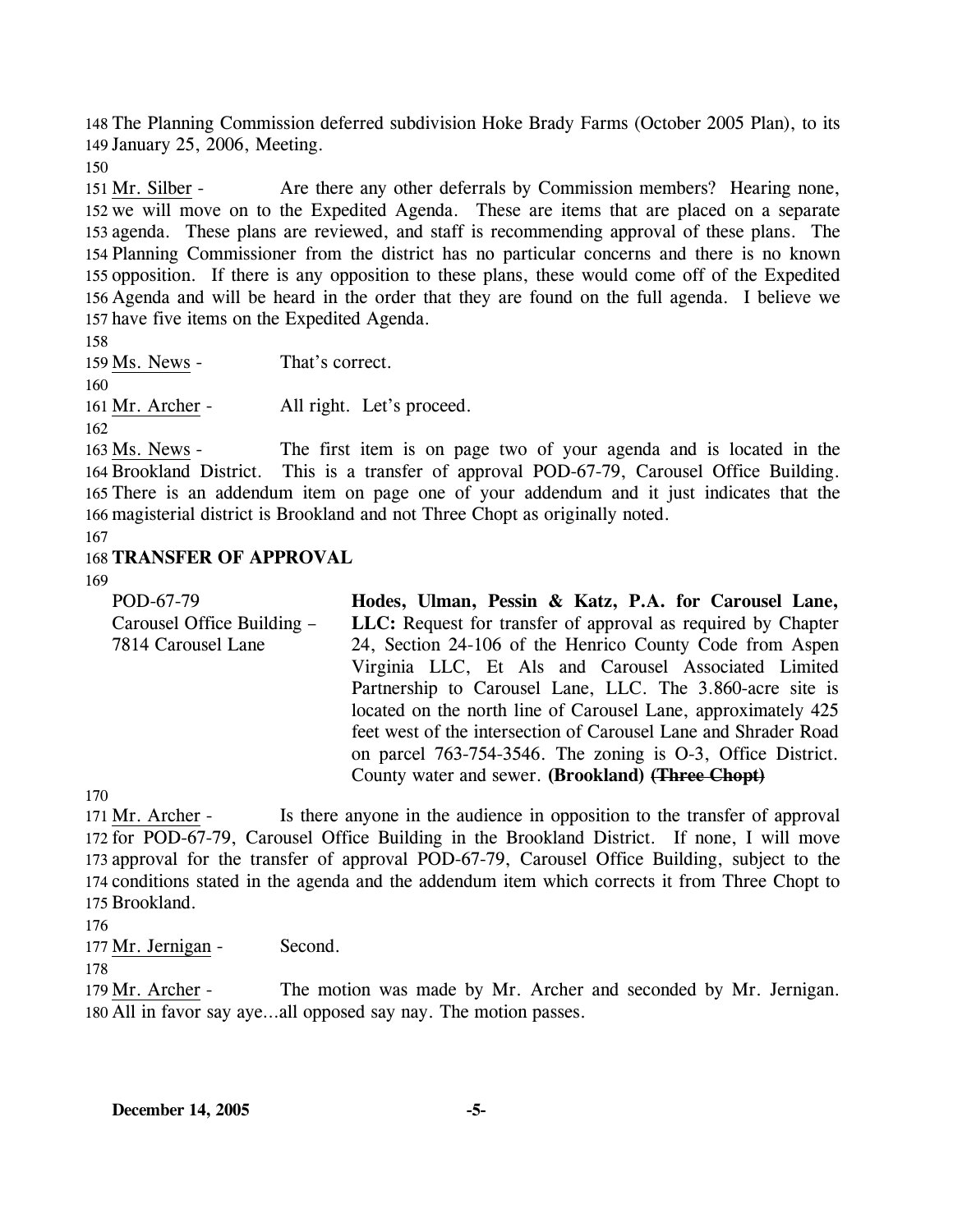181 The Planning Commission approved the transfer of approval request for POD-67-79, Carousel 182 Office Building, subject to the standard conditions, the added conditions approved on the 183 original POD, and the following added condition:

184

 $1851$ 186 1. The site deficiencies, as identified in the inspection report, dated **October 6, 2005**, shall be corrected by **April 30, 2006**.

187

Next on page 3 of your agenda located in the Three Chopt District is a 189 landscape and lighting plan, LP/POD-21-04, Bowl America - Phase II. 188 Ms. News -

190

## 191 **LANDSCAPE & LIGHTING PLAN**

192

LP/POD-21-04 Bowl America – Phase II Pouncey Tract Road **Dayton Thompson & Associates for Bowl America:** Request for approval of a landscape and lighting plan, as required by Chapter 24, Sections 24-106 and 24-106.2 of the Henrico County Code. The 3.61-acre site is located at the southwest corner of Pouncey Tract Road and I-64 on parcel 739-763- 7089. The zoning is M-1C, Light Industrial District (Conditional). **(Three Chopt)** 

193

Is there anyone in the audience in opposition to the landscape and 195 lighting plan for LP/POD-21-04, Bowl America - Phase II, in the Three Chopt District? No 196 opposition. Mr. Branin. 194 Mr. Archer -

197

Mr. Chairman, I move to approve LP/POD-21-04, Bowl America – 199 Phase II, landscape and lighting plan on the Expedited Agenda. 198 Mr. Branin -

200

201 Mr. Jernigan - Second.

202

The motion was made by Mr. Branin and seconded by Mr. Jernigan. All 204 in favor say aye...all opposed say nay. The motion passes. 203 Mr. Archer -

205

206 The Planning Commission approved the landscape and lighting plan for LP/POD-21-04, Bowl 207 America – Phase II, subject to the annotations on the plans and the standard conditions attached 208 to these minutes for landscape and lighting plans.

209

Next on page 5 of your agenda and located in the Brookland District is 211 subdivision Holladay Hill (December 2005 Plan). There is an addendum item indicating that 212 there is a correction in the caption for 21 lots, not 49 as noted, and there is a revised map 213 included in your agenda which clarifies the zoning of the property. 210 Ms. News -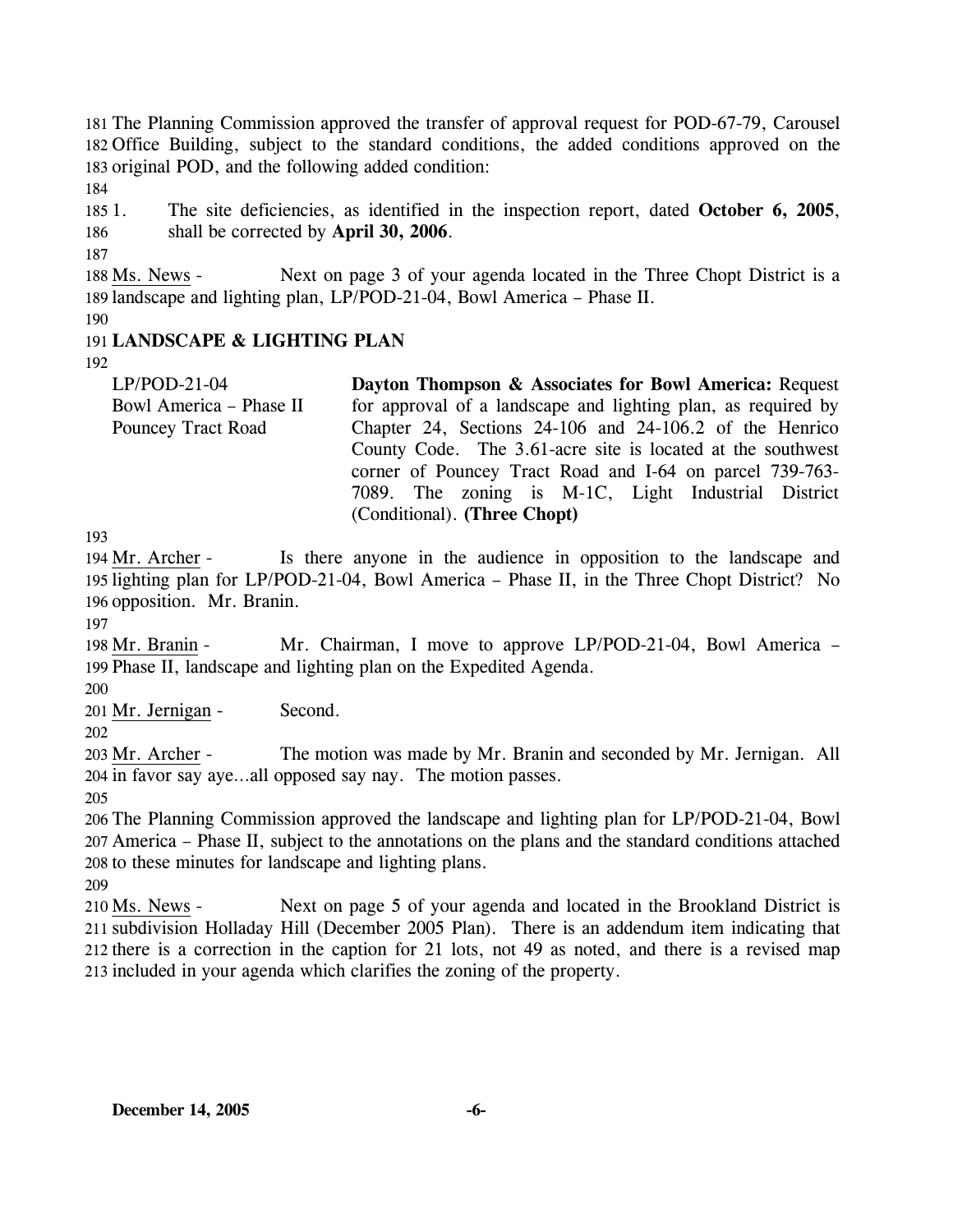215

Holladay Hill (December 2005 Plan) Old Mountain Road **Foster & Miller, P.C. for Benjamin L., Jr. and Evelyn J. Holladay and Nora Investments, LC:** The 12.65-acre site proposed for a subdivision of 21 single-family homes is located at the southeast corner of I-295 and Old Mountain Road on parcels 762-772-6237 and 5080. The zoning is R-3C, One-Family Residence District (Conditional). County water and sewer. **(Brookland) 21 Lots 49 Lots**

216

Is there anyone in the audience in opposition to Holladay Hill subdivision No opposition, then I will move approval of Holladay Hill 219 subdivision subject to the annotations on the plan, the standard conditions for subdivisions 220 served by public utilities and additional conditions Nos. 12 through 17 and the addendum item which corrects the number of lots. 221 217 Mr. Archer -218 in the Brookland District?

222

223 Mrs. Jones - Second.

224

The motion was made by Mr. Archer and seconded by Mrs. Jones. All 226 in favor say aye...all opposed say nay. The motion passes. 225 Mr. Archer -

227

 The Planning Commission granted conditional approval to Holladay Hill (December 2005 Plan) subject to the standard conditions attached to these minutes for subdivisions served by public utilities, the annotations on the plans and the following additional conditions: 231

232 12. Each lot shall contain at least 11,000 square feet exclusive of the flood plain areas.

233 13. 234 235 13. The limits and elevation of the 100-year frequency flood shall be conspicuously noted on the plat and construction plans and labeled "Limits of 100-year floodplain." Dedicate floodplain as a "Variable Width Drainage & Utilities Easement."

236 14. 237 238 The detailed plant list and specifications for the landscaping to be provided within the 25-foot-wide planting strip easement along I-295 shall be submitted to the Department of Planning for review and approval prior to recordation of the plat.

239 15. 240 Any necessary offsite drainage easements must be obtained prior to approval of the construction plan by the Department of Public Works.

241 16. 242 The proffers approved as part of zoning case  $C-47C-05$  shall be incorporated in this approval.

243 17. 244 245 246 247 248 249 250 251 17. Any future building lot containing a BMP, sediment basin or trap and located within the buildable area for a principal structure or accessory structure, may be developed with engineered fill. All material shall be deposited and compacted in accordance with the Virginia Uniform Statewide Building Code and geotechnical guidelines established by a professional engineer. A detailed engineering report shall be submitted for the review and approval by the Building Official prior to the issuance of a building permit on the affected lot. A copy of the report and recommendations shall be furnished to the Directors of Planning and Public Works.

**December 14, 2005 -7-**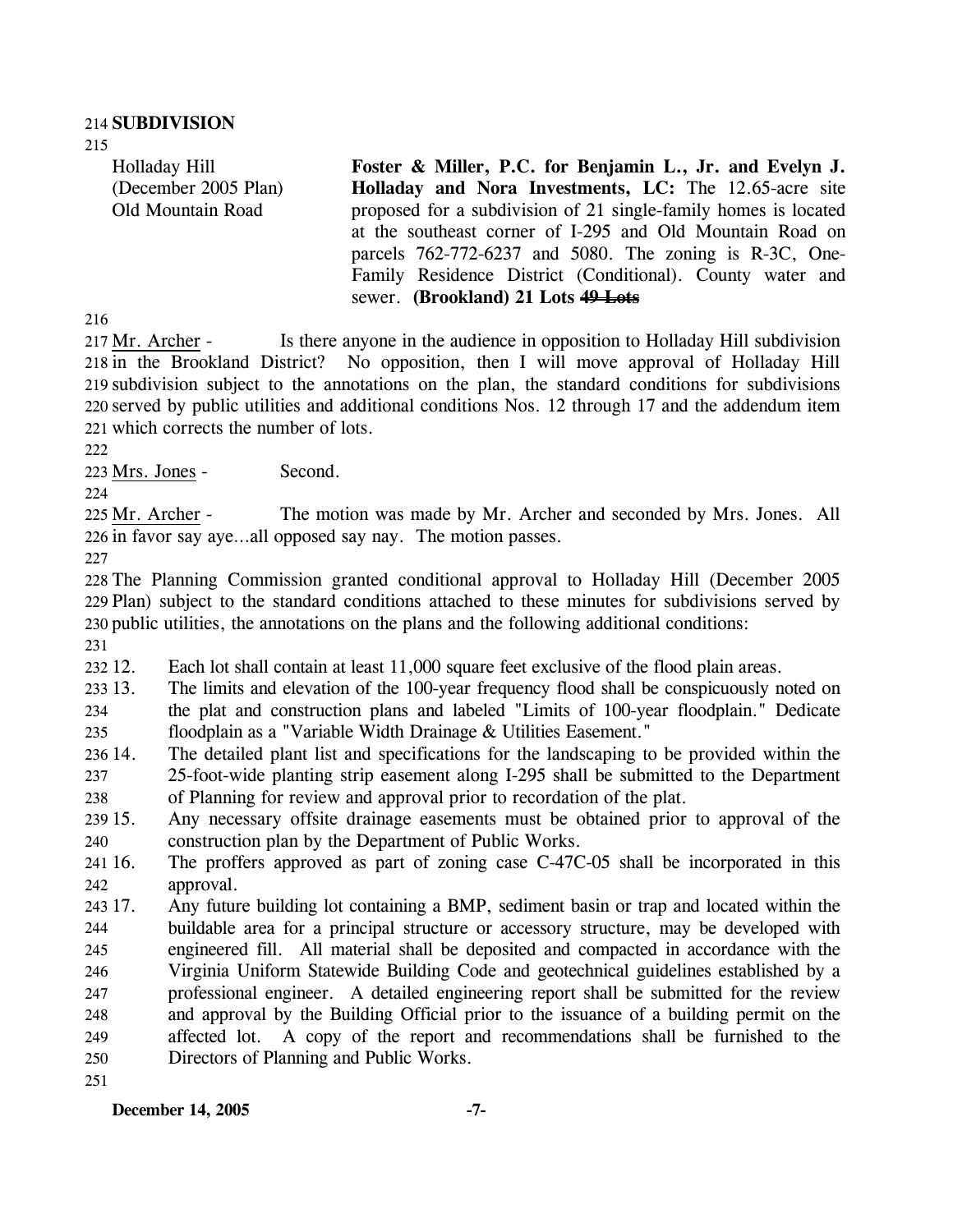Next on page 8 of your agenda and located in the Three Chopt District is 253 POD-72-05, Pouncey Tract Veterinary Hospital. 252 Ms. News -

254

### 255 **PLAN OF DEVELOPMENT**

256

| POD-72-05<br>Tract Veterinary<br>Pouncey<br>Hospital – Pouncey Tract and<br><b>Nuckols Roads</b> | Koontz-Bryant, P.C. for The Zubowsky LLC: Request for<br>approval of a plan of development, as required by Chapter 24,<br>Section 24-106 of the Henrico County Code, to construct a<br>one-story, 5,896 square foot veterinary hospital with associated<br>parking and utilities. The 1.49-acre site is located at the<br>southwest corner of the intersection of Nuckols Road and<br>Pouncey Tract Road (State Route 161) on parcel 736-774-2105. |
|--------------------------------------------------------------------------------------------------|----------------------------------------------------------------------------------------------------------------------------------------------------------------------------------------------------------------------------------------------------------------------------------------------------------------------------------------------------------------------------------------------------------------------------------------------------|
|                                                                                                  | The zoning is B-1C, Business District (Conditional). County<br>water and sewer. (Three Chopt)                                                                                                                                                                                                                                                                                                                                                      |

257

Is there anyone in the audience in opposition to POD-72-05, Pouncey 259 Tract Veterinary Hospital in the Three Chopt District? No opposition. Mr. Branin. 258 Mr. Archer -

260

Mr. Chairman, I move to approve POD-72-05, Pouncey Tract 262 Veterinary Hospital, on the Expedited Agenda. 261 Mr. Branin -

263

264 Mrs. Jones - Second.

265

The motion was made by Mr. Branin and seconded by Mrs. Jones. All 267 in favor say aye...all opposed say nay. The motion passes. 266 Mr. Archer -

268

269 The Planning Commission approved POD-72-05, Pouncey Tract Veterinary Hospital, subject 270 to the standard conditions attached to these minutes, for developments of this type, the 271 annotations on the plans and the following additional conditions:

272

2739. 274 275 **AMENDED** - A detailed landscaping plan shall be submitted to the Department of Planning for review and Planning Commission approval prior to the issuance of any occupancy permits.

276 24. 277 278 279 280 The right-of-way for widening of Pouncey Tract Road (State Route 161) as shown on approved plans shall be dedicated to the County prior to any occupancy permits being issued. The right-of-way dedication plat and any other required information shall be submitted to the County Real Property Agent at least sixty (60) days prior to requesting occupancy permits.

281 25. 282 283 284 285 The easements for drainage and utilities as shown on approved plans shall be granted to the County in a form acceptable to the County Attorney prior to any occupancy permits being issued. The easement plats and any other required information shall be submitted to the County Real Property Agent at least sixty (60) days prior to requesting occupancy permits.

286 26. 287 26. The entrances and drainage facilities on Pouncey Tract Road (State Route 161) shall be approved by the Virginia Department of Transportation and the County.

#### **December 14, 2005 -8-**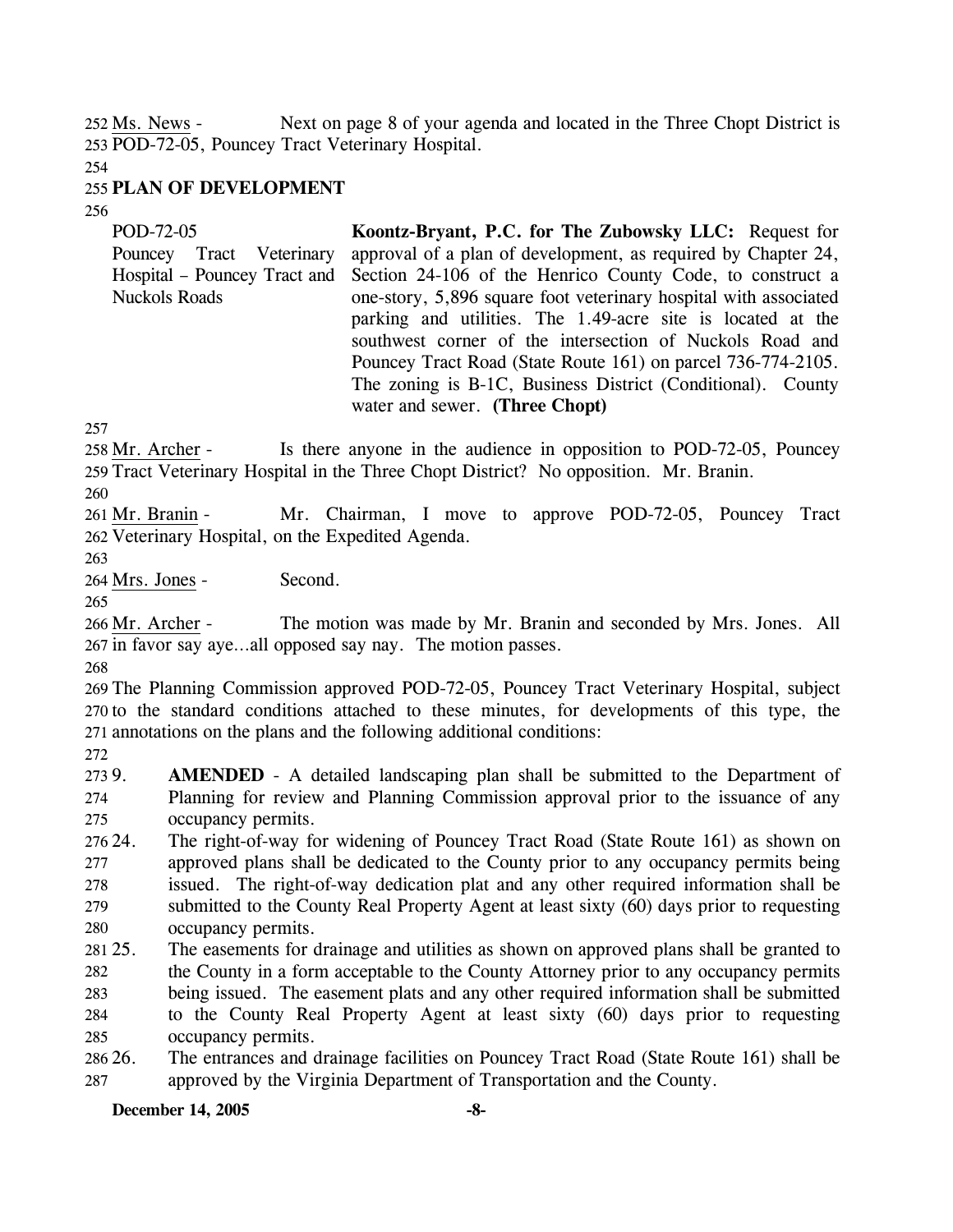288 27. 289 290 27. A notice of completion form, certifying that the requirements of the Virginia Department of Transportation entrances permit have been completed, shall be submitted to the Department of Planning prior to any occupancy permits being issued.

291 28. 292 The required building setback shall be measured from the proposed right-of-way line and the parking shall be located behind the proposed right-of-way line.

293. 294 The developer shall provide fire hydrants as required by the Department of Public Utilities and Division of Fire.

- 295 30. 296 30. A standard concrete sidewalk shall be provided along the east side of Pouncey Tract Road.
- 297 31. 298 The proffers approved as a part of zoning case C-55C-02 shall be incorporated in this approval.
- 299 32. 300 301 Any necessary off-site drainage and/or water and sewer easements must be obtained in a form acceptable to the County Attorney prior to final approval of the construction plans.
- 302 33. 303 304 33. Deviations from County standards for pavement, curb or curb and gutter design shall be approved by the County Engineer prior to final approval of the construction plans by the Department of Public Works.
- 305 34. 306 307 Insurance Services Office (ISO) calculations must be included with the plans and contracts and must be approved by the Department of Public Utilities prior to the issuance of a building permit.
- 308 35. 309 310 311 35. Approval of the construction plans by the Department of Public Works does not establish the curb and gutter elevations along the Virginia Department of Transportation maintained right-of-way. The elevations will be set by the contractor and approved by the Virginia Department of Transportation.

312 36. 313 314 315 316 The location of all existing and proposed utility and mechanical equipment (including HVAC units, electric meters, junction and accessory boxes, transformers, and generators) shall be identified on the landscape plans. All equipment shall be screened by such measures as determined appropriate by the Director of Planning or the Planning Commission at the time of plan approval**.**

317

The last item is on page 27 of your agenda and is located in the Varina 319 District. This is subdivision Savannah Station (December 2005 Plan) for 22 lots. There is an 320 addendum item on page 7 of your addendum which indicates that the staff has received 321 documentation indicating that the Public Utilities Department has no objection to the applicant 322 purchasing a small portion of a corner of their property to provide right-of-way for access to 323 the property. Additionally, the applicant has agreed to added condition No. 16 in the addendum which indicates he will explore the possibility of purchasing excess property owned, 324 325 but not currently utilized, by the School Board. 318 Ms. News -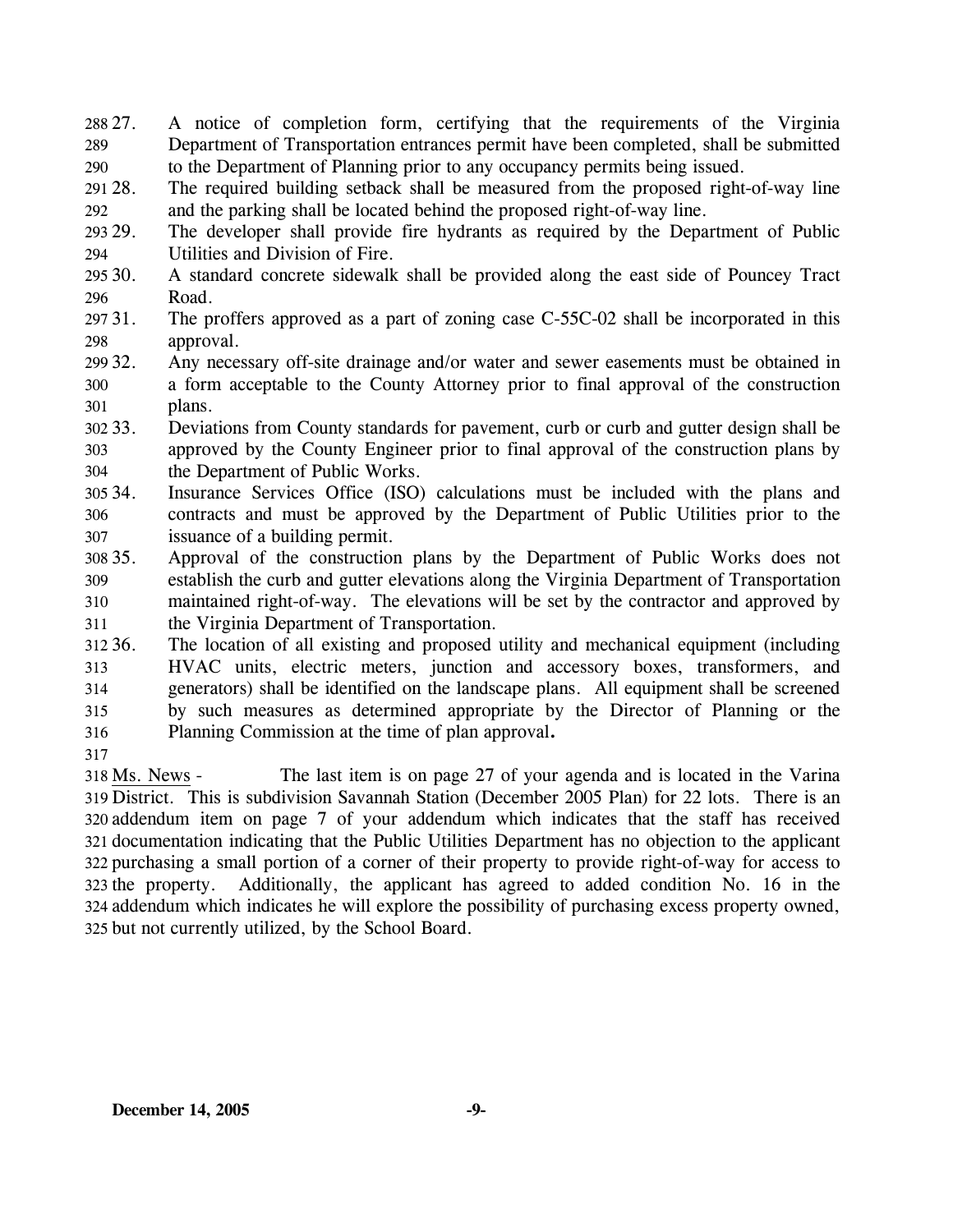327

Savannah Station (December 2005 Plan) Robin Avenue

**Bay Design Group, P.C. for Theodore C. Dramer, Jr. and Roy Rogers Industries:** The 9.72-acre site proposed for a subdivision of 22 single-family homes is located at the southern extent of Robin Avenue, at the intersection of Robin Avenue and Pine Street on part of parcels 818-726-1688 and 817-726- 9388. The zoning is R-3, One-Family Residence District (Conditional). County water and sewer. **(Varina) 22 Lots** 

328

Is there anyone in the audience in opposition to subdivision Savannah 330 Station (December 2005 Plan) in the Varina District? No opposition. Mr. Jernigan. 329 Mr. Archer -331

Mr. Chairman, with that, I will move for approval of subdivision 333 Savannah Station (December 2005 Plan) with standard conditions for subdivisions served by 334 public utilities and the following additional conditions Nos. 12 through 15, No. 16 added from 335 the addendum and recommended approval on the addendum, on the Expedited Agenda. 332 Mr. Jernigan -

336

337 Mrs. Jones - Second.

338

The motion was made by Mr. Jernigan and seconded by Mrs. Jones. All 340 in favor say aye...all opposed say nay. The motion passes. 339 Mr. Archer -

341

 The Planning Commission granted conditional approval to subdivision Savannah Station (December 2005 Plan) subject to the standard conditions attached to these minutes for subdivisions served by public utilities, the annotations on the plans and the following additional conditions:

346

347 12. Each lot shall contain at least 11,000 square feet.

348 13. 349 13. Any necessary offsite drainage easements must be obtained prior to approval of the construction plan by the Department of Public Works.

350 14. 351 352 353 354 355 356 357 14. Any future building lot containing a BMP, sediment basin or trap and located within the buildable area for a principal structure or accessory structure, may be developed with engineered fill. All material shall be deposited and compacted in accordance with the Virginia Uniform Statewide Building Code and geotechnical guidelines established by a professional engineer. A detailed engineering report shall be submitted for the review and approval by the Building Official prior to the issuance of a building permit on the affected lot. A copy of the report and recommendations shall be furnished to the Directors of Planning and Public Works.

- 358 15. 359 360 15. The subdivision construction plans shall not be approved until such time that the applicant has entered into all of the agreements deemed necessary by the County with regards to the extension of Robin Avenue across the portion of County-owned property
- 361 (Parcel #817-727-9960) as shown on the staff plan.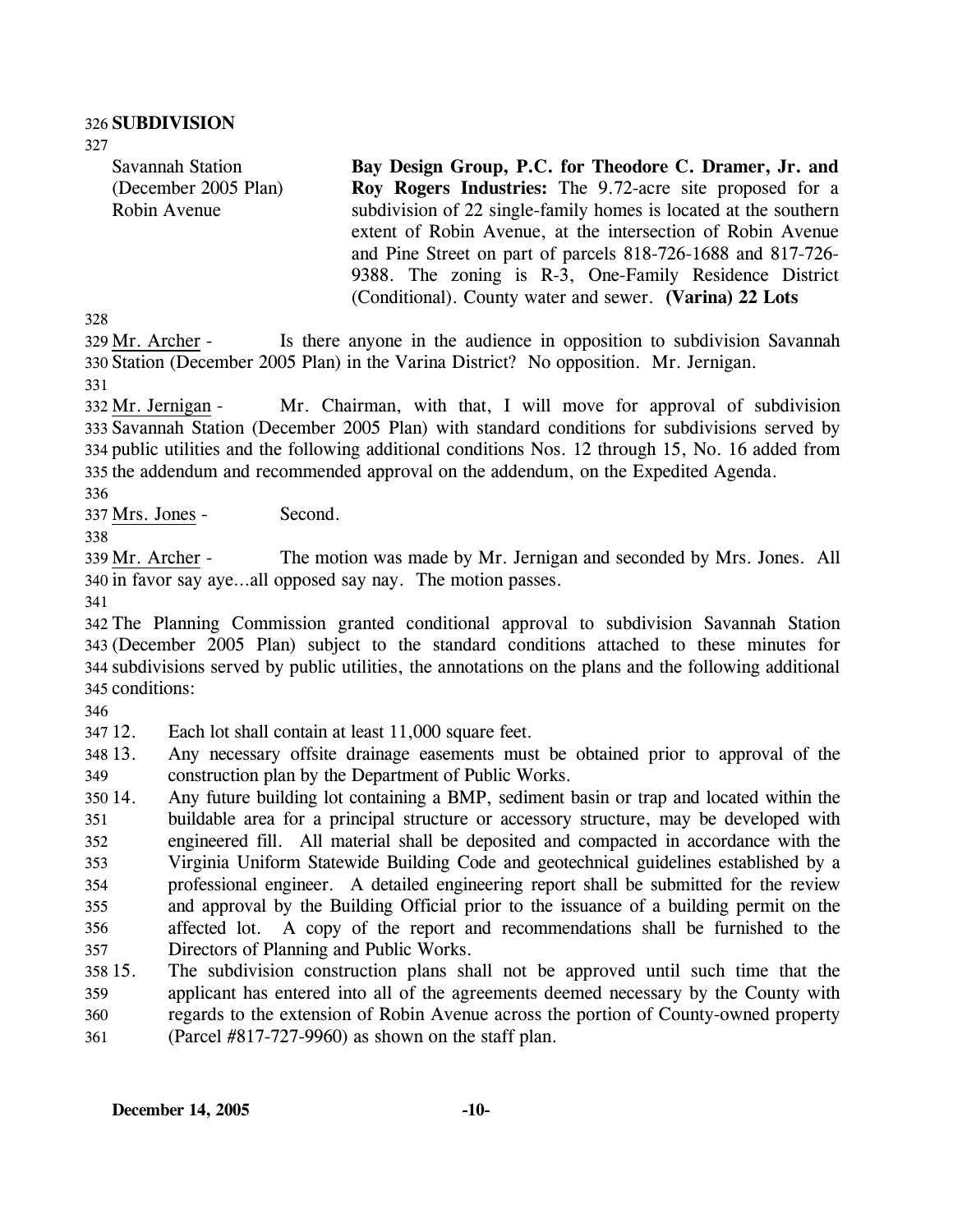362 16. 363 364 365 366 16. The applicant shall use his best efforts in exploring the possibility of incorporating all or part of the adjacent property owned by the Henrico County School Board (GPIN #817-727-7702) into this development. Evidence of this effort shall be provided to the Director of Planning prior to filing of an application for Final Subdivision approval.

367 Ms. News - That completes the Expedited Agenda.

369 Mr. Archer - Thank you, Ms. News.

370

368

Thank you. Next on the agenda would be information of Extension of 372 Conditional Subdivision Approval. There are two subdivisions that have conditional approval. 373 The time period has elapsed and they are up for extension of approval. There are 53 lots in 374 one case and 35 in the other and none of those lots have been recorded. They are up for 375 extension approval but none of these require Planning Commission action. They can be 376 extended administratively by the staff. We bring this to your attention for informational 377 purposes only. If you have any questions Ms. Goggin is here to answer your questions. 371 Mr. Silber -

378

379 Mr. Archer - Thank you, Mr. Secretary. Are there any questions for Ms. Goggin? 380 381 Mr. Jernigan - I don't have any, Mr. Chairman. Both of them are in my district. 382 383 Mr. Archer - All right, Mr. Secretary.

384

Next we will start into our regular agenda and the first case on the 386 regular agenda is on page 4, a landscape plan for LP/POD-34-05, The Village @ Osborne – 387 Zero Lot Line Dwellings. 385 Mr. Silber -

388

389 **LANDSCAPE PLAN (Deferred from the November 16, 2005, Meeting)**  390

LP/POD-34-05 The Village @ Osborne – Zero Lot Line Dwellings Osborne Turnpike **Foster & Miller, P.C. for FTF, LLC:** Request for approval of a landscape plan, as required by Chapter 24, Sections 24-106 and 24-106.2 of the Henrico County Code. The 41.758-acre site is located at 7101 Osborne Turnpike, approximately 4,500 feet north of Burning Tree Road on parcels 802-696-9269 and 803-696-6866. The zoning is R-5AC, General Residence District (Conditional) **(Varina)** 

391

Is there anyone in the audience in opposition to this landscape plan, LP/POD-34-05, The Village @ Osborne, in the Varina District? No opposition. Mr. Strauss. 393 392 Mr. Archer -394

Good morning. Thank you, Mr. Secretary. As the Chairman said this 396 landscape plan has been deferred many times. The staff has been working with the applicant 397 on this project. You may recall, The Village at Osborne was a unique land plan. It was in the 398 context of the "rural by design idea." What we have been working with the applicant on is the 399 appropriate landscaping for this project that's very unique. I would like to walk you through a 395 Mr. Strauss -

**December 14, 2005 -11-**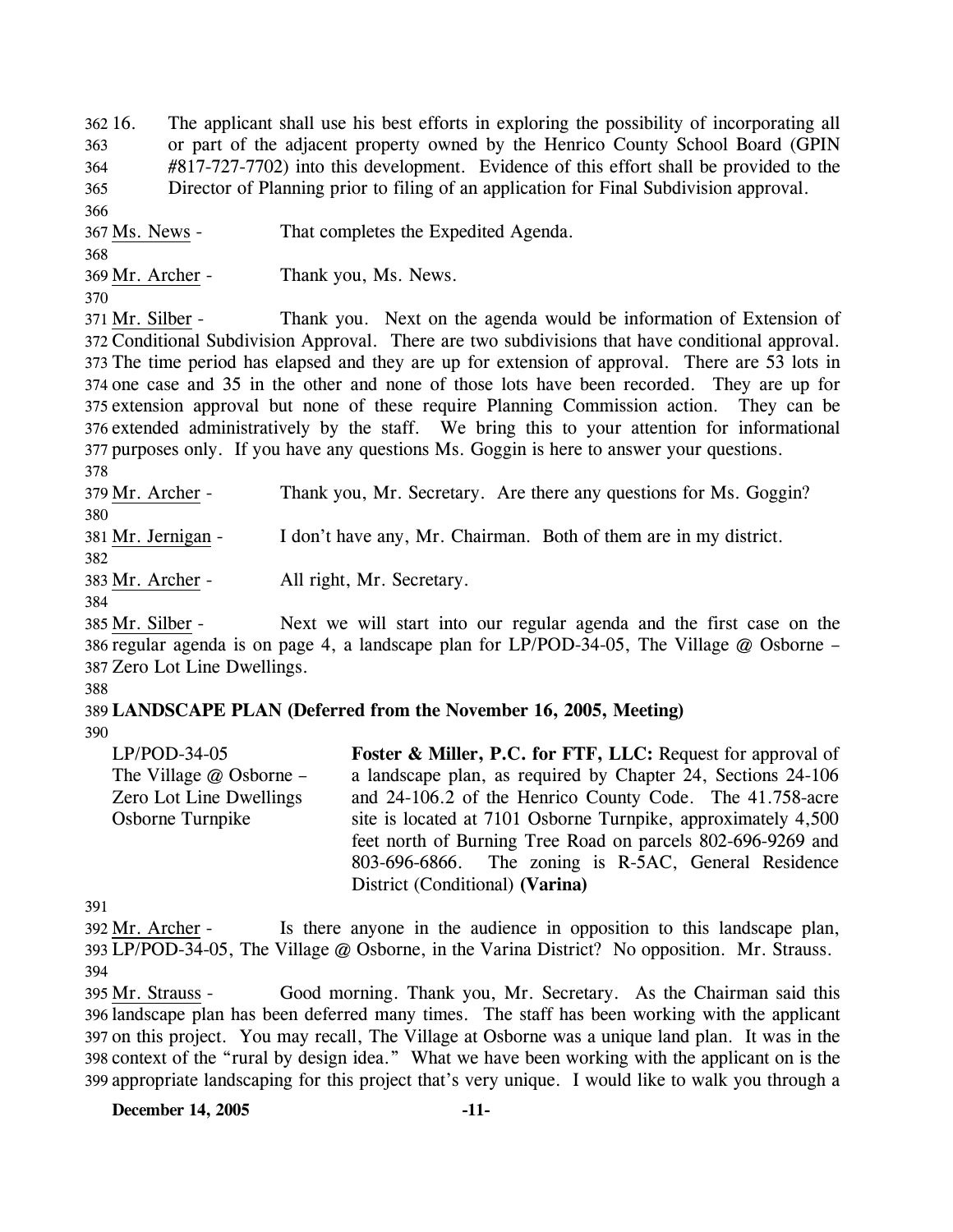few images and there is one image in particular that I think you would be interested in. We have been working with Nelda Snyder also with Varina Beautification. We have been looking for the right kind of landscaping and entrance feature for this project, and given that it was rural, in its beginning, now it's going to have development on it. We were looking for themes and the type of material that would be appropriate. 

 I'm going to walk you very quickly through these images. This is a split-rail fence, obviously, (referring to rendering on the screen) with an entrance feature. Flowering ornamental trees. Here is a combination of Dogwood and Red Bud and a split-rail fence. This is a Red Bud again. We were talking with the applicant about an orchard effect. You are going to see that in the landscape plan that is in your packet as well as the Red Buds. This was taken along rural road. There was some interest in doing a multi-tiered effect with a variety of trees included along the roadside. You are going to see that in the plan as well. This is Osborne Turnpike which is in the vicinity of where this development is going to be. There was talk about the Red Cedars that were in the median. You are going to see some of the Cedars in this plan. This is a roadside with old Cedar growth. Like I said, this plan has some of those in there. And then there is a variety of seasonal type plant material that you will also be seeing, Black-eyed Susan. This is a wild flower mix. Now this is the picture in particular that we are going to be talking about this morning.

 What I have handed out is an entrance feature that the applicant has given us. It has brick in it. We were interested in getting brick in this entrance feature. We have not quite decided yet, with the applicant, whether the brick will be in the median or will the brick entrance feature be on either side of the entrance. You may want to add to that, as we discussed this morning about having an ornamental top to the brick entrance feature on either side of the road. I think that is the direction that we are going in. I think the applicant would be agreeable to that. 

 What you see in your packet is not exactly where we were going with this but I think it's closer than where we were when we started. So, at this point, I think staff can recommend approval of the landscape plan in your packet. We may want to fine-tune the entrance feature a little bit, but if you are happy to proceed with this, we would like to wrap this up. So, I'll take any questions you may have and be happy to turn it over to the applicant if need be. 

Well as you know, two minutes before this meeting started we all met and…. 433 Mr. Jernigan -

436 Mr. Strauss - I guess we will have to waive the time limits then.

Yes. We will have to waive the time limits on that. What the applicant 439 and Ms. Snyder, what we agreed on is rather than having the signage on the median coming 440 in, that the applicant is willing to put a brick column, similar to this (referring to rendering) on 441 each corner with the signage on that. I'm in agreement with that. Ms. Snyder? She's agreeing with it. And the landscape has been okay. The only hang up we had was the 443 entrance feature. So, the applicant has committed to me, verbally, that he will give us what we 444 want and I'm okay with that. So, I'm ready to move on with it. 438 Mr. Jernigan -

**December 14, 2005 -12-**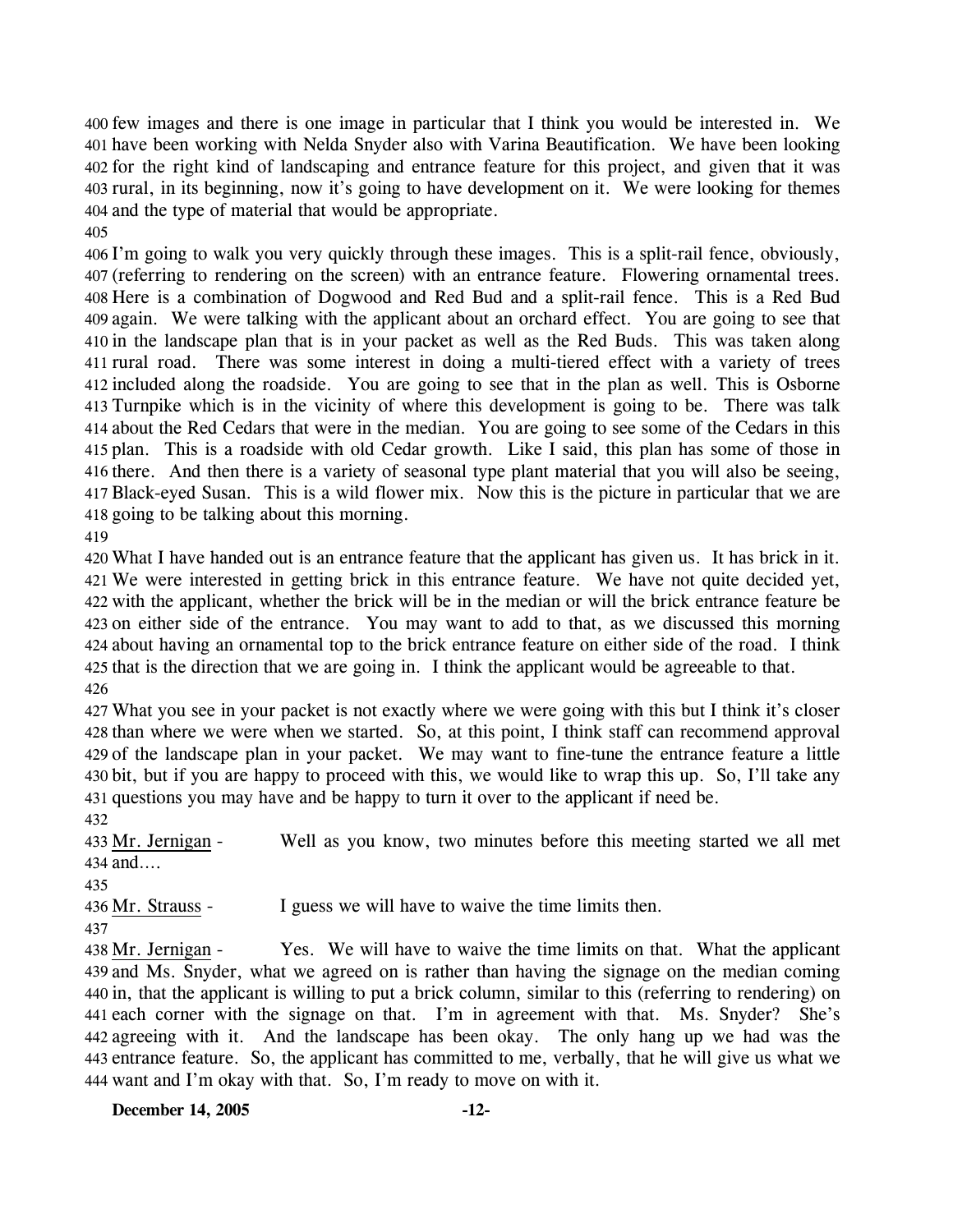445 Mr. Archer - All right. Are there any other questions for Mr. Strauss? 446 Mr. Chairman, with that I will move for approval of the landscape plan LP/POD-34-05, The Village @ Osborne, with the standard conditions for landscape plans…. 448 Excuse me. First of all, I've got to waive the time limits. 449 447 Mr. Jernigan -450 451 Mr. Archer - Is that going to be a condition, Mr. Jernigan? 452 453 Mr. Jernigan - Well, we don't have anything in hand to waive on. 454 Well, that brick column picture, I guess, is the basis of what we were 456 given yesterday and that's just going to be added as an annotation to the approved plan. 455 Mr. Strauss -457 458 Mr. Jernigan - But, we will make that as a condition that the…. 459 Entrance feature will include a brick pylon at either side of the entrance. 461 I will just write that on there. That's an example of what we were looking at. 460 Mr. Strauss -462 463 Mr. Jernigan - Make that condition, No. 1. 464 465 Mr. Archer - All right. 466 467 Mr. Jernigan - First I will move to waive the time limit. 468 469 Mrs. Jones - Second. 470 The motion was made by Mr. Jernigan and seconded by Mrs. Jones. All 472 in favor say aye...all opposed say nay. The motion passes. 471 Mr. Archer -473 474 The Planning Commission approved to waive the time limit for LP/POD-34-05, The Village @ 475 Osborne – Zero Lot Line Dwelling. 476 With that I will move for approval of landscape plan LP/POD-34-05, The Village @ Osborne, with the standard conditions for landscape plans and additional 478 479 conditions No. 1 stated at this meeting. 477 Mr. Jernigan -480 481 Mr. Branin - Second. 482 The motion was made by Mr. Jernigan and seconded by Mr. Branin. All 484 in favor say aye...all opposed say nay. The motion passes. 483 Mr. Archer -485 486 The Planning Commission approved the landscape plan for LP/POD-34-05, The Village @ 487 Osborne – Zero Lot Line Dwelling, with the standard conditions attached to these minutes and 488 the following additional condition: 489

**December 14, 2005 -13-**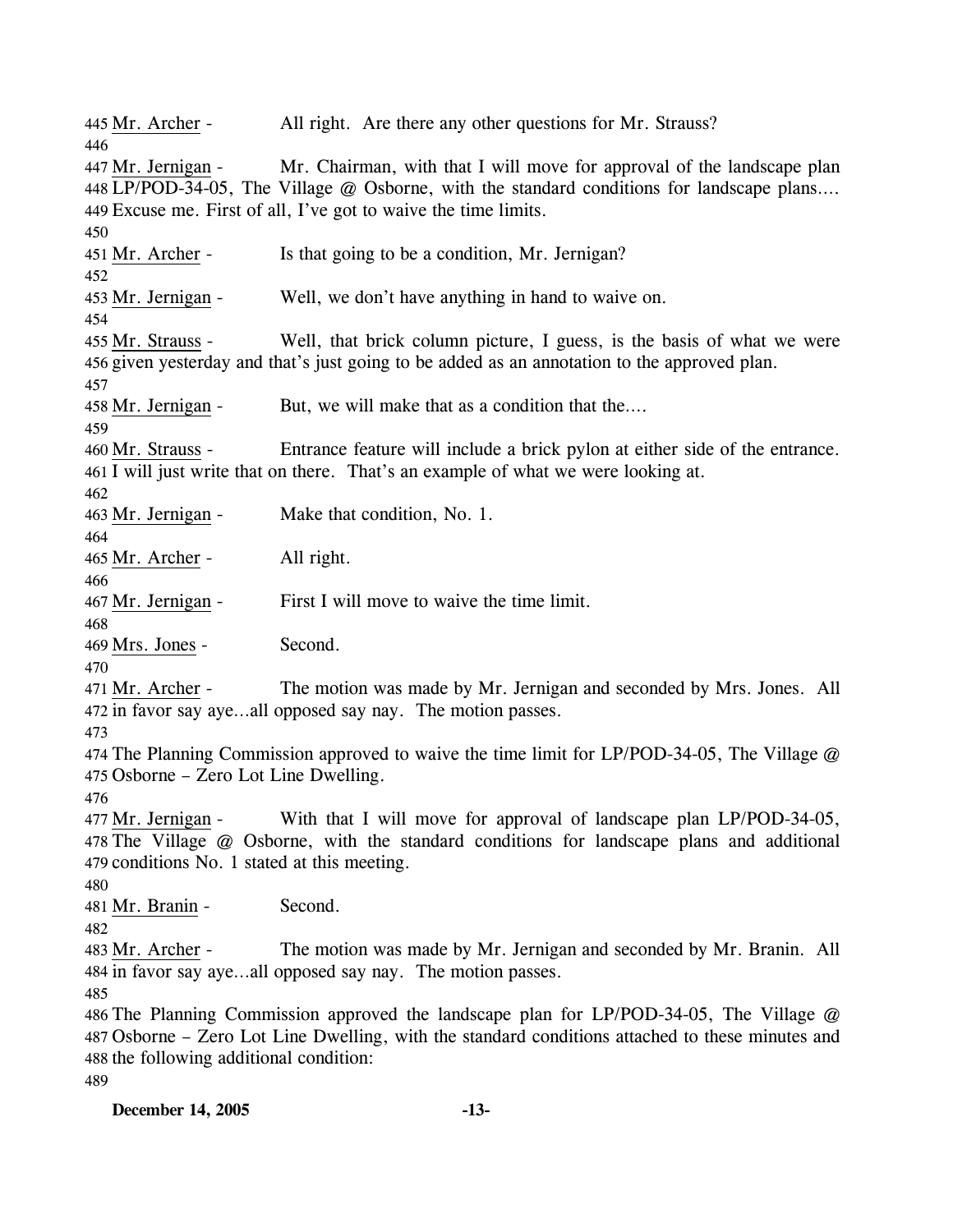490 1. The entrance feature will include a brick pylon with an ornamental cap at either side of the main entrance.

491

492

## 493 **PLAN OF DEVELOPMENT RECONSIDERATION (Deferred from the November 16, 2005,**  494 **Meeting)**

495

POD-24-04 Hickory Corner Office Park 5310 – 5398 Twin Hickory Road

**D. Neil Rankins for Hickory Corner, L.C.:** Request for approval of a reconsideration of a plan of development as required by Chapter 24, Section 24-106 of the Henrico County Code, for approval of revisions to site improvements, architecturals and HVAC screening for a previously approved office park. The 5.135-acre site is located on the east line of Twin Hickory Road, approximately 170 feet north of Nuckols Road on parcel 747-773-1506. The zoning is O-2C, Office District (Conditional). County water and sewer. **(Three Chopt)** 

496

Is there anyone in the audience in opposition to POD-24-04 Hickory 498 Corner Office Park in the Three Chopt District? No opposition. Good morning, Ms. Goggin. 497 Mr. Archer -499

Good morning. This case was deferred from the November 16, 2005 501 Planning Commission hearing to allow the applicant time to revised the plan and architecturals 502 to reflect the changes as agreed upon in a meeting held November 15 with the condo owners, 503 Planning staff and the Planning Commissioner. There are a number of items constructed on 504 the site which do not conform to the Planning Commission's reviewed plans and architecturals 505 and the approved construction plans. Originally, the HVAC units were approved at ground 506 level and were to be screened by waist-high masonry walls, but the units have been installed on 507 the building's roof. The applicant proposes a continuous roof mounted brown metal screen for 508 each building to screen all of the units that can be seen from the property lines. A typical 509 elevation, with the screen, is in your agenda and staff has a sample of the screen color for 510 reference. 500 Ms. Goggin -

511

 A copy of the signed construction plans were included in the agenda for a comparison to the revised plans. The revised plans removes all of the decorative interior parking lot and drive- aisle pavers and relocates sidewalk connections from the interior of the site to sidewalks located in the right-of-way along Twin Hickory Road. The pavers at the three project entrances have been installed.

517

518 Public Works is allowing the applicant to escrow two sections of sidewalk located in the right-519 of-way along Twin Hickory and Nuckols Roads prior to issuance of final Certificate of 520 Occupancies.

521

 Per condition No. 36 in the agenda, a revised grading and drainage plan to be reviewed and approved by Public Works and Planning to reflect the changes approved by the Planning Commission is required. This plan will also be the official revision to the approved construction plan and will include the necessary information for the purposed retaining wall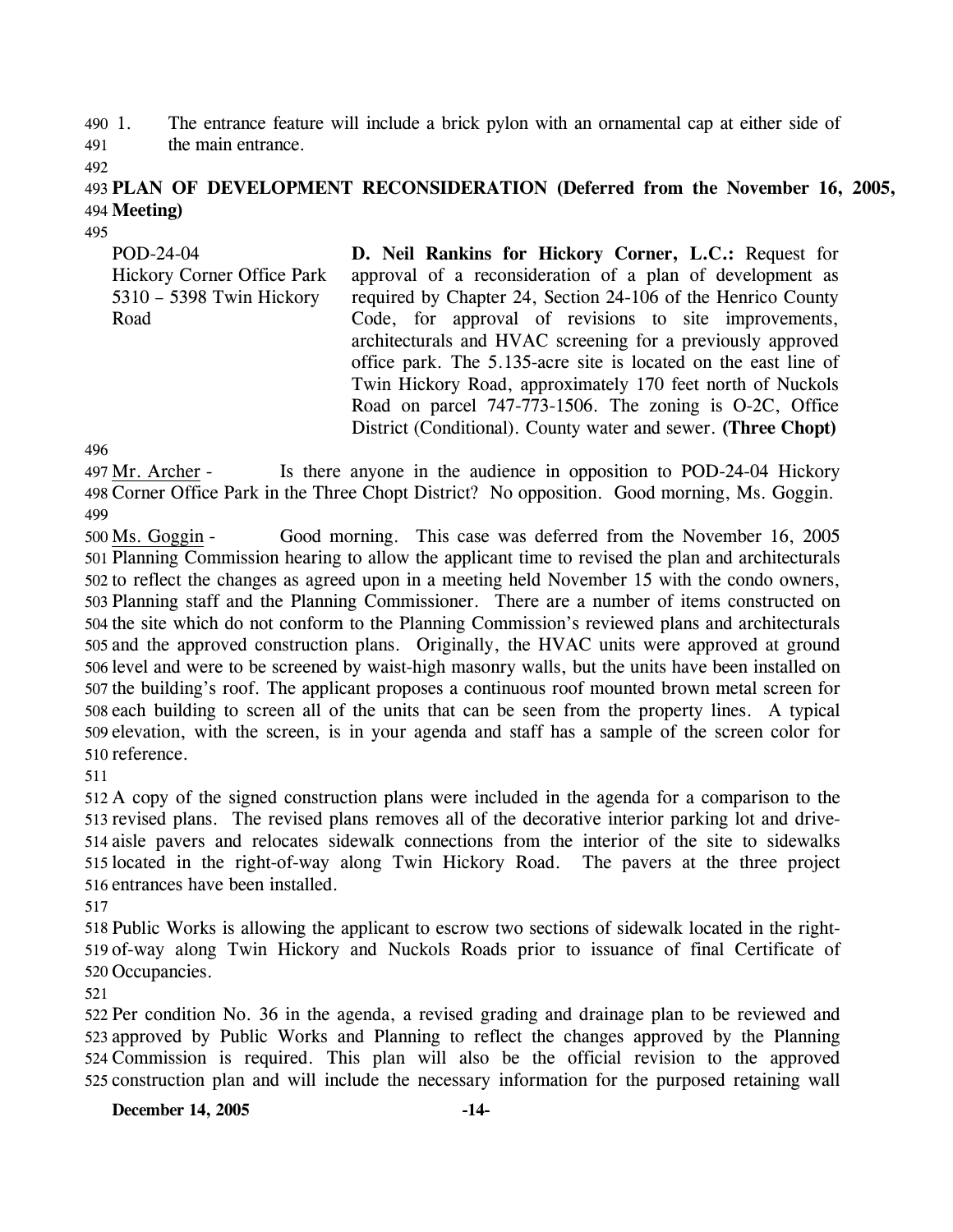526 behind "Building C."

527

 Should the Commission act on this request, in addition to the annotations on the revised plans, standard conditions for developments of this type, conditions 24 thru 35 of the original POD and condition No. 36 in the addendum is recommended. The applicant is here to answer any questions you may have of him.

532

Thank you, Ms. Goggin. Are there any questions for Ms. Goggin by the Commission? 534 533 Mr. Archer -

535

Ms. Goggin, have all of the questions and concerns that the tenants have 537 been addressed and resolved? 536 Mr. Branin -

538

The concern with the slope behind "Building  $C$ " is being addressed with 540 the retaining wall and that will be on the revised plan. The tenants wanted to keep the interior 541 sidewalk connections to the right-of-way sidewalks. So, we are keeping those. Otherwise, 542 their concerns, based on the approved plan, would be addressed with this. 539 Ms. Goggin -

543

544 Mr. Branin - Okay. Thank you.

545

All right, are there any further questions of Ms. Goggin? No questions. 547 Mr. Branin, are you ready? 546 Mr. Archer -

548

Mr. Chairman, I move for approval of POD-24-04, Hickory Corner 550 Office Park, per staff's recommendations, annotations on the plans, the standard conditions  $551$  including Nos. 24 though 35 and No. 36. 549 Mr. Branin -

552

553 Mr. Jernigan - Second.

554

The motion was made by Mr. Branin and seconded by Mr. Jernigan. All 556 in favor say aye...all opposed say nay. The motion passes. 555 Mr. Archer -

557

558 The Planning Commission approved POD-24-04, Hickory Corner Office Park, subject to the 559 standard conditions attached to these minutes for developments of this type, the annotations on 560 the plans and the following additional conditions:

561

562 24. 563 564 565 566 24. The easements for drainage and utilities as shown on approved plans shall be granted to the County in a form acceptable to the County Attorney prior to any occupancy permits being issued. The easement plats and any other required information shall be submitted to the County Real Property Agent at least sixty (60) days prior to requesting occupancy permits.

567 25. 568 The developer shall provide fire hydrants as required by the Department of Public Utilities and Division of Fire.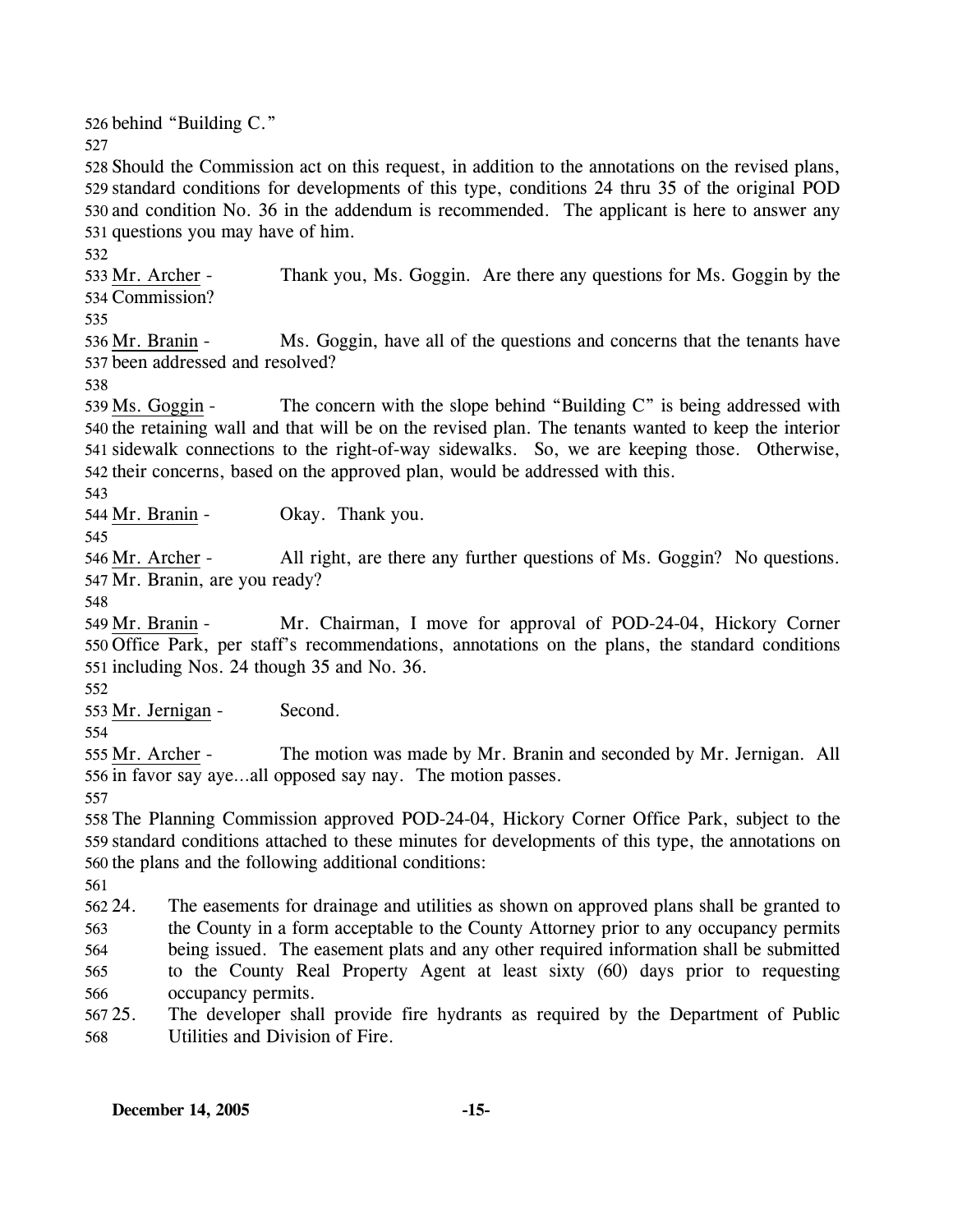- 569 26. 570 26. A standard concrete sidewalk shall be provided along the north side of Nuckols Road and the east side of Twin Hickory Road.
- 571 27. All repair work shall be conducted entirely within the enclosed building.
- 572 28. 573 The proffers approved as a part of zoning case C-70C-99 shall be incorporated in this approval.
- 574 29. 575 576 The certification of building permits, occupancy permits and change of occupancy permits for individual units shall be based on the number of parking spaces required for the proposed uses and the amount of parking available according to approved plans.
- 577 30. 578 579 Any necessary off-site drainage and/or water and sewer easements must be obtained in a form acceptable to the County Attorney prior to final approval of the construction plans.
- 580 31. 581 582 Deviations from County standards for pavement, curb or curb and gutter design shall be approved by the County Engineer prior to final approval of the construction plans by the Department of Public Works.
- 58332. 584 585 Insurance Services Office (ISO) calculations must be included with the plans and contracts and must be approved by the Department of Public Utilities prior to the issuance of a building permit.
- 586 33. 587 588 Approval of the construction plans by the Department of Public Works does not establish the curb and gutter elevations along the Henrico County maintained right-ofway. The elevations will be set by Henrico County.
- 589 34. 590 591 Evidence of a joint ingress/egress and maintenance agreement must be submitted to the Department of Planning and approved prior to issuance of a certificate of occupancy for this development.
- 592 35. 593 594 595 596 35. The location of all existing and proposed utility and mechanical equipment (including HVAC units, electric meters, junction and accessory boxes, transformers, and generators) shall be identified on the landscape plans. All equipment shall be screened by such measures as determined appropriate by the Director of Planning or the Planning Commission at the time of plan approval**.**
- 597 36. 598 599 **ADDED** - A revised construction plan to document all changes to the plan shall be submitted for review and approval and any required additional work shall be completed prior to release of the bonds.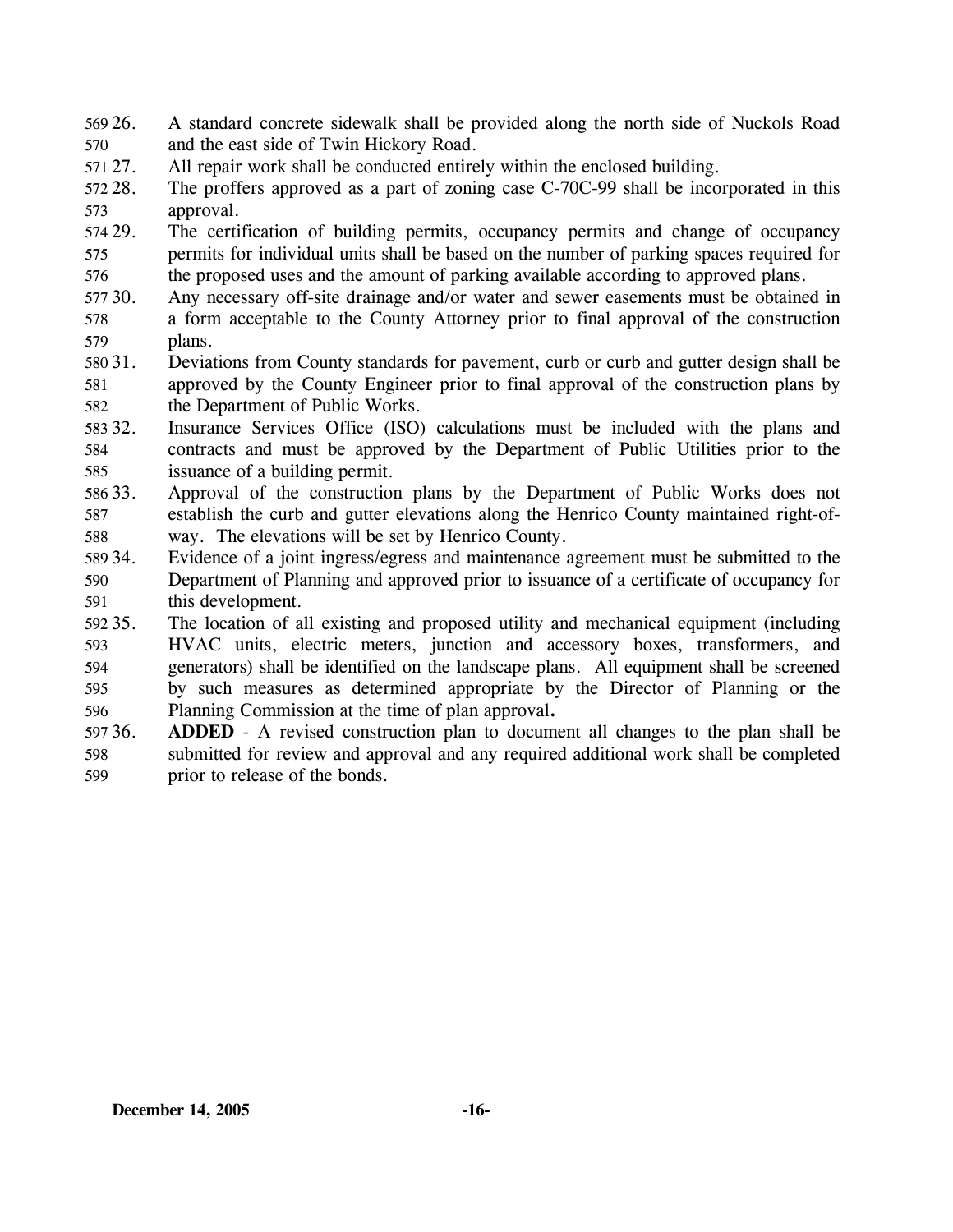#### 600 **PLAN OF DEVELOPMENT**

601

POD-73-05 Short Pump Station – Access Road W. Broad Street

**McKinney & Company for Henrico County School Board, The John J. and Ima M. Liesfield Family, LLC, Short Pump Station, LLC and Collins Goodman Development Company, LLC:** Request for approval of a plan of development, as required by Chapter 24, Section 24-106 of the Henrico County Code, to construct an access road for a future commercial development. The 11.76-acre site is located at the southeast corner of W. Broad Street (U.S. Route 250) and John Rolfe Parkway (future) on parcels 741-761-2931, 3418, 4704(pt.), 4645, 8112, and 8532, 741-760-4323(pt.), 5792(pt.) and 6979(pt.), 741-759-0697(pt.) and 742-760-1598(pt.). The zoning is B-2C, Business District (Conditional) and WBSO, West Broad Street Overlay District. County water and sewer. **(Three Chopt)**

602

Is there anyone in the audience in opposition to POD-73-05, Short Pump 604 Station in the Three Chopt District? No opposition. Mr. Wilhite. 603 Mr. Archer -605

Thank you, sir. This is a request for construction of an access drive that 607 will eventually become apart of the external access system for development on both the Short 608 Pump Station property and the adjacent Liesfield Farm site. In addition, the request does 609 involve clearing of the Short Pump Station, site rough, grading and utility installation. There 610 is no request for construction of any buildings or parking areas associated with that 611 development at this time. 606 Mr. Wilhite -

612

 Construction of the access drive will entail removal and abandonment of part of the existing Three Chopt Lane and Old Three Chopt Road. Traffic currently using Three Chopt Lane will be routed onto the access drive and to the intersection with W. Broad Street and to future John Rolfe Parkway, until such time as John Rolfe Parkway is completed between W. Broad Street and Three Chopt Road as it currently exist. The master plan that shows up on the layout sheet is not a part of this approval. It is only submitted for informational purposes.

619

 On page two of your addendum there is a condition dealing with the abandonment of Old Three Chopt Road and Three Chopt Lane in accordance with a letter written by the County Manager to the property owners. I'll be happy to answer any questions that you may have at this time. There are also representatives from both the developer and the civil engineer, McKinney & Company, here today.

625

Thank you, Mr. Wilhite. Are there any questions of Mr. Wilhite from 627 the Commission? 626 Mr. Archer -

628

629 Mr. Branin - I would like to hear from the applicant?

630

**December 14, 2005 -17-**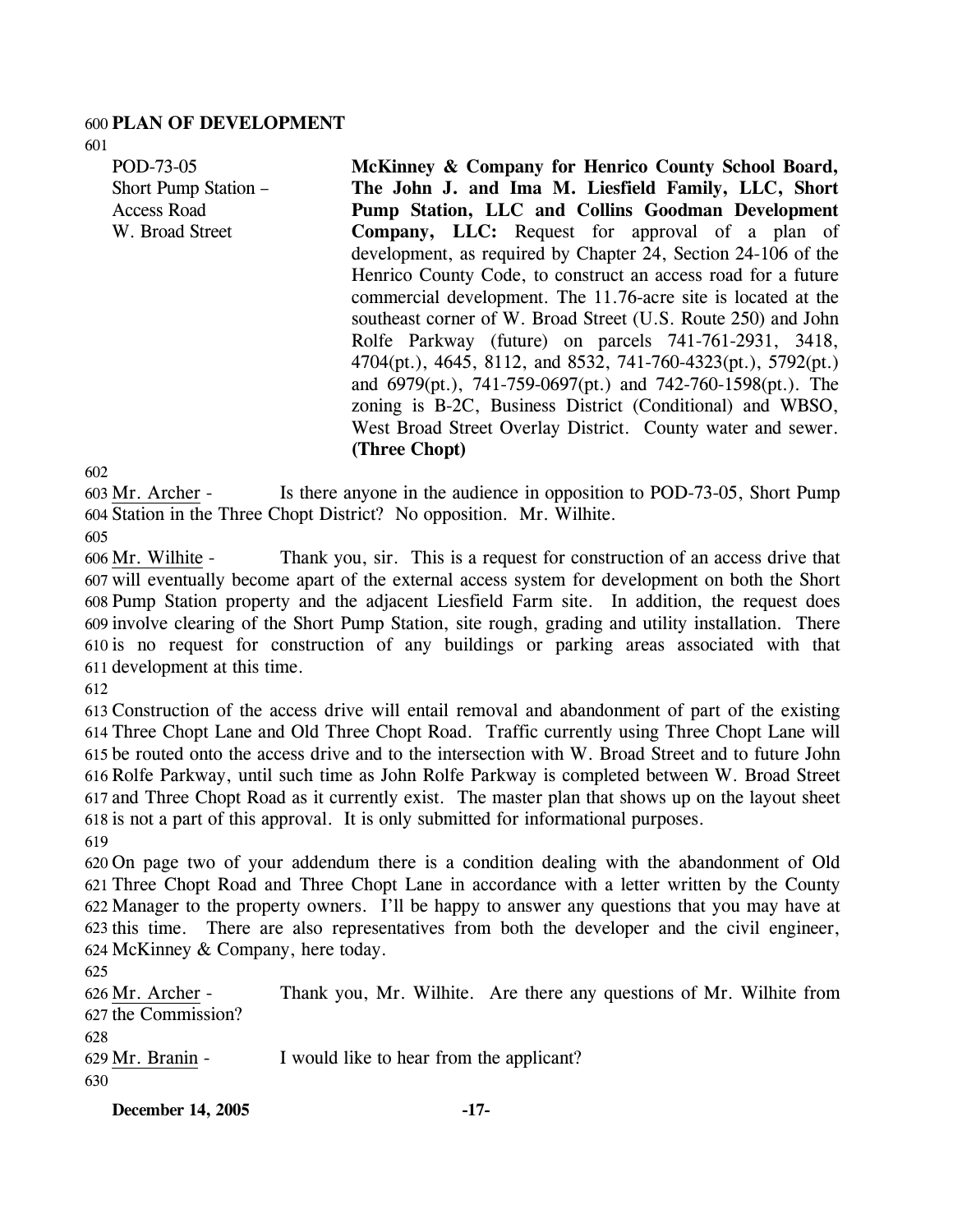All right. Will the applicant come forward please and identify yourself. 632 Good morning, Mr. Theobald.  $631$  Mr. Archer -

633

Good morning, Mr. Chairman, ladies and gentlemen. My name is Jim Theobald and I'm here on behalf of Collins, Goodman Development Company, and Short 635 636 Pump Station, LLC. With me is Stacey Burcin and a number of representatives from the 637 principal. This is the first step in what has been a very long process in assembling a number of 638 parcels of land and this would allow some initial clearing in order to began to establish the 639 access roads. And with that, I'll be happy to answer any questions. 634 Mr. Theobald -

640

641 Mr. Archer - Thank you, Mr. Theobald.

642

Mr. Theobald, I would like for you to address...in your POD you show 644 the road that you will be constructing and the site that you will be clearing. I am aware of a possible land swap between you all and a potential other developer. Can you address how you 645 646 guys will possibly be changing this road? 643 Mr. Branin -

647

Yes, I will try and when I trip I'm sure Stacey will help me here. But, 649 there is some suggestion that perhaps we try to square off the parcels and perhaps realign some 650 entrance roads. As a result of that, that has some benefit to us and to the proposed developers 651 of the Liesfield tract. However, if that were not to occur, my client already owns this piece of 652 ground and is prepared to go forward on this basis. So, if the swap can't occur and, please 653 keep in mind that the Unicorp people who have this site under contract, only have it under contract and the swap is depended upon the Liesfield's agreeing to a number of provisions and 654 655 so what we are trying to do is work with Unicorp to see if this makes sense. But, we also need 656 the cooperation of the Liesfield because it involves some swapping of land down along John 657 Rolfe Parkway as well. So, while we are trying to work toward that result, it is not within our 658 control, frankly, to deliver. 648 Mr. Theobald -

659

Okay. The utilities and the John Rolfe... When are you planning to 661 actually, if this POD is approved, are there any other hang-ups that I am not aware of that 662 would prevent you from starting this? 660 Mr. Branin -

663

664 Mr. Theobald - No, sir.

665

666 Mr. Branin - Okay.

667

What is before the Commission today is simply this proposed driveway. At some point in time they will come in with a plan of development for their site. Do you 669 670 know what timing you have in mind for that, Mr. Theobald? 668 Mr. Silber -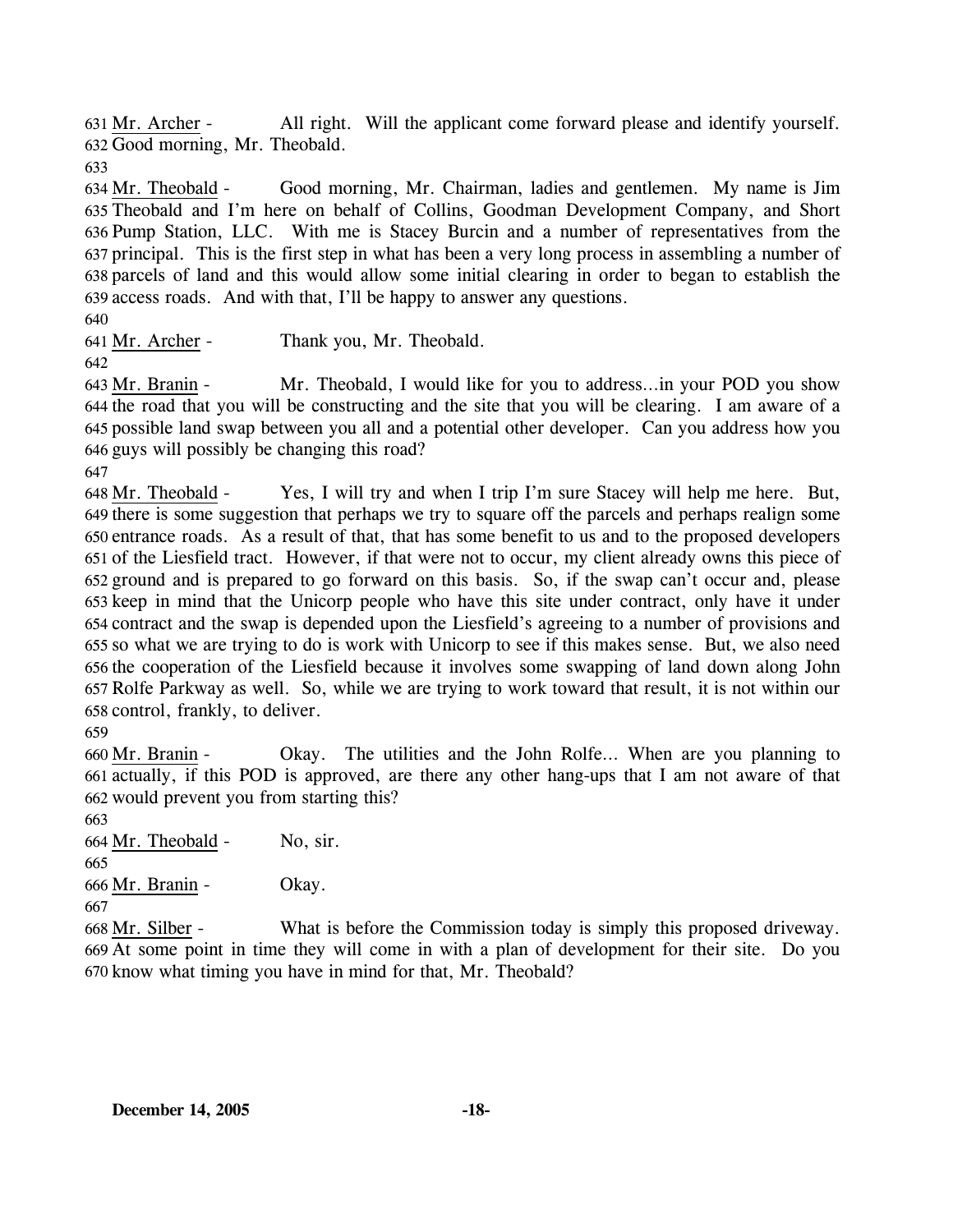I think we are trying to meet perhaps the next filing date. Some of that 672 will depend on our discussions with Unicorp. We would like to be able to move forward. We 673 are trying to make sure that we compliment one another. At this point, we don't know 674 compliment to what because we haven't seen any elevations. But, I think it is my anticipation 675 that they were trying to make the next filing deadline. Is that correct, Mr. Burcin? 671 Mr. Theobald -676

677 Mr. Burcin - Probably around February.

679 Mr. Theobald - The February filing deadline. We have a little bit of time.

680

678

Maybe for the benefit of the Planning Commission. Some of you may not know entirely what's going on here but what's before you is this driveway that's proposed 682 683 and the area shown on the slide in yellow is property that Collins Goodman controls and 684 proposes to develop and the POD that's just been indicated would come in sometime in February. The property to the east and to the south is Liesfield property, owned by Liesfield 685 686 but Unicorp has a contract on it. Unicorp is planning on filing a rezoning request, I believe, 687 tomorrow. We are meeting with them this morning to learn more about their proposal, but 688 they have plans for a UMU (Urban Mix Use) zoning request on this piece of property. It's a sizable piece of property, and what we are trying to do is best coordinate these two 689 690 developments so that in the end it doesn't look like two separate developments but in fact it 691 looks like a coordinated development that is well planned and integrated. So, while these people have zoning and prefer to go on, the County is very interested in seeing that the two 692 693 developments happen in a fashion that does look like it is well planned and coordinated from 694 access standpoint and appearance. 681 Mr. Silber -

695

And in that regard, we would hope that they would catch up with us 697 rather than us being delayed by them. 696 Mr. Theobald -

698

And, Mr. Theobald, we are doing everything in our power to get them 700 caught up with you, sir. 699 Mr. Branin -

701

702 Mr. Theobald - I appreciate that.

703

Mr. Secretary, it's simply from a logistical standpoint, however, and the 705 aim to coordinate and have a unified presentation here, would it not be advantageous to think 706 about one month to let all of this shift through and come back up when everything is a little 707 more defined? 704 Mrs. Jones -

708

709 Mr. Silber - One month as far as deferring these driveways for a month?

710 711 Mrs. Jones - Yes. Is that advantageous to the goal of the whole project or no?

712

That probably has merit and consideration. I think these folks are 714 interested in moving forward at this point. They have indicated to us that they are more than 715 willing to work with Unicorp as far as a possible land swap or reconfiguration of these 713 Mr. Silber -

**December 14, 2005 -19-**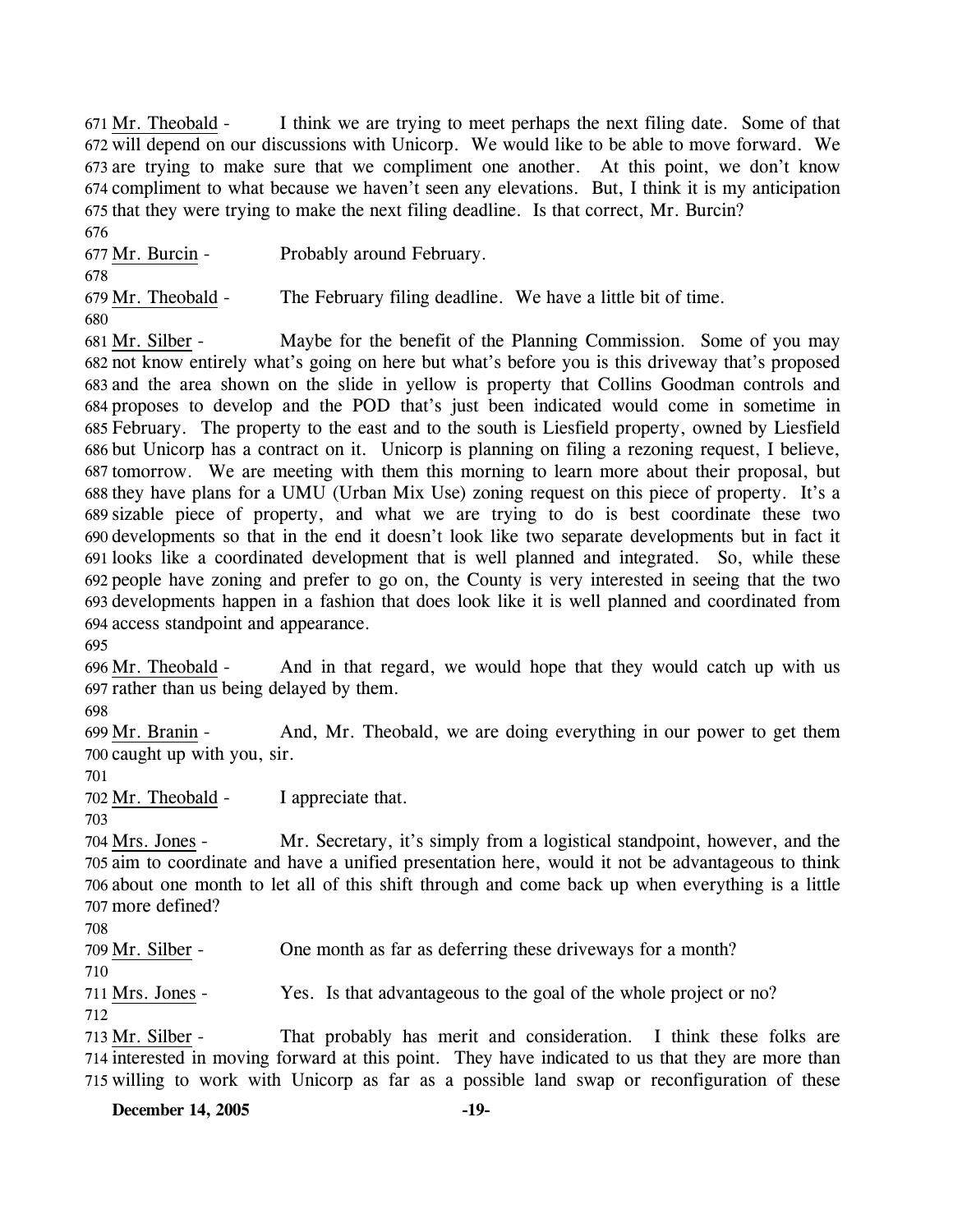driveways. I think it's also worth noting that Unicorp plans to file for zoning tomorrow and this will be on the Planning Commission's docket for rezoning in February. The Board could approve this in March. Their timetable has been sped up, it has been moved forward and Stacey indicated that they are going to file a POD in February. We should know by today what this Unicorp project is going to look like, their elevations, their layout, the master plan is all coming forward. So, I think we are very close to having these move forward in a similar fashion.

723

And please remember, Mrs. Jones, and perhaps before you were on the 725 Commission, but this is the result of a process that took well over a year where Mr. Hinson 726 was very involved with the Nissan Dealership, The Massie Cancer Foundation in this area, and 727 the Liesfield tract where we just moved heaven and earth to swap properties. We have gone 728 from six property owners down to two. And, as a result, back when the Liesfield thing was 729 still a gleam in somebody's eye, we were moving forward working with the County negotiating 730 this as a stand alone site and we have done everything we committed to do with the County and 731 then the Massie Cancer Center sold the site. These folks have purchased it, they now own it 732 and now once again we have a project that I hope will take place, but it's still a gleam in 733 somebody's eye with Unicorp. So, this site is ready to go and they have done everything that 734 the County has asked them to do and so while they are prepared to cooperate, I don't think 735 they are prepared necessarily to just stand back, if this were to take a year. We would like to 736 get going. We are not putting anything beyond your control by allowing this roadwork to 737 move forward. And, if anything, you incentify Unicorp to get on the same treadmill with us. 724 Mr. Theobald -738

739 Mrs. Jones - Mr. Theobald, I would not stand in the way of moving heaven and earth. 740

741 Mr. Theobald - Excellent, particularly, at this time of year.

742

Mr. Secretary, this is kind of a side issue, but what's the legal status now 744 on the abandonment of Old Three Chopt Road? 743 Mr. Kaechele -

745

Mr. Kaechele, the process is under way, Mr. Theobald may know more 747 about where that stands, but Old Three Chopt Road would be abandoned and access through 748 this property by way of what is being abandoned with Three Chopt Lane would go perhaps 749 through part of this private driveway on an interim basis until John Rolfe Parkway is built. 750 But, I don't know if I know the answer to your question as far as where they are with that. 746 Mr. Silber -751

752 Mr. Theobald - I think Stacey could probably answer that.

754 Mr. Archer - Good morning, Mr. Burcin.

Good morning. My name is Stacey Burcin with McKinney  $&$  Company 757 and I'm here to answer your question regarding the access, abandonment, of Three Chopt 758 Road and Lane and Old Three Chopt Road. We are currently working with the County in 759 getting that. The land has been turned back over to Henrico County from the Commonwealth 760 Transportation Board and I'm meeting with Will Pope at 11:00 a.m. this morning to go over 756 Mr. Burcin -

<sup>753</sup> 

<sup>755</sup>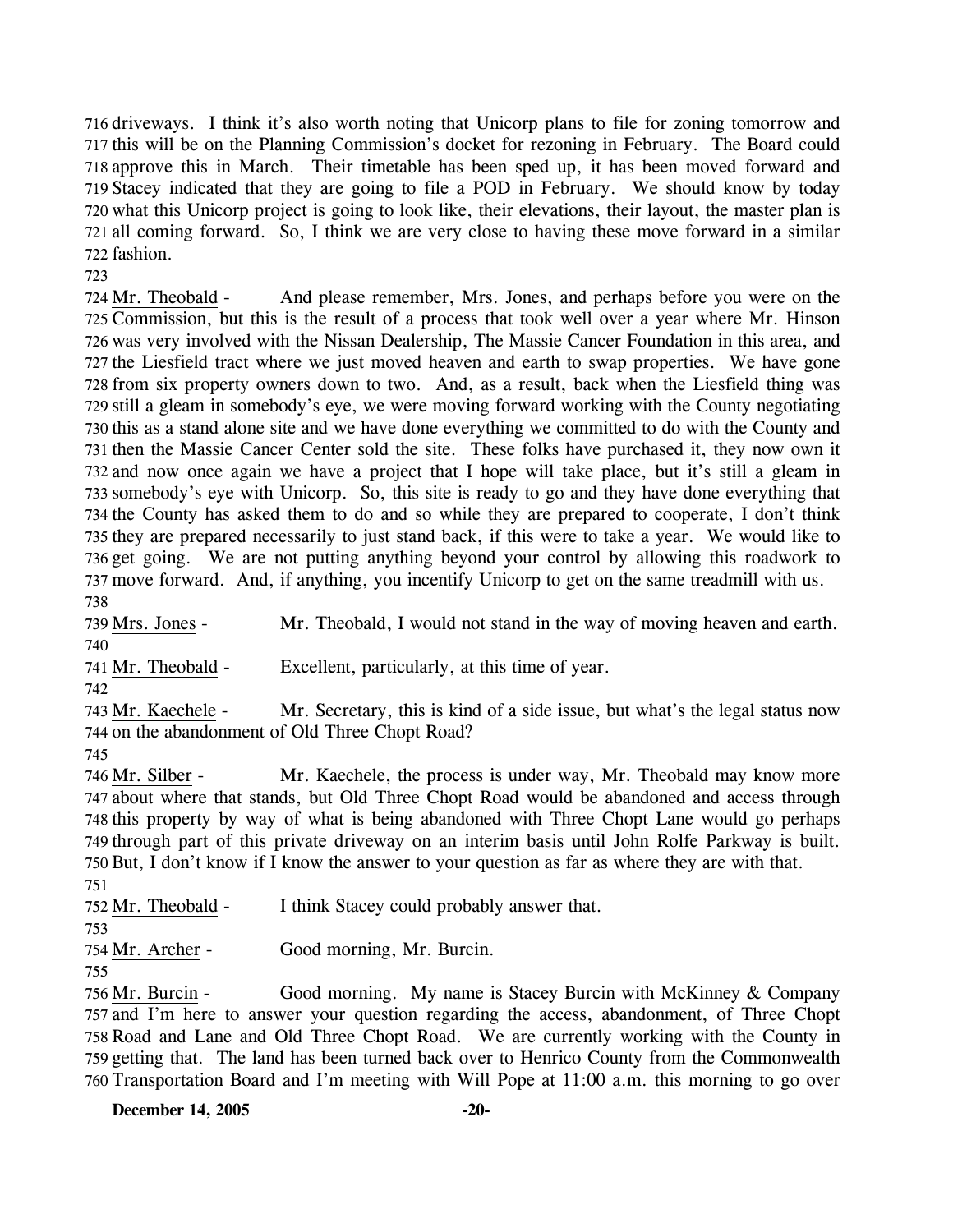some of the details to coordinate between the gas company who owns an easement there, the Department of Public Utilities who owns some water line through there. And one of the things I would like to point out about this plan is that the reason you are seeing a road only for a POD and a private road at that, is that we have a commitment to Henrico County to actually provide a secondary access through our private drives to abandon Three Chopt Lane. That's why this road is here. Before we can do that, we have to coordinate with VDOT to change the signals on Broad Street. VDOT will not approve our signal changes until we have this POD approved to allow the road to connect to Broad Street. So, it's very much the tail wagging the dog here but it's necessary because of the various swap agreements that have gone forth over the last three or four years, since this first started out as a corner property on Three Chopt and Broad with existing B-3 zoning which was going forth with development many years ago. We need to move forward and we are more than willing to cooperate with the adjacent development as they may be working toward a zoning case, but at the same time there are legs of this property that have to go forth regardless of what happens with Unicorp, mainly the intersection of Broad Street and what we call "Road A" which will be the western access to what was then Englewood.

777

Mr. Burcin, could you show us with the pointer there, maybe for Mrs. 779 Jones benefit and the rest of the Planning Commission, how Three Chopt Lane will be 780 abandoned and how your private drive would pick up that. 778 Mr. Silber -

781

Three Chopt Lane currently comes through here today and intersects 783 Broad Street. The Old Three Chopt Road came in at an angle here (referring to screen). Three Chopt Lane was created by in the late 80's early 90's to make this connection between 784 785 here. And here is where Three Chopt Road is located today. When we cut off this light here, 786 we then allow people to move through this way, which is road "B" out to road "A." There is 787 an existing signal here where the McDonald's is today. We now have to change that from a 788 three-legged intersection to a four-legged intersection which requires us to basically remove all 789 of the traffic signals on all corner and put in all new signals at this intersection. There is a 790 significant timing delay in ordering materials there. Once we have approval from VDOT we 791 have at least a six-month delay in getting the poles out on the site. So, that's partly why we 792 are so far ahead of the game. We have to get these signals operational before we can put 793 traffic out there. So, we wouldn't normally file a POD and bring it forth with just a private 794 drive to connect here to there with other than the commitment we already have that's further 795 outlined in the letter between Mr. Hazelett and Mr. Singley in the operation of this agreement. 782 Mr. Burcin -796

And John Rolfe Parkway is proposed to be built from Three Chopt Road 798 to Broad Street. I believe that construction is suppose to start in the spring. 797 Mr. Silber -799

Yes. As early of the Spring of 2006 with completion, I believe, in 2008. That date has been sliding a lot. I don't really know the current date and I'm hoping to get an 801 802 update this afternoon. 800 Mr. Burcin -

803

If everything worked out your way, when would you anticipate the 805 abandonment of Three Chopt Lane and the access or movement of traffic from Three Chopt 804 Mr. Silber -

#### **December 14, 2005 -21-**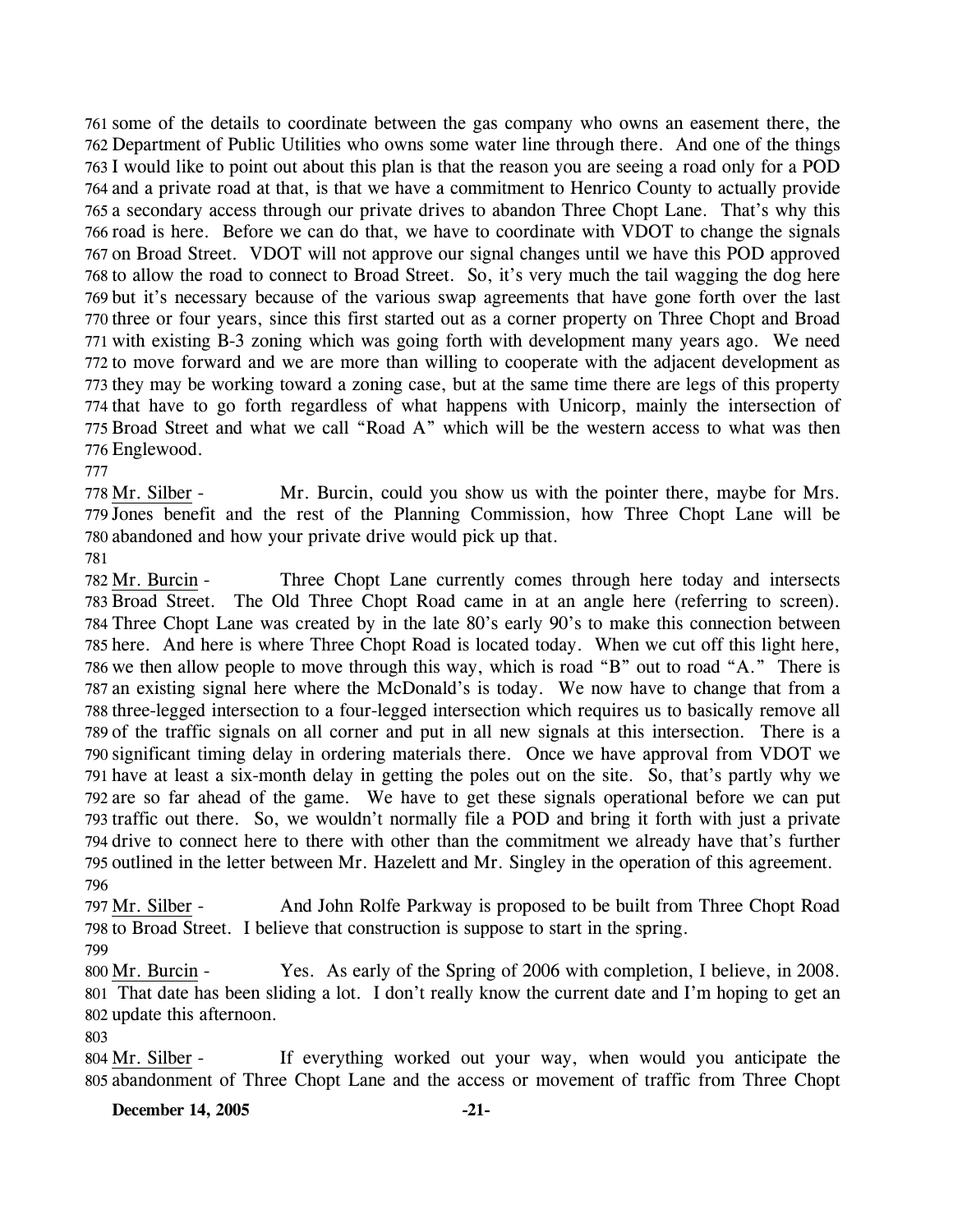806 Lane onto your private drive and out to Broad Street.

807

Assuming that we get approval of this POD today, and we move forward 809 with the construction documents, and I would expect that we would have approval of 810 documents from the County hopefully by March. We would then get our signal plans 811 approved from VDOT, with probably another month in April. I would say probably by July of 812 this year at the earliest that we could actually facilitate the connection. And that's really 813 pushing it. It's probably closer to the end of this year, the end of 2006. It will be 2006 when 814 we could switch over to have a lot of traffic go through there. Now, we are looking at asking 815 Will Pope today to concurrently start the abandonment process because that itself could take 816 several months and kind of review and advertisement. So, we are asking concurrently asking 817 the Board to consider the abandonment of Three Chopt but allowing the conveyance of the land 818 to be held off administratively to a later date, wherever we have the roads complete. 808 Mr. Burcin -819

820 Mr. Kaechele - It sounds a little complicated, but good.

821

It's been a very complicated case as many of you who have been 823 following it knows. It's been going on for a number of years and has had many properties and 824 transfer and swaps. 822 Mr. Burcin -

825

826 Mr. Silber - It sounds like it took more than moving heaven and earth.

827

Thank you, Mr. Burcin. Mrs. Jones, so you can see why the POD for 829 just the road is necessary. 828 Mr. Branin -

830

831 Mrs. Jones - Yes.

832

I agree, as I spoke to Mr. Goodman, and of course Mr. Theobald, to 834 hold it up, I would prefer to hold it up if it was just a matter of coordinating the two 835 developments, but due to roads and John Rolfe it needs to proceed. 833 Mr. Branin -

836

837 Mrs. Jones - I understand.

838

All right. Thank you, Mr. Burcin. Are there any more questions for 840 anyone from anyone? 839 Mr. Archer -

841

Mr. Goodman and Mr. Theobald, I look forward to working with you 843 and the other developer. And, again, I will voice my strong statement of we really need to 844 work together on these two projects to get them to where they both work together in a proper 845 manner. So with that, I move for approval of POD-73-05 per staff's recommendations with standard conditions and annotations on the plan including additional conditions Nos. 24 846 847 through 34 and No. 35 on the addendum. 842 Mr. Branin -

848

849 Mr. Jernigan - Second. 850

**December 14, 2005 -22-**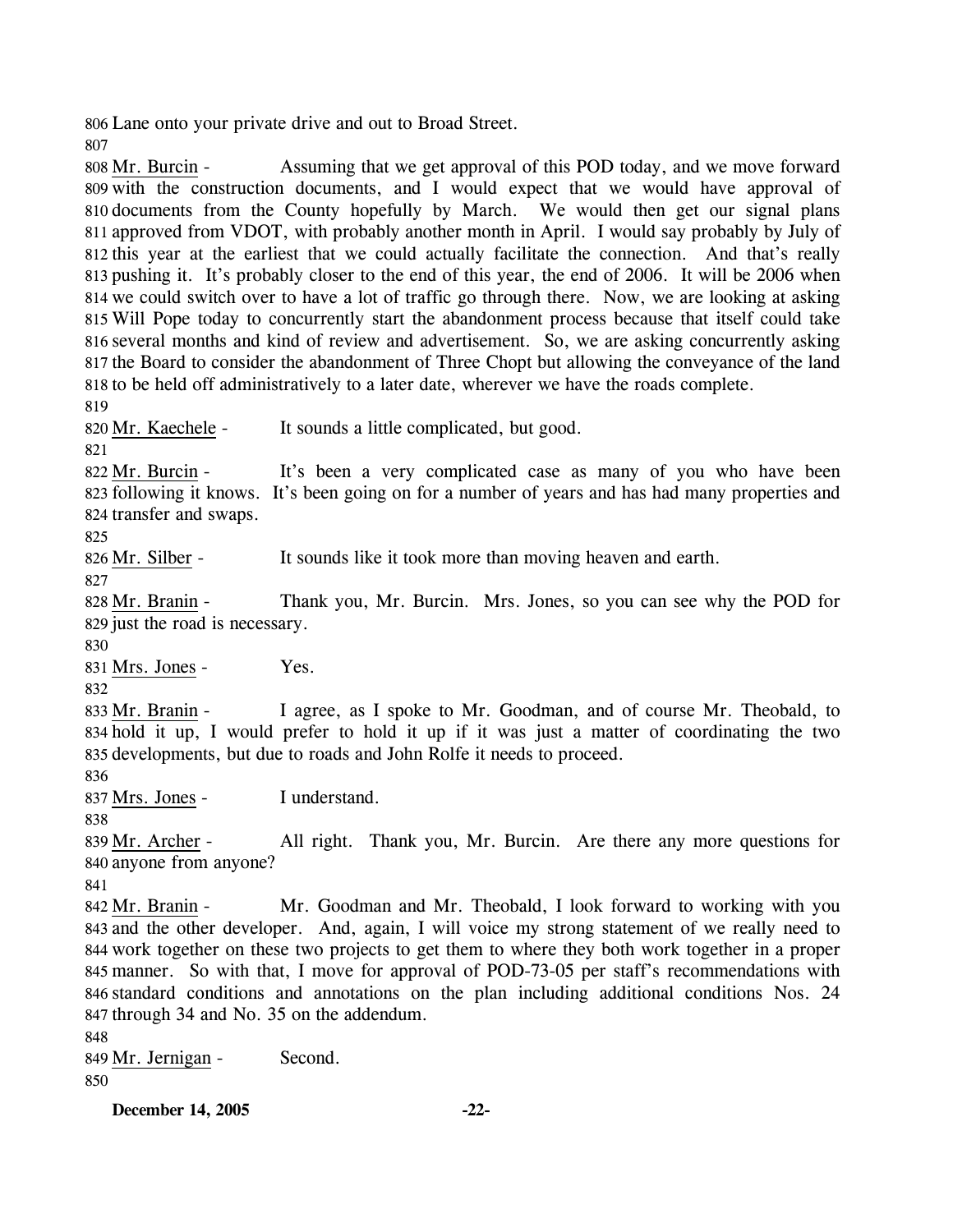The motion was made by Mr. Branin and seconded by Mr. Jernigan. All 852 in favor say aye...all opposed say nay. The motion passes. 851 Mr. Archer -

853

854 The Planning Commission approved POD-73-05, Short Pump Station – Access Road, subject 855 to the standard conditions attached to these minutes, the annotations on the plans and the 856 following additional conditions:

857

858 24. 859 860 861 862 24. The right-of-way for widening of W. Broad Street and John Rolfe Parkway as shown on approved plans shall be dedicated to the County prior to any occupancy permits being issued. The right-of-way dedication plat and any other required information shall be submitted to the County Real Property Agent at least sixty (60) days prior to requesting occupancy permits.

- 863 25. 864 865 866 867 The easements for drainage and utilities as shown on approved plans shall be granted to the County in a form acceptable to the County Attorney prior to any occupancy permits being issued. The easement plats and any other required information shall be submitted to the County Real Property Agent at least sixty (60) days prior to requesting occupancy permits.
- 868 26. 869 26. The entrances and drainage facilities on W. Broad Street (U.S. Route 250) shall be approved by the Virginia Department of Transportation and the County.
- 870 27. 871 872 27. A notice of completion form, certifying that the requirements of the Virginia Department of Transportation entrances permit have been completed, shall be submitted to the Department of Planning prior to any occupancy permits being issued.
- 873 28. 874 The developer shall provide fire hydrants as required by the Department of Public Utilities and Division of Fire.
- 875 29. 29. A standard concrete sidewalk shall be provided along the south side of W. Broad Street.
- 876 30. 877 The proffers approved as a part of zoning case  $C-18C-03$  shall be incorporated in this approval.
- 878 31. 879 880 Any necessary off-site drainage and/or water and sewer easements must be obtained in a form acceptable to the County Attorney prior to final approval of the construction plans.
- 881 32. 882 883 32. Deviations from County standards for pavement, curb or curb and gutter design shall be approved by the County Engineer prior to final approval of the construction plans by the Department of Public Works.
- 884 33. 885 886 Approval of the construction plans by the Department of Public Works does not establish the curb and gutter elevations along the Henrico County maintained right-ofway. The elevations will be set by Henrico County.
- 887 34. 888 889 890 891 892 893 894 34. A note in bold lettering shall be provided on the erosion control plan indicating that sediment basins or traps located within buildable areas or building pads shall be reclaimed with engineered fill. All materials shall be deposited and compacted in accordance with the applicable sections of the state building code and geotechnical guidelines established by the engineer. An engineer's report certifying the suitability of the fill materials and its compaction shall be submitted for review and approval by the Director of Planning and Director of Public Works and the Building Official prior to the issuance of any building permit(s) on the affected sites.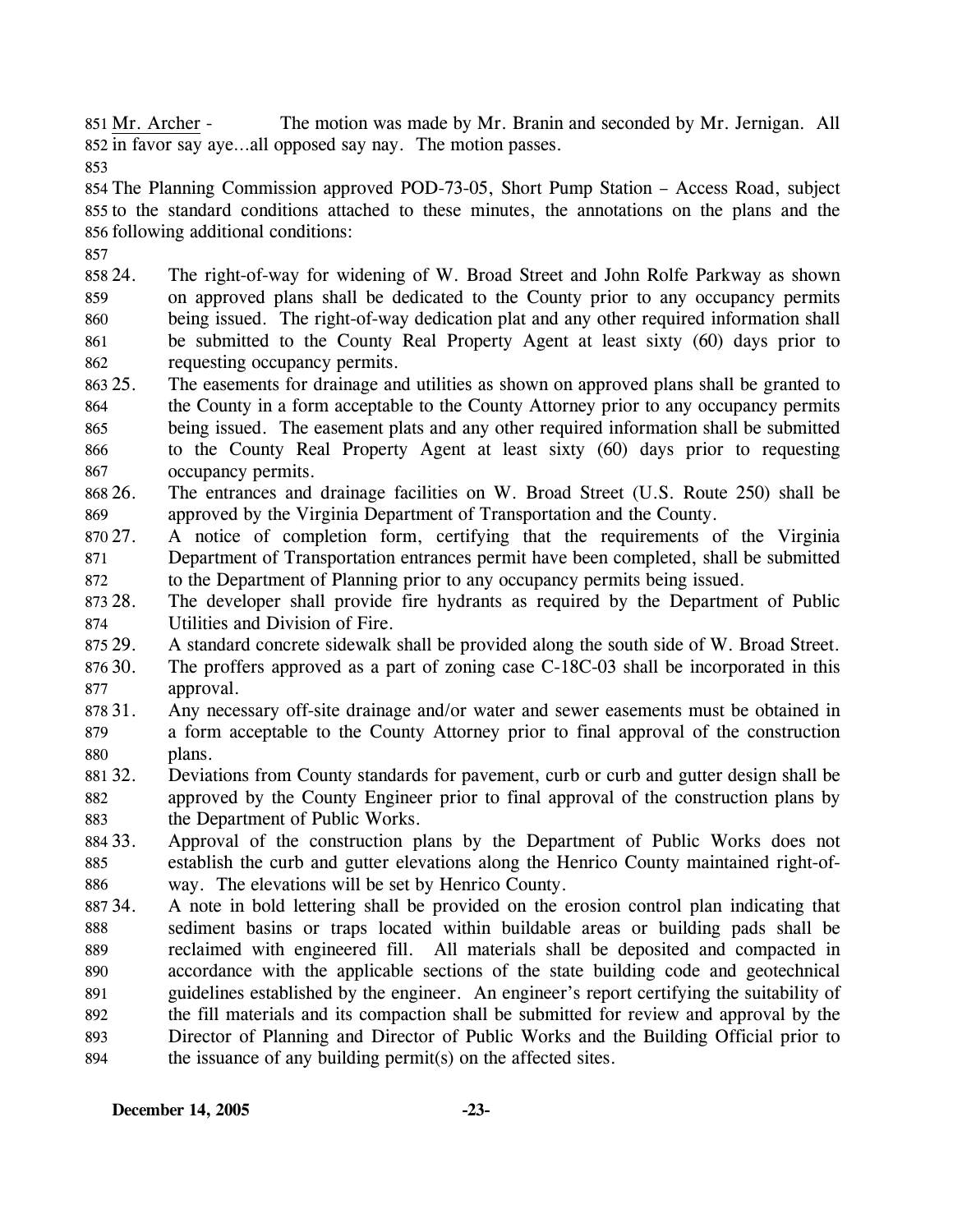895 35. 896 897 This approval is contingent upon the abandonment of the Three Chopt Lane and Three Chopt Road right-of-way's and its transfer to the property owner in accordance with the letter from the County Manager to RJS and Associates, Inc., dated August 23, 2005.

898

# 899 **SUBDIVISION (Deferred from the November 16, 2005 Meeting)**

900

| Michael's Way        | <b>McKinney &amp; Company for Mindy Properties, LLC:</b> The   |
|----------------------|----------------------------------------------------------------|
| (November 2005 Plan) | 10.73-acre site proposed for a subdivision of 18 single-family |
| Madge Lane           | homes is located 350 feet east of the intersection of Madge    |
|                      | Lane and Caddie Lane on parcel 804-724-9640. The zoning is     |
|                      | R-4, One-Family Residence District. County water and sewer.    |
|                      | (Fairfield) 18 Lots                                            |

901

Is there anyone in the audience in opposition to subdivision Michael's Way (November 2005 Plan) in the Fairfield District? No opposition. Ms. Goggin. 903 902 Mr. Archer -

904

This plan was deferred at the November 16, 2005, Planning Commission meeting and to give the applicant time to address some of staff's comments. The applicant has 906 submitted a revised plan which was just handed out to you. The new plan increases the 907 number of lots from 18 to 21 and addresses Public Works environmental divisions concerns 908 909 with adequate building area outside the RPA buffer and Planning's concern with the originally proposed common area by incorporating the area into 14 and 21. 910 905 Ms. Goggin -

911

912 Planning requested and the applicant agreed to extend the Madge Lane temporary cul-de-sac 913 turnaround east to remove it from lot 21's buildable area and that is shown on the annotated 914 plan.

915

916 Staff is concerned about the buildable areas on lots 1, 12, 16 & 19 due to the narrowness after 917 setbacks and recommends an additional condition requiring the engineer to provide a plan 918 showing a dwelling on the aforementioned lots prior to final approval.

919

 With that, staff can recommend approval of the revised plan with staff's annotations, conditions for subdivisions served by public utilities, conditions 12 – 16 in the agenda and additional condition 17 requiring a plan with a dwelling situated on lots 1, 12, 16 & 19 to determine if the lot design is adequate to meet the requirements of chapter 24 of the Henrico County Code prior to final approval.

925

926 I would be happy to answer any questions the Commission may have and the applicant/ 927 engineer is here to answer any questions you may have of them.

928

Thank you, Ms. Goggin. You just said a mouth full. Are there any 930 questions of Ms. Goggin from the Commission members? 929 Mr. Archer -

931

932 Mr. Silber - When was this plan received?

933

**December 14, 2005 -24-**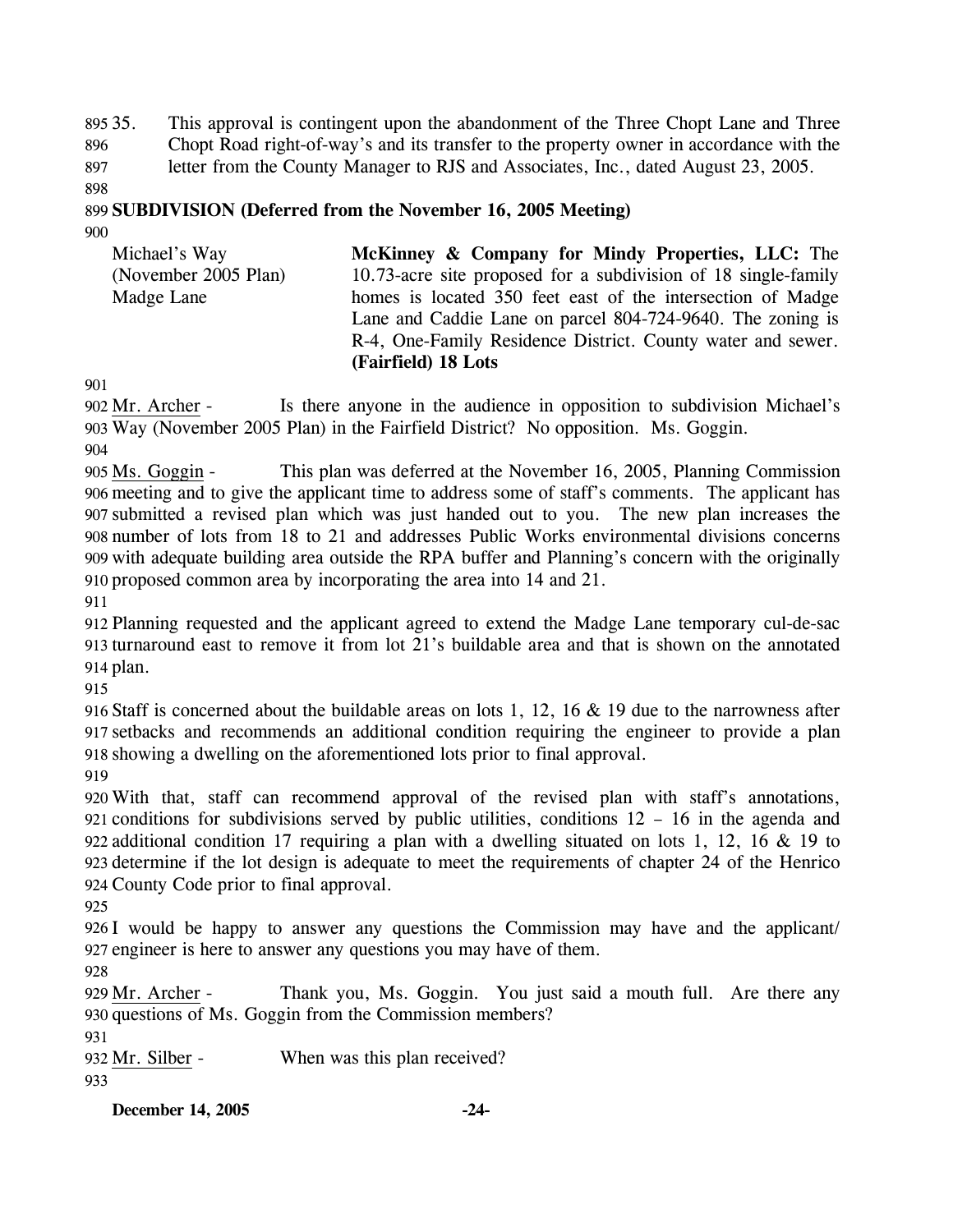Friday afternoon. The received date didn't quite make it very well on 935 the copy. 934 Ms. Goggin -

936

So, it doesn't require an additional motion. All right, I don't have any 938 question on it. Ms. Goggin, I appreciate your hard work on this and I know you worked on it 939 up until late evening yesterday. 937 Mr. Archer -

940

941 Ms. Goggin - Thank you.

942

943 Mr. Archer - Are you discussing if there is a question?

944

945 Mr. Jernigan - Lot 14 looks a little rough, but….

946

Well, I think the applicant understands that there are a few lots that will 948 require some engineering miracles but it's gotten to the point, with the annotations, staff can 949 recommend approval. It will be up to the applicant to figure out how to make it work. 947 Mr. Archer -

950

951 Mrs. Jones - Okay.

952

Okay. If there are no further questions, then I will move approval of 954 subdivision Michael's Way subject to the annotated plan, standard conditions for subdivision 955 served by public utilities and the additional conditions Nos. 12 through 17. Is that correct, 956 Ms. Goggin? 953 Mr. Archer -

957

958 Ms. Goggin - Yes, sir.

959

960 Mr. Jernigan - Second.

961

The motion was made by Mr. Archer and seconded by Mr. Jernigan. All in favor say aye…all opposed say nay. The motion carries. 963 962 Mr. Archer -

964

 The Planning Commission granted conditional approval for subdivision Michael's Way (November 2005 Plan) subject to the standard conditions attached to these minutes for subdivisions served by public utilities, the annotations on the plans and the following additional conditions:

969

970 12. Each lot shall contain at least 8,000 square feet exclusive of the flood plain areas.

971 13. 13. Prior to requesting final approval, the engineer shall furnish the Department of Planning

972 Staff a plan showing a dwelling situated on Lots 9 and 10 to determine if the lot design is

973 adequate to meet the requirements of Chapter 24, of the Henrico County Code.

974 14. 975 The detailed plant list and specifications for the landscaping to be provided within the 25foot-wide planting strip easement along Madge Lane shall be submitted to the Department

976 of Planning for review and approval prior to recordation of the plat.

977 15. 978 Any necessary offsite drainage easements must be obtained prior to approval of the construction plan by the Department of Public Works.

**December 14, 2005 -25-**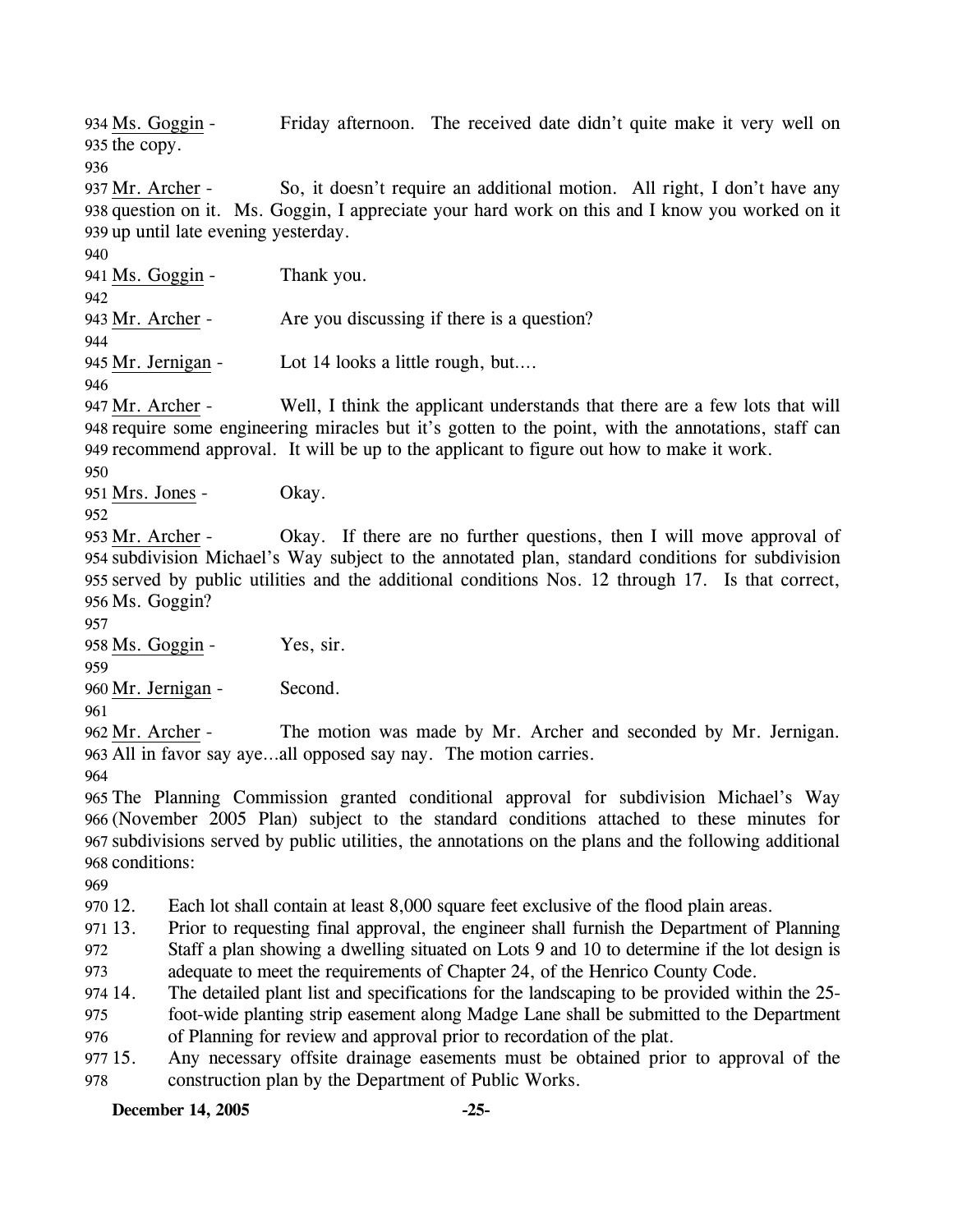979 16. 980 981 982 983 984 985 986 16. Any future building lot containing a BMP, sediment basin or trap and located within the buildable area for a principal structure or accessory structure, may be developed with engineered fill. All material shall be deposited and compacted in accordance with the Virginia Uniform Statewide Building Code and geotechnical guidelines established by a professional engineer. A detailed engineering report shall be submitted for the review and approval by the Building Official prior to the issuance of a building permit on the affected lot. A copy of the report and recommendations shall be furnished to the Directors of Planning and Public Works.

987 17. 988 989 990 17. Prior to requesting final approval, the engineer shall furnish the Department of Planning staff a plan showing a dwelling situated on Lots 1, 12, 16 and 19 to determine if the lot design is adequate to meet the requirements of Chapter 24, of the Henrico County Code.

991

## 992 **PLAN OF DEVELOPMENT**

993

POD-74-05 Reynolds Crossing I – Office and Retail – Forest Avenue **Jordan Consulting Engineers for Reynolds Holdings, LLC and Reynolds Crossing One, LLC:** Request for approval of a plan of development, as required by Chapter 24, Section 24- 106 of the Henrico County Code, to construct a three-story, 72,000 square foot office buildings, a one-story, 2,240 square foot coffee shop/restaurant, and a master plan for a future drug store. The 9.18-acre site is located on the southwest corner of the intersection of Glenside Drive and Forest Avenue on part of parcel 765-744-6557. The zoning is B-2C, Business District (Conditional) and O-3C, Office District (Conditional). County water and sewer. **(Three Chopt)**

994

Is there anyone in the audience in opposition to POD-74-05, Reynolds 996 Crossing I in the Three Chopt District? No opposition. Mr. Strauss. 995 Mr. Archer -997

Thank you, Mr. Chairman, members of the Commission. What we have before you this morning is what we could call the second phase of the redevelopment of the 999 1000 Reynolds Metals Headquarters. You may recall the first phase of the POD, which included the Westin Hotel, which was before this Commission last October. This phase of the development 1001 1002 includes an office building, a drive-thru coffee shop and a pad only for a future drug store 1003 which would come to this Commission in the future when the architectural plans are finalized. 1004 This portion of the project is the part that is of most interest to the adjacent neighborhood, 1005 which includes the Charles Glen, Crestview and Fort Hill subdivisions. The POD is subject to 1006 many proffers which were crafted during the rezoning to insure that the retail and office 1007 components are as compatible and high-quality as possible. And there are several proffered 1008 landscape buffers to protect the neighborhood and enhance the development. 998 Mr. Strauss -1009

1010 The most important buffer is the 50-foot buffer along the southern property line with Charles 1011 Glen subdivision. 1012 afternoon. This buffer includes an eight-foot-high precast screen wall with a brick look and a This was the buffer that was the subject of a meeting this Monday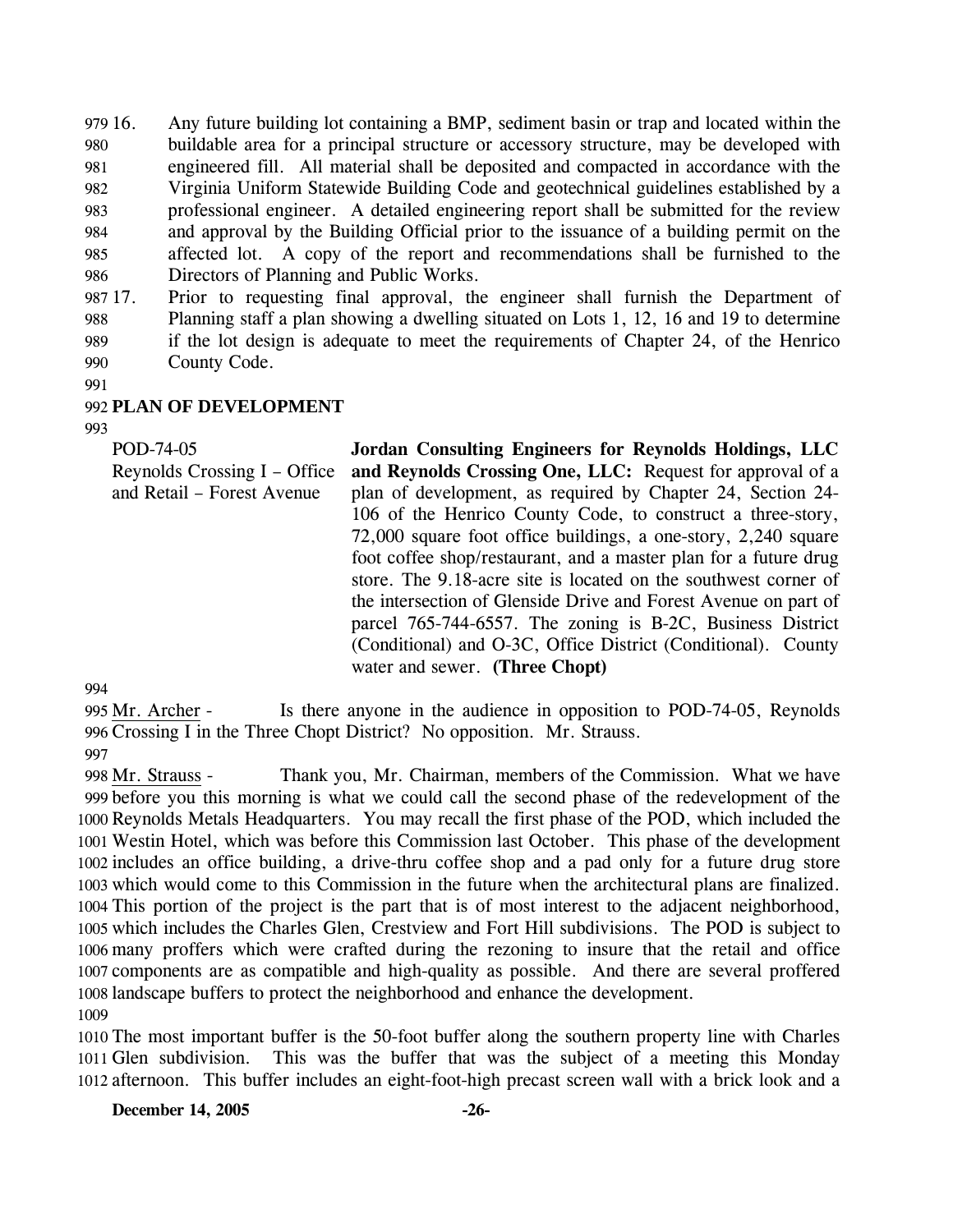brick color. The buffer also includes supplemental evergreen trees landscape screening, and the details of this screening were recently worked out with the neighbors and they were submitted yesterday so waiver of time limits would be the first order of business on this case. 

 We have distributed this morning a number of additional plan sheets. I would like to briefly describe what these additional staff plan sheets represent. The first sheet in your handout is a color rendering with two profiles, "A" and "B." They are cross sections that correspond to 1020 those profiles on the next sheet which is a fold-out sheet. This exhibit demonstrates how the 1021 office building would comply with the building height proffers of this case and how a triple 1022 row of 10 to 12 foot tall evergreens trees will be planted at the top of the slope adjacent to the 1023 Charles Glen neighborhood. The third plan sheet addresses the neighbor's concern that the 1024 entire eight-foot screen wall be placed along the neighborhood with this POD. And you will 1025 see the extent of the screen wall that's indicated as an annotation on that revised staff plan. 1026 The forth sheet is a refined site plan that further illustrates the location of the eight-foot screen 1027 wall, the clearing associated with that, the refinement of the restaurant coffee shop and the 1028 right-of-way dedication required along Glenside Drive, and these are refinements that address 1029 traffic concerns. The last sheet in the handout this morning is a color rendering of the proposed 1030 restaurant coffee shop.

 Staff has distributed the black and white elevations in your original packet, but we had not received at that time a color rendering illustrating the finishes and color of the coffee shop. These colored elevations do appear to indicate some of the materials such as the stone veneer along the base.

 Staff still has reservations about the color of the awnings, the red color on there. It is a little bit flamboyant and I don't think there is any other red on the site. I will note that the goal of the rezoning and the concept for this development included architectural treatments that all buildings shall have some common architectural features or elements with other buildings of the same use, and that there be some degree of compatibility, and that was discussed at the time of Rezoning.

 So, staff would suggest before the Commission takes action on the architectural details of the coffee shop/restaurant, you might want to discuss this with the applicant. It may be possible to more closely match the color on that drawing with that office building, which was previously distributed in your packet. I believe there are more prominent browns and greens in that office color rendering.

 So with that, I would like to summarize that staff is in a position to recommend approval, and also mention that the detailed landscaping plan is going to be coming back to this Commission in the near future as part of No. 9 amended for landscaping.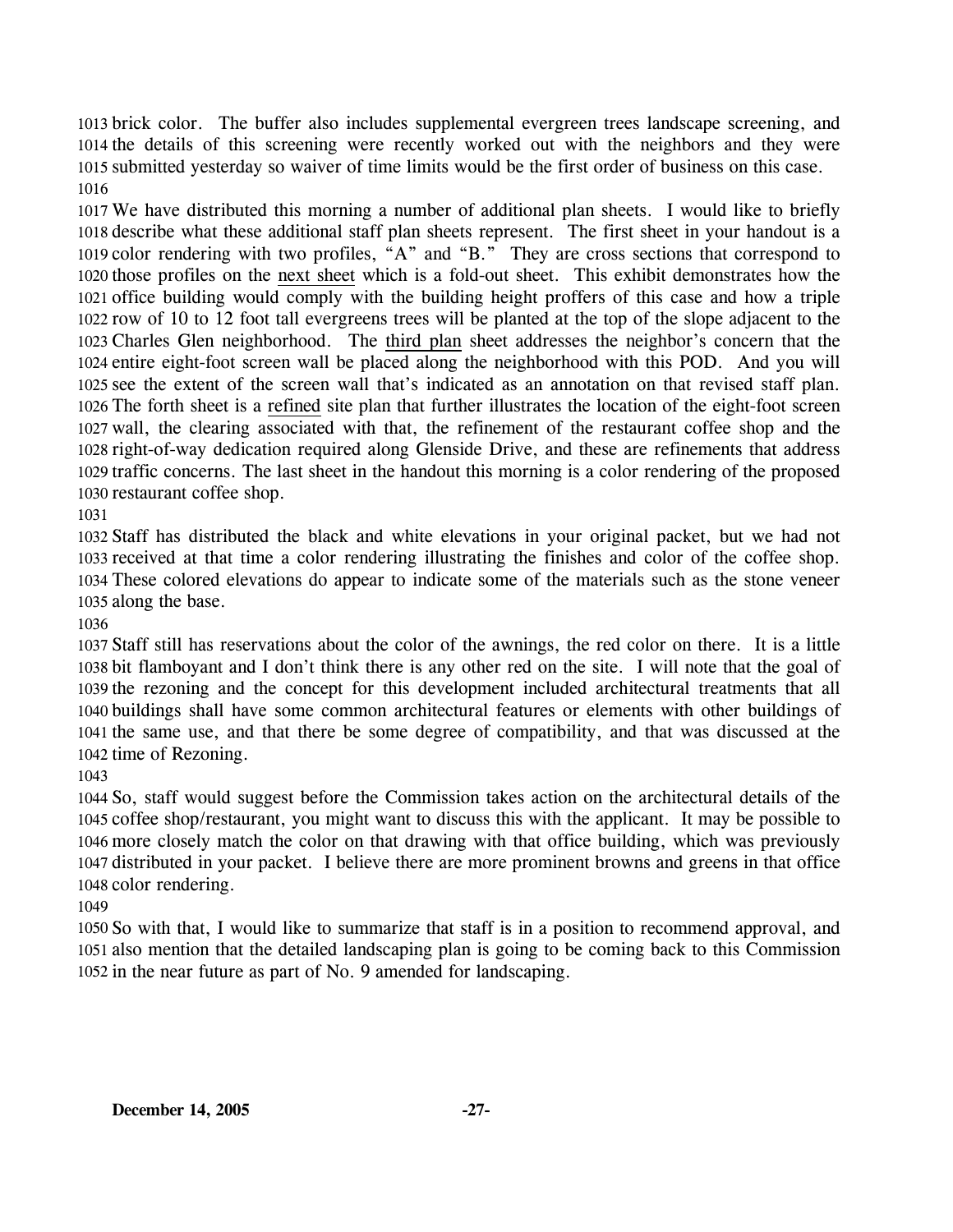I would also like to thank the neighbors in the Charles Glen subdivision. They spent a great deal of their time working with the Reynolds Development team. I would like to thank the Reynolds Development team for hosting that recent meeting. I believe we have some of them here today as well as Mr. Jack Shady, the architect, and Mr. Malacchi Mills of Jordan Engineering. I'll be happy to answer any questions you may have.

1058 Thank you, Mr. Strauss. Are there questions for Mr. Strauss by the 1060 Commission? 1059 Mr. Archer -1061 Mr. Strauss, did you say that there is a color rendering of the office 1063 building? 1062 Mr. Silber -1064 1065 Mr. Strauss - It should be in your original packet. If not, I can roll one out. 1066

I don't have a color rendering. The reason I think that may be 1068 significant is I think at the time of zoning there was significant effort put in to try and 1069 coordinate the architectural appearance of these buildings. It looks as though, Mr. Strauss, 1070 you indicated, the Caribou Coffee Shop does have some colors that may not match with, or 1071 may set the stage for other colors and trends in this development that we may want to try to 1072 avoid. So, I want to make sure that the Commission is aware of the Caribou elevation. And I 1073 don't have a color rendering of the office building, but there should be some.... 1067 Mr. Silber -

1074

Ted is going to help us with that. The applicant indicated to me this 1076 morning that the deal for the coffee shop has not been finalized. I think there may be some 1077 room to negotiate that, but I would like for the architect to speak to that. 1075 Mr. Strauss -

1078

Also, on the Caribou is that showing an outdoor order board, menu and 1080 outdoor speaker? 1079 Mr. Silber -

1081

If it does, it's because it is a prototype and I would also have to defer 1083 that question to the applicant. 1082 Mr. Strauss -

1084

I think the location of that and the impact of the neighborhood might be 1086 discussed too. 1085 Mr. Silber -

1087

And I would like to point out that there is an outdoor dining area shown. 1089 It is a convenient seating area as opposed to outdoor dining with servers. As you know an 1090 outdoor dining area would require a provisional use permit. 1088 Mr. Strauss -

1091

Before you go, Mr. Strauss, may I ask you a quick question? The 1093 fencing that I see on here is it chain link in some areas? 1092 Mrs. Jones -

1094

Well, there is an existing chain-link fence out there. The new eight-foot 1096 screen wall is going to be a brick form or brick impression texture and precast panels. I believe 1097 there is a tieback to an existing chain-link fence that's already back there. But, the 1095 Mr. Strauss -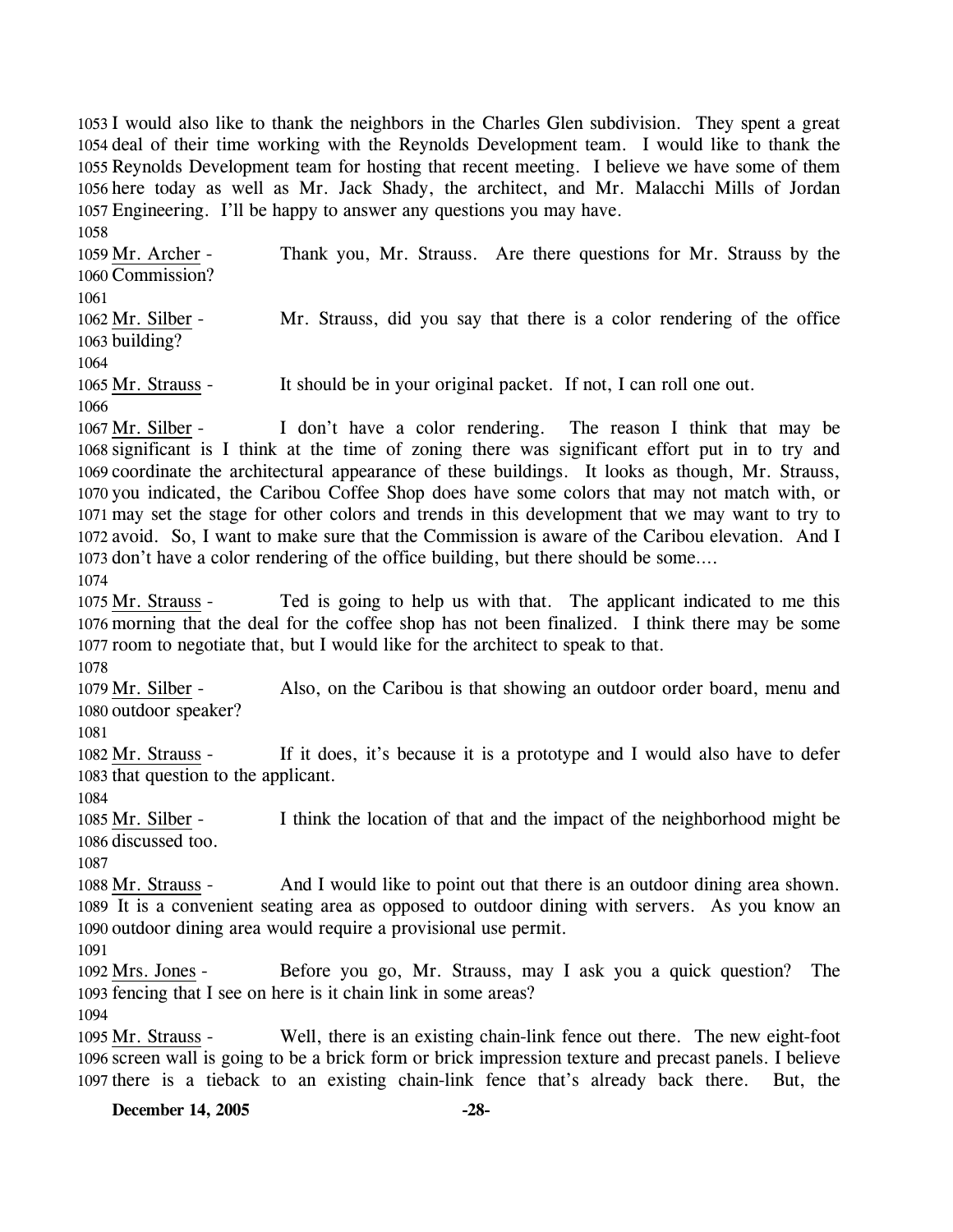1098 predominant screening effect will be from the fence and the landscaping. You must be looking 1099 at the note that says "tie chain link fence into…." 1100 Yes, "fasten existing..." but I just want to make sure that chain link is 1102 not used.... 1101 Mrs. Jones -1103 1104 Mr. Strauss - And it is not used as a new material. 1105 1106 Mr. Jernigan - Mr. Strauss, Caribou coffee I'm not familiar with that. Is that a chain? 1107 I believe it is and I think some staff members have seen one either in 1109 Toronto or California. 1108 Mr. Strauss -1110 They are also in North Carolina. It is a chain and the ones that I have 1112 seen they don't stay to that orange strip. 1111 Mr. Branin -1113 That was my next question. Is that there a corporate logo? Like Staples 1115 always have red on theirs. 1114 Mr. Jernigan -1116 I'll have to defer that question to the applicant too. I think he knows 1118 more about Caribou Coffee than I do. 1117 Mr. Strauss -1119 1120 Mr. Kaechele - Mr. Strauss, on this elevation are those awnings is that a rigid material? 1121 It appears rather than a cloth overhang, it appears to be a rigid 1123 component sticking out of the building. I called it an awning but it may not actually be an 1124 awning. 1122 Mr. Strauss -1125 1126 Mr. Kaechele - Well, it's free band (unintelligible) material. 1127 1128 Mr. Strauss - That's what I believe it is. Are there any questions? 1129 Mr. Strauss, I have another question. On the profile of the cross section 1131 of these homes to the office buildings, the distance or horizontal separation, I can't read that 1132 number I think it 200 and something. 1130 Mr. Silber -1133 The proffer read like this…. I think I actually wrote that on the profile: 1135 within 200 feet the building can't be any higher than 32 feet relative to ground plain of the 1136 adjacent houses. So, they should not see any higher structure than 32 feet. And this exhibit 1137 does demonstrate that. If you add 32 feet to the adjacent elevation you shouldn't get any more 1134 Mr. Strauss -

1138 than like 317 elevation or something. The building height falls below that. And what the 1139 profile also does is it shows a sight line to the building and where they would have screening 1140 for the mechanical on top of the building.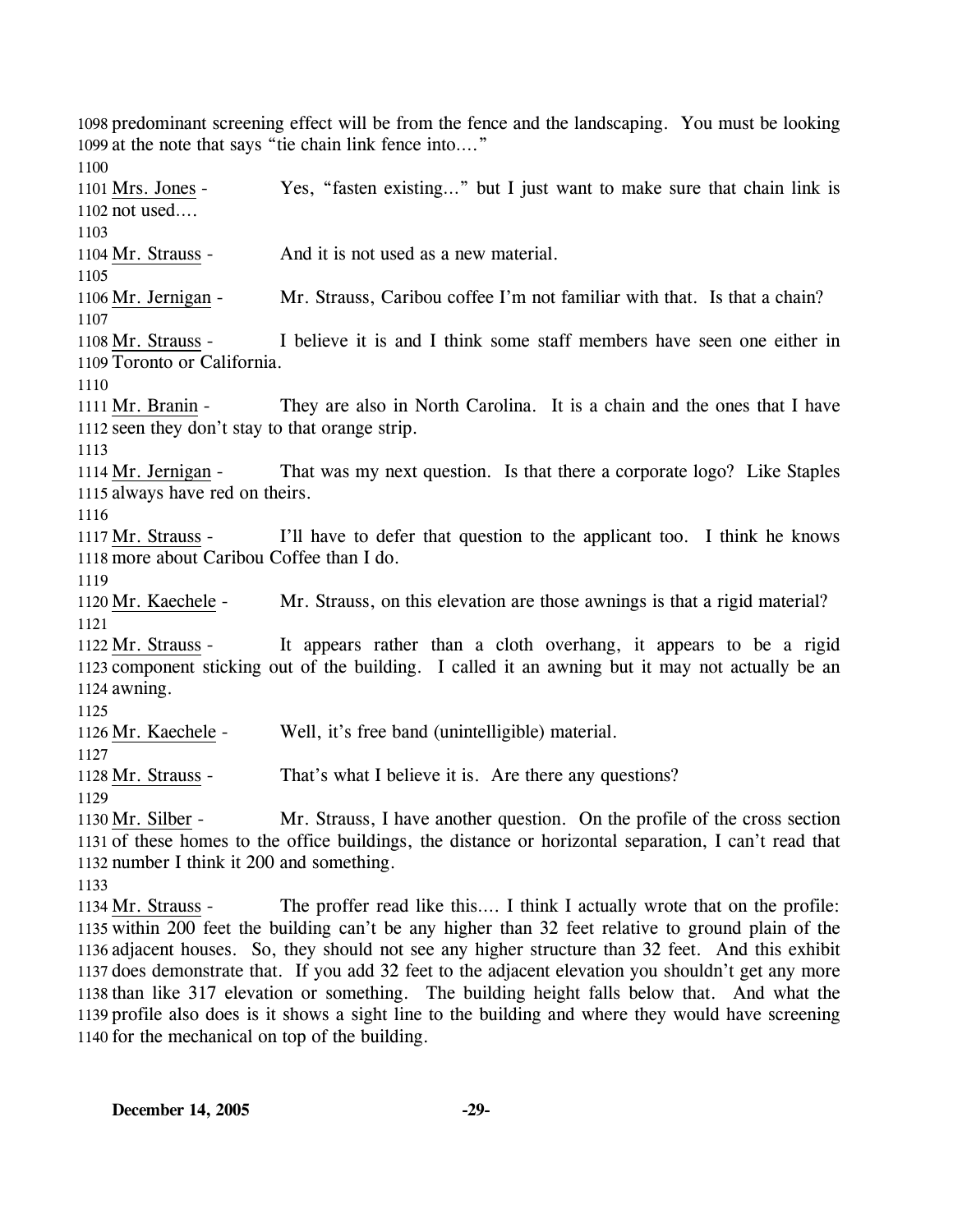You also noted to be 10 to 12-foot evergreens planted. I notice that the 1142 slopes drops off, will there be some flat area to plant those before dropping off? 1141 Mr. Silber -1143

That was the topic of discussion at the meeting with the citizens. I 1145 believe there is a bench at the top that goes up to 15 feet wide. So, you could stagger a triple 1146 row of trees in there. That's the objective of the design at this point. We will be talking about 1147 the evergreens species in our meeting with the Commission for the detail landscape plan. Right 1148 now I've heard that it could be a mixture of cryptomeria or green giant arborviate. Leyland Cypress is falling out of favor with the nursery industry because it falls over in the wind. It is 1149 1150 a fast-growing tree but we are hearing more from the industry to use other types. And we will 1151 be discussing that at the next Commission meeting. 1144 Mr. Strauss -

1152

| 11.72               |                                                                    |
|---------------------|--------------------------------------------------------------------|
| 1153 Mr. Archer -   | All right. Are there any more questions? Thank you, Mr. Strauss.   |
| 1154                |                                                                    |
| 1155 Mr. Branin -   | I would like to hear from the applicant, please?                   |
| 1156                |                                                                    |
| 1157 Mr. Archer -   | Would the applicant come forward, please.                          |
| 1158                |                                                                    |
| 1159 Mr. Reynolds - | Good morning. My name is Sarge Reynolds with Reynolds development. |
| 1160                |                                                                    |
| 1161 Mr. Archer -   | Good morning, Mr. Reynolds.                                        |
| 1162                |                                                                    |

1162

Mr. Reynolds, first of all I would like to commend you on both this 1164 project and also Reynolds Crossing for working with the neighbors for working with the 1165 architecture, working diligently and being very flexible to ensure a quality product. I would 1166 also like to thank the neighborhood. Mr. Strauss has called me several times and commended 1167 the neighborhood on being patient and being very easy to work with. Mr. Reynolds, in this 1168 project the one thing that's come out is in the architecture, the Caribou, awnings. Can you 1169 address that? 1163 Mr. Branin -

1170

Yes. What I think I would like to suggest, in talks with the Caribou to 1172 put a Caribou there, we have not discussed their architecture whatsoever. We just got these 1173 renderings to show you all today. I actually don't like them either, so I would move that we 1174 might, like the drug store pad, maybe approved the pad but come back to talk about Caribou 1175 once we get a little bit farther down the road and maybe pull that part of it from this 1176 application today. 1171 Mr. Reynolds -

1177

Okay. So, what you are saying although we have elevations and architecture…. 1179 1178 Mr. Branin -

1180

They have approved the site and we were going to have a meeting with 1182 them next week but we have not sat down to discuss how their architecture will be compatible 1183 with Reynolds Crossings. We have not gotten that far yet. 1181 Mr. Reynolds -

1184

1185 Mr. Branin - Most of it is okay. The main thing is the awning color.

**December 14, 2005 -30-**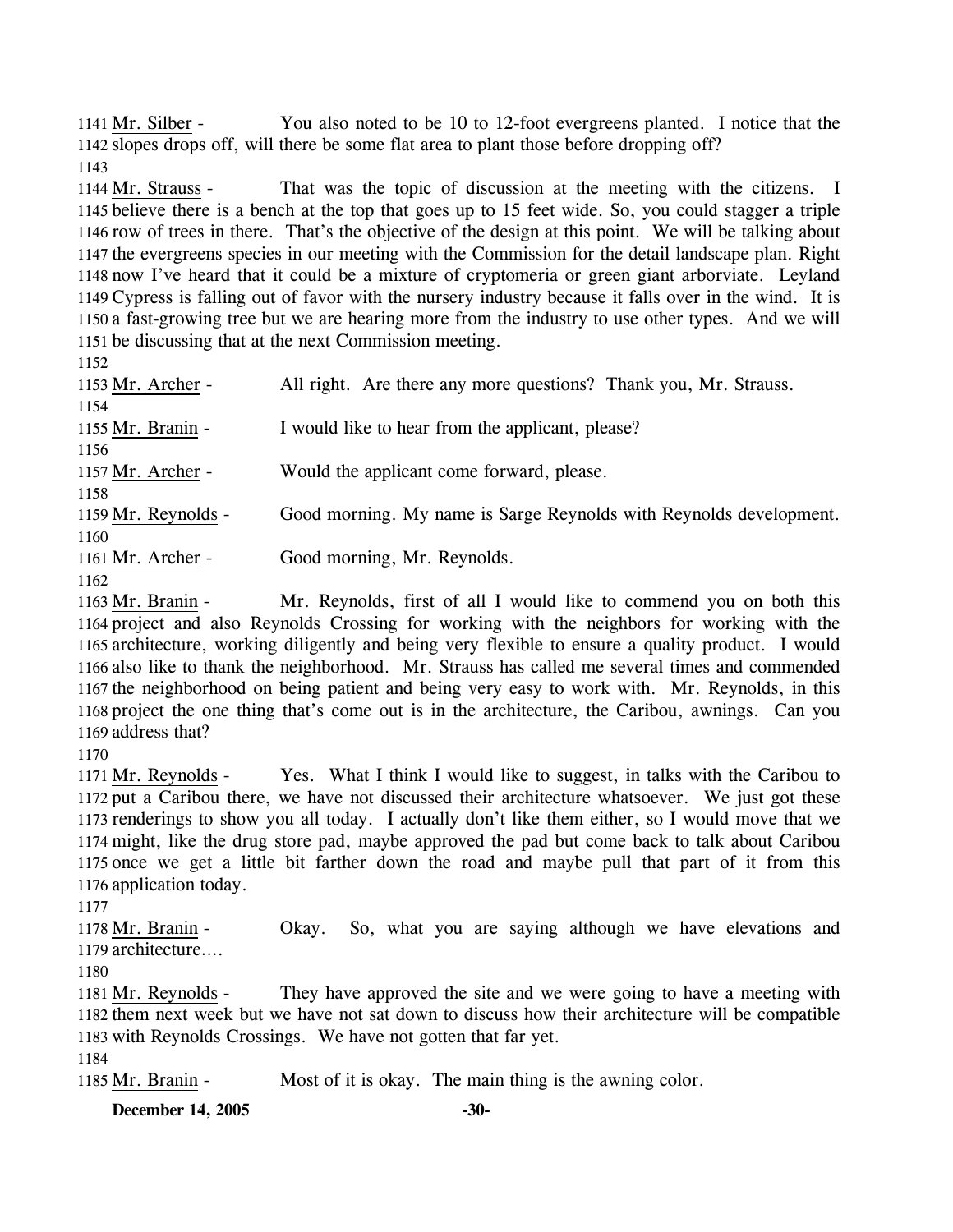Okay. We will be happy to come back and make the color acceptable to 1187 you all, as well as us, at a later date. But, I can't speak to the color today, except to say that 1188 I'm sure they will be flexible. I've seen other Caribous and I think they do conform to the 1189 environment in which they are trying to operate.  $1186$  Mr. Revnolds -1190 Right. I've seen two, one had a brown awning and one had a green 1192 awning, two different ones in the Carolinas. 1191 Mr. Branin -1193 We are going to be very interested in that as well because we don't want 1195 it to stick out like a sore thumb. 1194 Mr. Reynolds -1196 1197 Mr. Branin - That's all I have. 1198 Are there any more questions for Mr. Reynolds? Thank you, Mr. 1200 Reynolds. 1199 Mr. Archer -1201 1202 Mr. Reynolds - Thank y'all. 1203 1204 Mr. Archer - All right. 1205 Mr. Chairman, I would like to move to waive the time limits on POD-1207 74-05. 1206 Mr. Branin -1208 1209 Mr. Jernigan - Second. 1210 The motion was made by Mr. Branin and seconded by Mr. Jernigan on 1212 the time limits. All in favor say aye...all opposed say nay. The motion carries. 1211 Mr. Archer -1213 1214 The Planning Commission approved to waive the time limit for POD-74-05, Reynolds 1215 Crossing I. 1216 1217 Mr. Archer - Now the case. 1218 And with that, I would like to move that POD-74-05 be approved 1220 according to the standard conditions for developments of this type with the revised annotated 1221 plans as included in the addendum.  $1219$  Mr. Branin -1222 1223 Mr. Jernigan - Well, you've got No. 9 amended and Nos. 24 through 32. 1224 That's right. You are correct. Including conditions No. 9 amended and 1226 additional conditions Nos. 24 through 32. 1225 Mr. Branin -1227 1228 Mr. Jernigan - Second.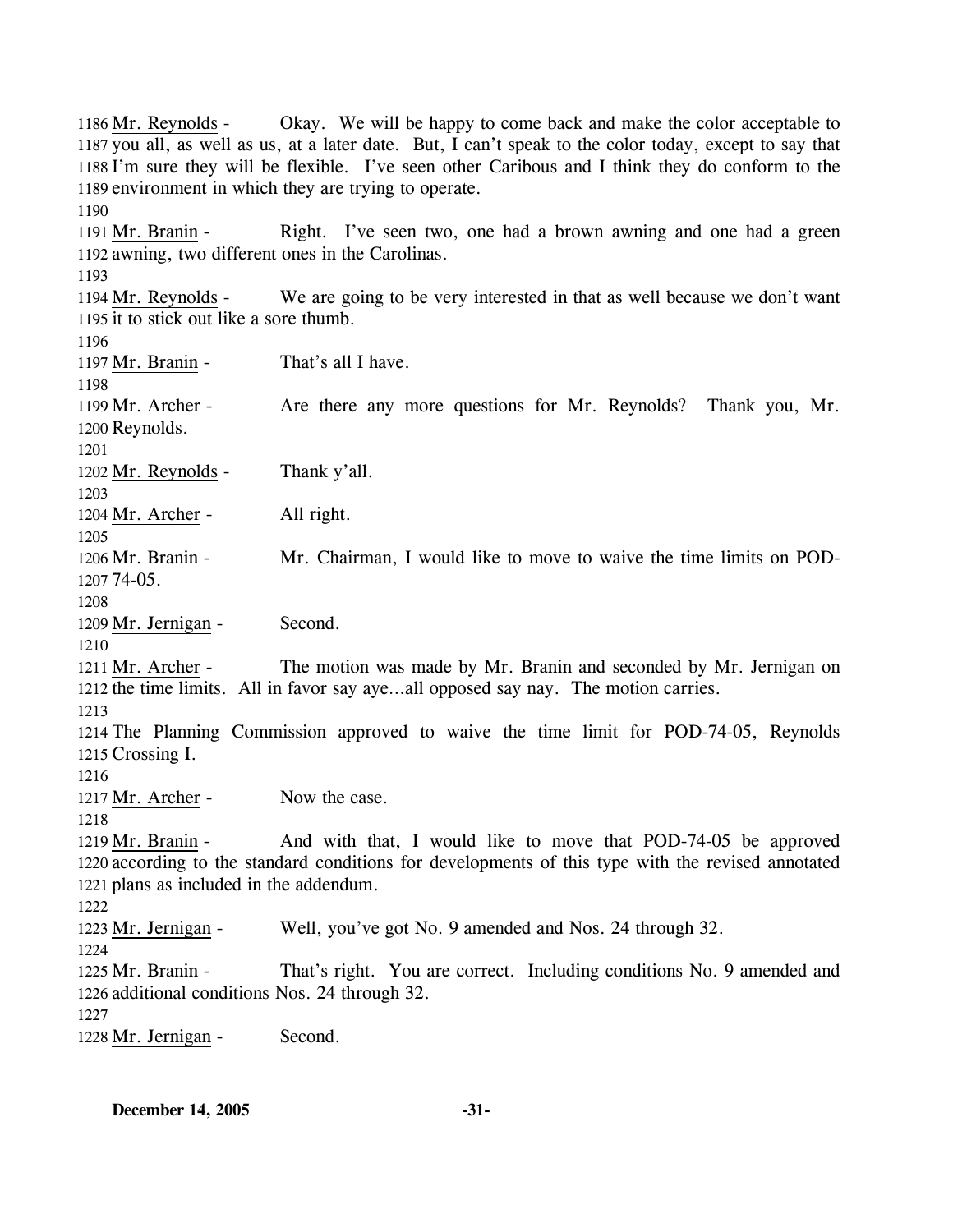The motion was made by Mr. Branin and seconded by Mr. Jernigan on 1230 the time limits. All in favor say aye...all opposed say nay. The motion carries. 1229 Mr. Archer -

1231

1232 The Planning Commission approved POD-74-05, Reynolds Crossing I – Office and Retail, 1233 subject to the standard conditions attached to these minutes for developments of this type, the 1234 annotations on the plans and the following additional conditions:

1235

1236 9. 1237 1238 AMENDED - A detailed landscaping plan shall be submitted to the Department of Planning for review and Planning Commission approval prior to the issuance of any occupancy permits.

- 1239 24. 1240 1241 1242 1243 The right-of-way for widening of Glenside Drive (Route 356) as shown on approved plans shall be dedicated to the County prior to any occupancy permits being issued. The right-of-way dedication plat and any other required information shall be submitted to the County Real Property Agent at least sixty (60) days prior to requesting occupancy permits.
- 1244 25 1245 1246 1247 1248 The easements for drainage and utilities as shown on approved plans shall be granted to the County in a form acceptable to the County Attorney prior to any occupancy permits being issued. The easement plats and any other required information shall be submitted to the County Real Property Agent at least sixty (60) days prior to requesting occupancy permits.
- 1249 26. 1250 1251 26. A notice of completion form, certifying that the requirements of the Virginia Department of Transportation entrances permit have been completed, shall be submitted to the Department of Planning prior to any occupancy permits being issued.
- 1252 27. 1253 The developer shall provide fire hydrants as required by the Department of Public Utilities and Division of Fire.
- 1254 28. 1255 1256 Prior to issuance of a certificate of occupancy for any building in this development, the engineer of record shall certify that the site has been graded in accordance with the approved grading plans.
- 1257 29. A standard concrete sidewalk shall be provided along the north side of Forest Avenue.
- 1258 30. 1259 The proffers approved as a part of zoning case  $C-22C-04$  shall be incorporated in this approval.
- 1260 31. 1261 1262 Any necessary off-site drainage and/or water and sewer easements must be obtained in a form acceptable to the County Attorney prior to final approval of the construction plans.
- 1263 32. 1264 1265 32. Deviations from County standards for pavement, curb or curb and gutter design shall be approved by the County Engineer prior to final approval of the construction plans by the Department of Public Works.
- 1266

1267 **MR. SILBER LEAVES AT THIS TIME AND DAVE O'KELLY TAKES OVER AS**  1268 **SECRETARY** 

1269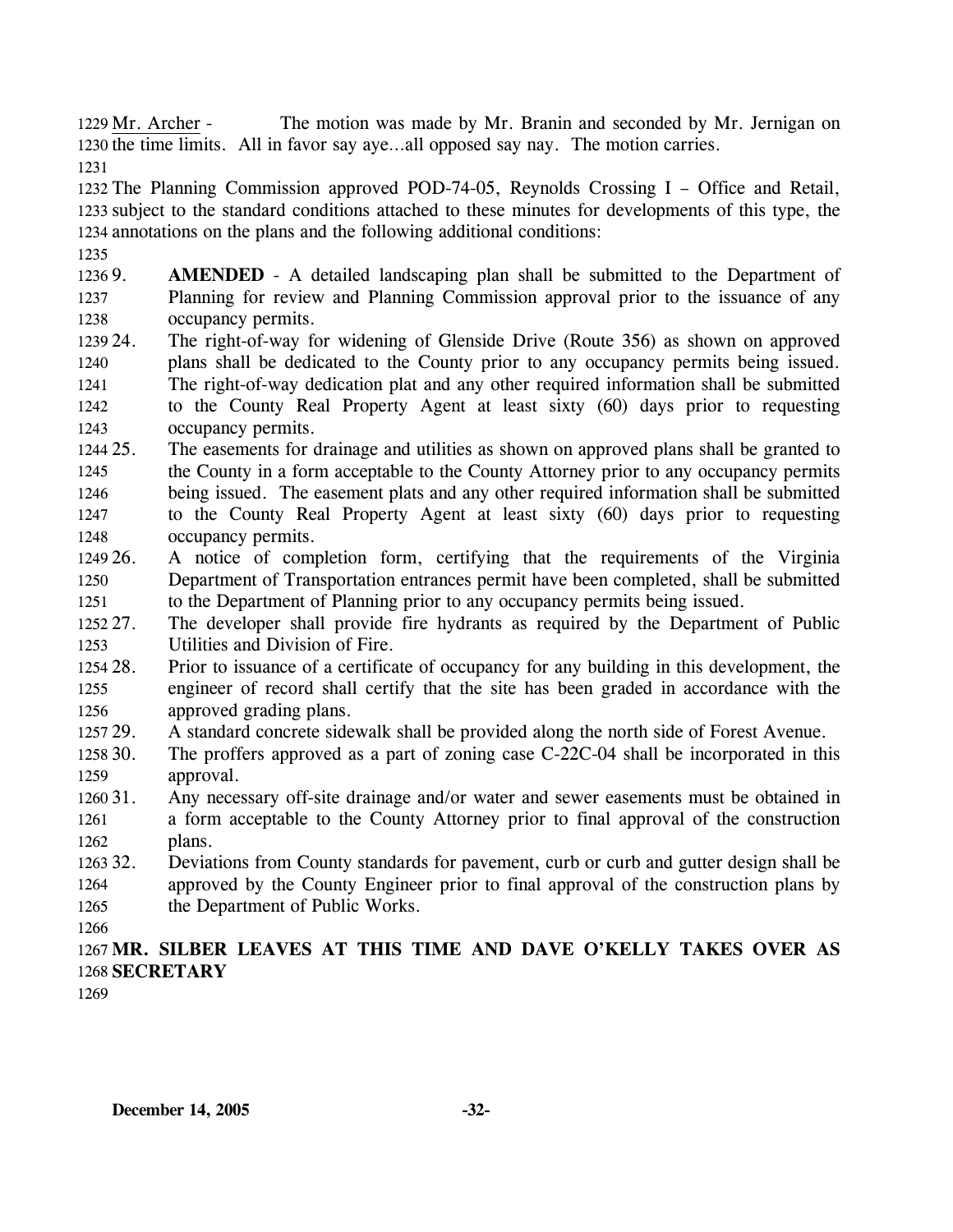## 1270 **PLAN OF DEVELOPMENT & MASTER PLAN**

1271

| POD-75-05                  | Bodie Consulting Engineers for Oakley Center, LLC and              |
|----------------------------|--------------------------------------------------------------------|
| Oakley's Center Industrial | Lampe Management Company: Request for approval of a                |
| Park, Phases 2 and 3       | revised plan of development and master plan, as required by        |
| $(POD-12-91)$ Expired)     | Chapter 24, Section 24-106 of the Henrico County Code, to          |
| 4190 Oakley's Court        | construct two additional phases. Phase 2 consists of six, one-     |
|                            | story buildings totalling 39,400 square feet for commercial        |
|                            | mini-warehouses, manufacturing and office uses and Phase 3         |
|                            | consists of five, one-story buildings for the same uses. The       |
|                            | 15.076-acre site is located at the southwest corner of Oakley's    |
|                            | Lane and Oakley's Place on part of parcel 816-721-1410. The        |
|                            | zoning is M-2C, Light Industrial District (Conditional) and        |
|                            | ASO, Airport Safety Overlay District. County water and             |
|                            | sewer. (Fairfield)                                                 |
| 1272                       |                                                                    |
| 1273 Mr. Archer -          | All right, we have a new Mr. Secretary. Good morning, Mr. O'Kelly. |
| 1274                       |                                                                    |
| 1275 Mr. O'Kelly -         | Good morning, Mr. Chairman, members of the Commission.             |
| 1276                       |                                                                    |

1277 Mr. Jernigan - Good morning, Mr. McGarry.

1279 Mr. McGarry - Good morning, Mr. Chairman, members of the Commission.

1280

1278

Is there anyone in the audience in opposition to POD-75-05, Oakley's 1282 Center Industrial Park, Phase 2 and 3, in the Fairfield District? No opposition. Mr. 1283 McGarry. 1281 Mr. Archer -

1284

Staff requested additional brick on several sides of the buildings within 1286 this development that would be visible from Oakley's Place and Oakley's Court. The 1287 developer has agreed to provide that brick on any side that will be visible from those two 1288 streets, not from the railroad tracks to the south or the undeveloped parcels to the left, to the 1289 west. Addendum No. 31 further specifies which building faces will be provided with brick, 1290 buildings 1, 2 and 4. Buildings 5 and 6 plus the Phase 3 buildings are proposed to have brick 1291 on three sides but not the rear. Staff can recommend approval of this subject to the annotations 1292 on the plans, the standard conditions for developments of this type and the following additional 1293 conditions Nos. 24 through 30 and No. 31 on the addendum. I'll be happy to answer any 1294 questions. 1285 Mr. McGarry -

1295

Thank you, Mr. McGarry. Are there questions for Mr. McGarry from 1297 the Commission? I don't have any and I don't believe I need to hear from the applicant. Do 1298 you have anything, Mr. Jernigan? 1296 Mr. Archer -

1299

1300 Mr. Jernigan - No. It goes back a couple of years so I'll just…. We'll move it along. 1301

**December 14, 2005 -33-**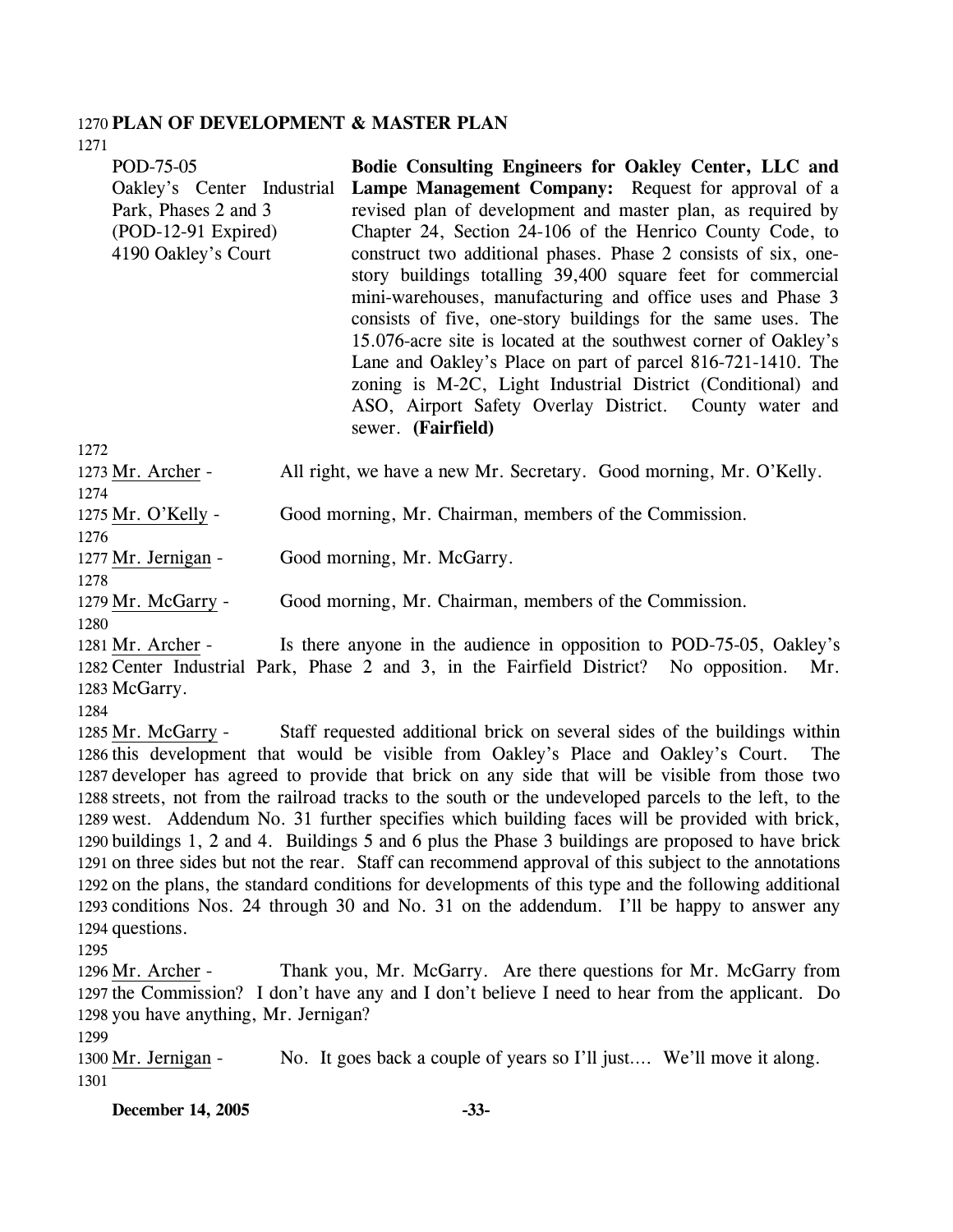All right. With that, I will move approval of POD-75-05, Oakley's 1303 Center Industrial Park, Phases 2 and 3, subject to the annotations on the plan, the standard 1304 conditions for developments of this type and additional conditions Nos. 24 through 30 and 1305 additional condition No. 31 added on this morning's addendum. 1302 Mr. Archer -

1306

1307 Mr. Branin - Second.

1308

The motion was made by Mr. Archer and seconded by Mr. Branin. All 1310 in favor say aye...all opposed say nay. The motion carries. 1309 Mr. Archer -

1311

 The Planning Commission approved POD-75-05, Oakley's Center Industrial Park, Phases 2 and 3 (POD-12-91 Expired), subject to the standard conditions attached to these minutes for developments of this type, the annotations on the plans and the following additional conditions: 1315

1316 24. 1317 The developer shall provide fire hydrants as required by the Department of Public Utilities and Division of Fire.

1318 25. 1319 The proffers approved as a part of zoning case  $C-2C-92$  shall be incorporated in this approval.

- 1320 26. 1321 1322 26. Any necessary off-site drainage and/or water and sewer easements must be obtained in a form acceptable to the County Attorney prior to final approval of the construction plans.
- 1323 27. 1324 1325 27. Deviations from County standards for pavement, curb or curb and gutter design shall be approved by the County Engineer prior to final approval of the construction plans by the Department of Public Works.

1326 28. 1327 1328 Insurance Services Office (ISO) calculations must be included with the plans and contracts and must be approved by the Department of Public Utilities prior to the issuance of a building permit.

- 1329 29. 1330 1331 Approval of the construction plans by the Department of Public Works does not establish the curb and gutter elevations along the Henrico County maintained right-ofway. The elevations will be set by Henrico County.
- 1332 30. 1333 The gravel area behind buildings 5 and 6 shall be constructed with an all weather treatment as approved by the Director of Public Works.

1334 31. The building exteriors shall be provided with brick veneer on the following elevations:

- 1335 a. Buildings 1, 2 and 4 east and north elevations
- 1336 b. Buildings 5 through 11 all sides except rear.

1337

# 1338 **SUBDIVISION**

1339

Turner Woods (December 2005 Plan) Creekridge Road

**Engineering Design Associates for Judy M. Mason:** The 17.9-acre site proposed for a subdivision of 5 single-family homes is located west of Turner Road at the northern terminus of Creekridge Road on parcel 829-695-4490. The zoning is A-1, Agricultural District. Individual well and septic tank/drainfield. **(Varina) 5 Lots** 

1340

**December 14, 2005 -34-**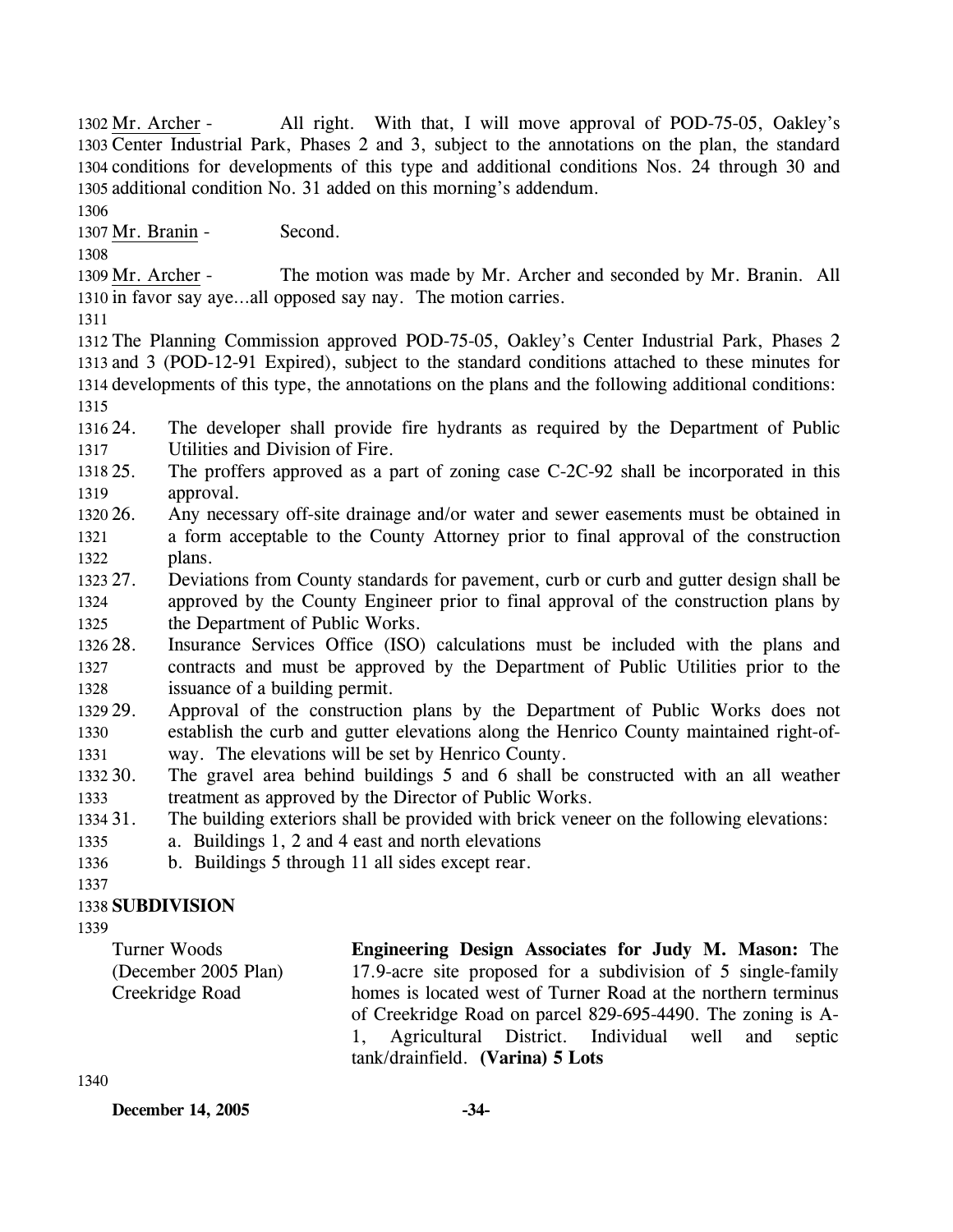Is there anyone in the audience in opposition to Turner Woods (December 2005 Plan) in the Varina District? No opposition. Mr. McGarry. 1342 1341 Mr. Archer -1343

There is a revised recommendation on the addendum. Staff has received 1345 a letter from the applicant stating the reasons Creekridge Road should not be extended to the 1346 parcel located to the north. It's owned by English Construction Company. The include crossing 1347 wetlands on their own parcel and they note that the English Construction Company was 1348 compensated for damages of I-895 for this parcel becoming residue of a larger parcel. 1349 Further, English Construction Co. appears to have used this parcel as a borrow pit to build I-895. Staff agrees to strike the plan annotation requiring the extension of Creekridge Road. 1350 1351 Staff recommends approval of this plan as submitted. A motion by the Commission to waive 1352 the 50-lot limit on a single point of access would be required as currently there are 60 lots on a 1353 single point of access and this would add five more lots for a total of 65 lots. Remember, this 1354 is a landlocked parcel and the original Turner Woods subdivision, when it done in the 70s, did 1355 stub a road in to provide access to this parcel. So, we feel it is appropriate to go ahead and 1356 recommend waive of the limit on the 50 lots on a single point of access. I'll be happy to 1357 answer any questions. 1344 Mr. McGarry -

1358

Thank you, Mr. McGarry. Are there any questions of Mr. McGarry by 1360 the Commission? 1359 Mr. Archer -

1361

I don't have any, Mr. Chairman, and I don't need to hear from the 1363 applicant. This was originally on the Expedited Agenda but was pulled off because of the 1364 number of lots. So what I want to say is that our normal policy is 50 lots. 1362 Mr. Jernigan -1365

1366 Mr. McGarry - Correct.

1367

And this subdivision was approved I think around 1977. Well, the five 1369 additional lots, it does have 60 homes in there now and this does create five more. Normally 1370 we would have to have two points of access but because of the situation here nobody is going 1371 to put a road through to join into this and it's the policy of the County not to landlock 1372 property. So, that's the reason this is here and normally I wouldn't approve a subdivision with 1373 this many lots but on this particular one we don't have a whole lot of choice and it has been 1374 endorsed by staff. I discussed this with Mr. McGarry yesterday so I'm okay with it now. So 1375 with that, I will move for approval of subdivision Turner Woods (December 2005 Plan) with 1376 the standard conditions for subdivisions not serve by public utilities and the recommendation 1377 on the addendum by staff. 1368 Mr. Jernigan -

1378

1379 Mr. Branin - Second.

1380

The motion was made by Mr. Jernigan and seconded by Mr. Branin. All 1382 in favor say aye...all opposed say nay. The motion carries. 1381 Mr. Archer -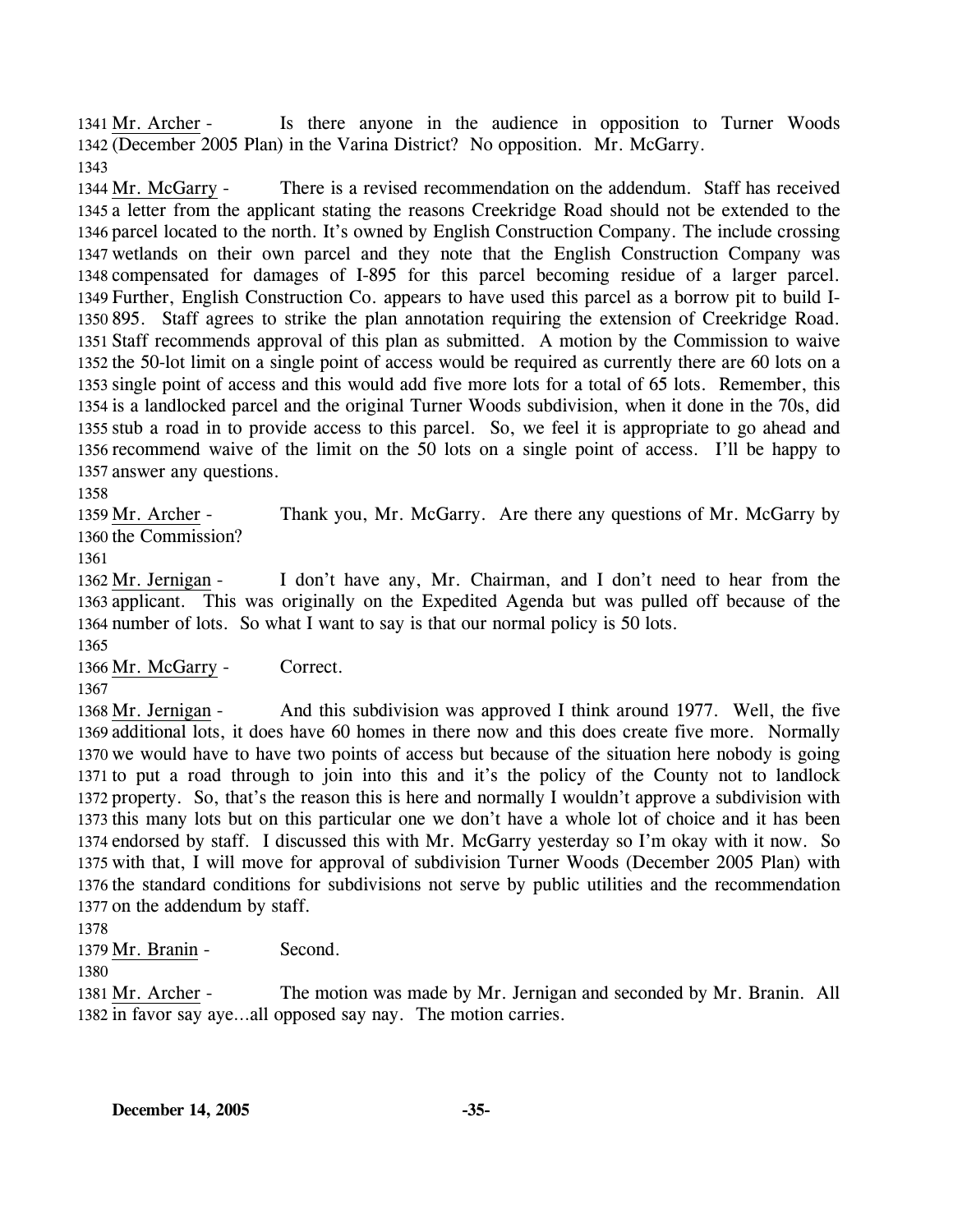1383 The Planning Commission granted conditional approval to subdivision Turner Woods 1384 (December 2005 Plan) subject to the standard conditions attached to these minutes for 1385 subdivisions not served by public utilities and the annotations on the plans.

1386 Do we need a separate motion to approve the 50-lot single point of 1388 access? 1387 Mr. Archer -1389 1390 Mr. O'Kelly - No. 1391 No. Approval takes care of the excessive lots. We don't have to have a 1393 separate motion. 1392 Mr. Jernigan -1394 1395 Mr. Archer - Thank you, sir. All right moving right along. 1396

#### 1397 **PLAN OF DEVELOPMENT & MASTER PLAN**

1398

POD-79-05 Rocketts Landing Phase 1B - Land Bay 4B– Old Osborne Turnpike (POD-25-05 Revised) **Wiley and Wilson, Inc. for Central Virginia Investments/ Rocketts Landing LLC and WVS Rocketts Landing Construction Management, LLC:** Request for approval plan of development and amended master plan as required by Chapter 24, Section 24-106 of the Henrico County Code, to construct Phase 1B improvements in Land Bay 4B consisting of: a 122,000 square foot eight-story mixed use building with 13,000 square feet of retail use on the first floor and 69 residential multi-family apartments located on the upper floors (12D), a 283 vehicle five-story parking deck (located partially within the City of Richmond) (12G), 3, three and four-story buildings containing a total of 10 residential townhouse units each having an attached two-car garage (13B-D) and a 165,000 square foot eight-story building containing 60 residential condominium units with parking under the building (13A). The 9.82-acre site is located on the south side of Old Osbourne Turnpike (State Route 5), where it intersects the Richmond City Line, 150 feet east of Orleans Street on parcels 797-713-5542 and 797-713-4210. The zoning is UMUC Urban Mixed Use district (conditional) County water and sewer. **(Varina)**

1399

Is there anyone in the audience in opposition to POD-79-05, Rocketts Landing Phase 1B – Land Bay 4B in the Varina District? No opposition. Good morning, Sir, 1401 1402 Mike. 1400 Mr. Archer -

1403

Good morning, Mr. Chairman, members of the Commission. I'll try to 1405 go through this as quickly as possible. I know that it is a complicated case. There are two 1406 pages in the agenda, there are another 35 in the addendum with floor plans and the master plan 1407 with revisions to the master plan and there are 59 conditions. This is significantly consistent 1404 Mr. Kennedy -

#### **December 14, 2005 -36-**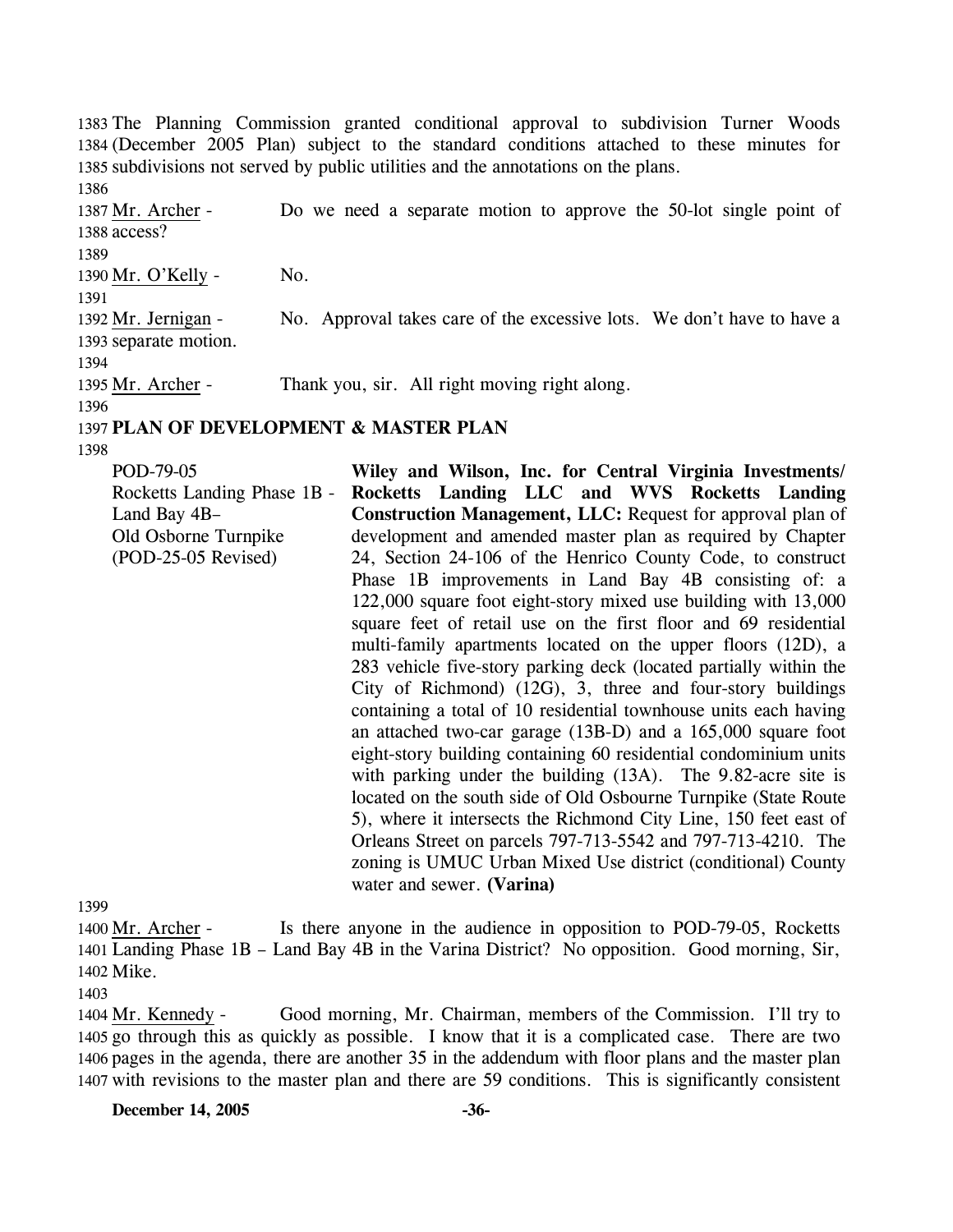with the previous approval but I'm going to try to go over it quickly so that you can get an overview of where we are with the project.

 As Mr. O'Kelly indicated, the subject plan of development would amend the previous approved plan of development, POD-25-05, which was approved by the Commission in September. At that time the Planning Commission approved a variety of different buildings. There is an office building, here (referring to the rendering), which was approved which contains 39,000 square feet of office space. It is an existing building and it will be renovated. There is a 100,000 square foot condo building, here, which is also a renovated building. There is a smaller office building with 11,000 square feet, a three-story office plan which is existing, and that will also be renovated. In addition, to approve the construction of these townhouse, here (referring to rendering), and here, for a total of 32 townhouses and a construction of an 88,000 square foot, four-story parking deck in this location, here, with a pedestrian bridge connecting it to the condos so that they would not have to go with the street level, they will have direct connection to the parking deck. And finally to approve this building, here, which is called the Fall-line condo building, and that's 113,000 square foot, seven-story, condo building with 49 residential units in it. 

 Okay. That is what was previously approved in September. What's before you now, as Mr. O'Kelly described, is this mixed-use building, here, which would have retail on the first floor. The parking deck which straddles the County line, which is partially in the County and the City, another condo building with sixty (60) units and some additional townhouse units. Previously, the Planning Commission approved, back in August, they approved the subdivision approval for this East Main Street, which is already under construction. And at our last POD meeting, the Planning Commission approved subdivision approval for, which would allow additional dedication of Old Osborne Turnpike, the dedication of Rocketts Way, the dedication of Hudson Street as well as the construction of these townhouse lots, in both sections. So, there have been some previous approval by the Planning Commission. 

 The master plan itself is a requirement of the UMU district and there are several pages in the addendum that describes that. The master plan is required to address density of the residential development. Percentage of commercial development is a requirement…in this case 18% commercial development, overall final plan of development, open space and buffering requirements as well as urban design. So, there are urban design presentations in there. As far as the conditions themselves, the conditions are significantly consistent with the previous approval. They are generally consistent. There are four additional conditions. One condition deals with the fact that the applicant has to have POD approval from the City concurrent for the parking deck because it straddles the line. The three other conditions deals with the design of this commercial building, here (referring to rendering) with the commercial mixed-use building having to do with access, access for loading access. Access for dumpsters, which they have given us preliminary designs to address staff's concerns, and the final conditions have to do with…. There are two, first stories along this side of the building. First-story studio apartments and the design of the building itself has got a very commercial character and staff has recommended that they consider commercial use of those units or add some more residential character to that side of the building. The developer has agreed to that and they will

**December 14, 2005** -37-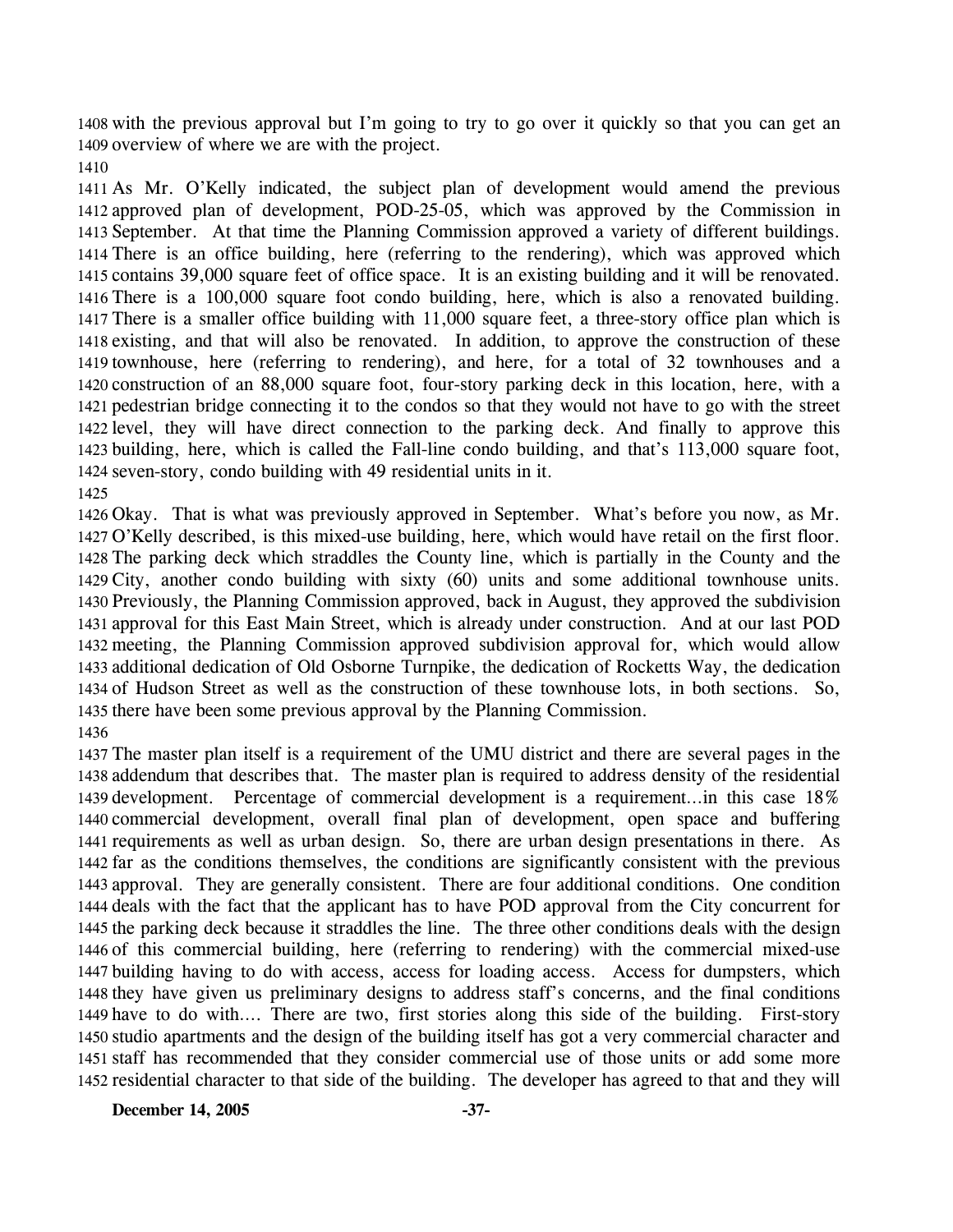work that out in the construction plan details when they get to that point.

 In addition, staff has expressed some concern about the Skyline building, here (referring to rendering), about its design, and the applicant has also agreed to address staff's concern in the final design stage. I'll address that a little bit briefly later. Basically, what I would like to do is kind of update you on where we are in the process.

 There are three major issues that are contained in the conditions. Although, there were a lot of standard conditions that address it because it is just multifaceted, there are just a lot of conditions having to deal with the different sections, the townhouse section as opposed to commercial development. But, the three main construction issues are construction of East Main Street, the acquisition of the strip of property from CSX, and construction of Old Osborne Turnpike. The applicant is making consistent progress on all those facets. 

 As I indicated earlier, Main Street is under construction now and they are going through to the City Planning Commission for that process as well to dedicate their sections within the City. They are going to the Urban Design Committee in the City on January 9 and to the Planning Commission, in the City, on January 16. So it's moving forward on that front. As far as acquiring the property from CSX, they have an agreement to do that and proceeding with closing on that in the near future. And the final issue is the improvements along Old Osborne Turnpike, and a cross section has been approved by Public Works staff for that section of Old Osborne Turnpike and has been submitted to VDOT for approval. It is consistent with our discussion with VDOT so we don't anticipate any problems and they are moving forward with 1476 that as well.

 Back to staff's concerns, the final concern we had was with the design of this building, which is the Skyline condominium building. Basically, staff was concerned about the architectural character making sure that it is high quality as the previously approved development. The developer indicated that this is a two-dimensional view and that they had provided the three- dimensional view of the other condominium building at a prior submission. We do have that available. Can you pick that up, Ted (speaking to planner to display rendering)? This is actually the previously approved plan, which is the Fall Line condominium building. As you can see on the far right, the condominium building, on the left you can see the two-dimensional view which is pretty similar to the view we previously had, and then on the far right is that Fall Line condominium building. And, as you can see, it's more articulated because of the dimension of the depth. So, the developer feels that when they do a three-dimensional view, which they are preparing for us now, that staff's concerns will be deeply allayed. They have agreed that the additional concerns that staff have about urban design, about having arch windows and some other brick features, they can work out with staff and they have agreed to work those issues out with staff.

And that's basically what's changed on that building. It was just the 1495 archways. 1494 Mr. Jernigan -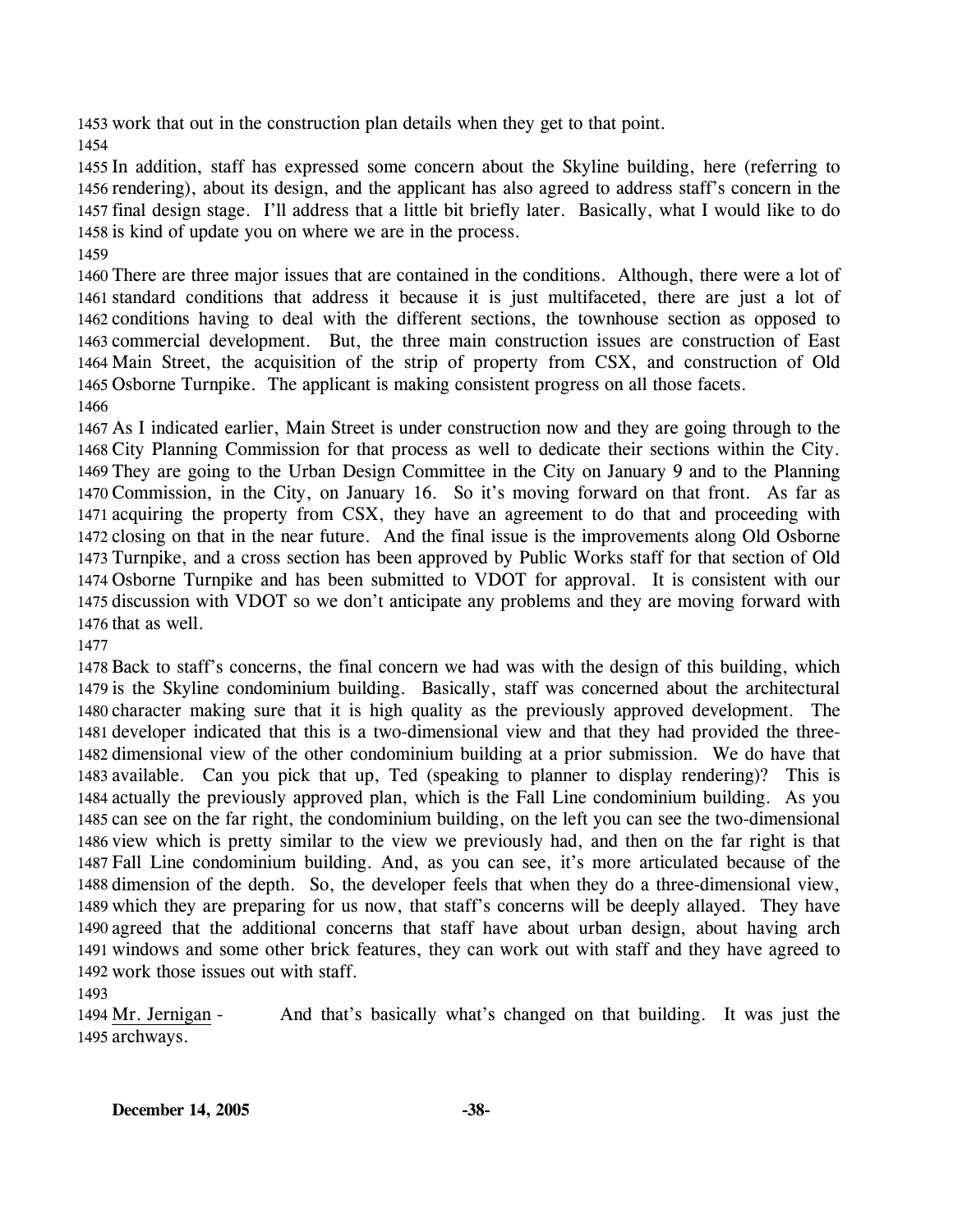Basically, the archways. What happen was on the third floor…. On this 1497 building, here (referring to rendering), the Fall Line building, this here, they have added 1498 another story here, basically. The penthouse, they have only added a very few penthouse units 1499 and they brought this upper floor out more. So, they have added those additional units. They 1500 went from 49 to 60. So, they added 11 units on those upper two floors. So, the building is 1501 not as quite articulate on that level but they have agreed that they will address rear windows 1502 and other design issues, at this level, here. So, if you go from this building here, this here is 1503 where they are adding it, on this level and this level (referring to rendering). If we go back to 1504 the earlier plan, as you can see on this plan, here, this level is now filled out. But, again, it 1505 would be articulated. This section will be set farther back and this section actually pulls in, 1506 pulls out. It wouldn't appear as flat as it does on this two-dimensional plan. We have talked 1507 about adding arch windows and some more brick features to this. And some of those brick 1508 features, like here (referring to rendering) and here, just don't stick out on this plan so they 1509 feel that they can address staff's concerns and make sure that it is going to be high quality. 1510 The same high quality of the previous plan. 1496 Mr. Kennedy -

1511

Originally, when this came through. The Fall Line building and this 1513 other building were going to be of the same design. 1512 Mr. Jernigan -

1514

1515 Mr. Kennedy - Exactly.

1516

1517 Mr. Jernigan - But, they've changed.

1518

They were going to be the same design but different brick, but they have 1520 added additional units, and that's what happened. They have added additional units on that 1521 upper level and so what they have agreed to is make sure that our concerns will be allayed at 1522 final design plans. 1519 Mr. Kennedy -

1523

1524 Mrs. Jones - Is that a condition somewhere in here?

1525

That is not a condition but it could be added as a condition if you wish. 1527 With that, staff can recommend approval. We do feel that they have addressed our concerns. 1528 The master plan is consistent with the proffer requirements and this plan is consistent with the 1529 previously approved plan and the conditions are very similar. Although, there are still 59 1530 conditions, 55 of them are repeated from the previous plan. 1526 Mr. Kennedy -

1531

1532 Mr. Jernigan- Do what, now?

1533

Fifty-five of the conditions are repeated from the previous plans. So, we 1535 are just continuing on the same mode. Just making sure that all the I's are dotted and all the 1536 T's are crossed and the development proceeds in a timely fashion. The staff and developer are 1537 working diligently. They would like to have the buildings open for the Jamestown celebration, 1538 so we are proceeding pretty diligently at making any approvals and working with them to get 1539 approvals in a timely fashion. And we really feel that we are doing our best efforts to meet 1540 that deadline. 1534 Mr. Kennedy -

**December 14, 2005 -39-**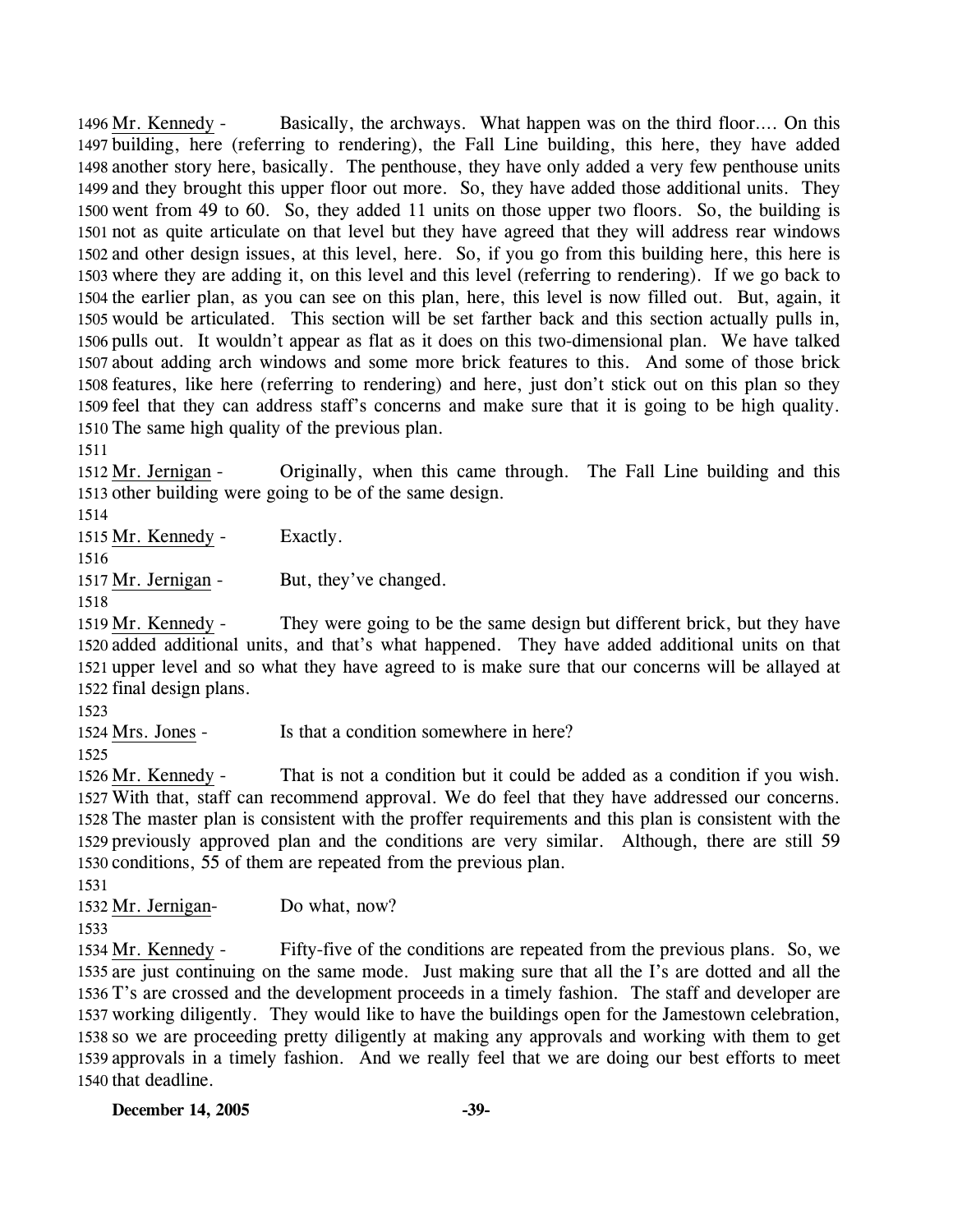Thank you, Mr. Kennedy. Are there any questions of Mr. Kennedy. 1542 from the Planning Commission? No questions. 1541 Mr. Archer -

1543

I think they pretty well went over everything pre-meeting. I do want to 1545 say for Mr. Kennedy and Mr. Strauss both, this is a tough project and it takes two people to 1546 get this thing straight. It takes a lot of work and I guess that's the way UMU's are, but I want 1547 to thank both of you for diligent work and doing a nice job on this. 1544 Mr. Jernigan -

1548

1549 Mr. O'Kelly - Mr. Chairman, may I ask a question?

1550

1551 Mr. Archer - Certainly, Mr. O'Kelly.

1552

This is the second round of approvals that we've been through on this 1554 major project and one of the largest amenities associated with this project is the James River 1555 and I don't think any plan that we have seen so far has included any of the open space or 1556 amenities associated with the River or with the Marina. Do we have any idea when those will 1557 be coming forward for review and approval? 1553 Mr. O'Kelly -

1558

I do know that the applicant is working on getting the approvals from the 1560 State for the Marina work. I'm going to defer to him to answer that. 1559 Mr. Kennedy -

1561

While he's coming down. Mr. Kennedy, did you say they plan to have 1563 these buildings open in 2007? 1562 Mr. Branin -

1564

1565 Mr. Kennedy - That's the intent to have the first buildings open in 2007, yes.

1566

1567 Mr. Jernigan - Mr. Kennedy, did you see the letter that came out on the Seismic Study? 1568

Yes. There are some concerns with the Cedar Works building, 14A, 1570 with the historic character of it and making it meet today's Seismic standards and they have 1571 asked for a wavier of those standards based on the historic nature of the building. It should be noted that the building stood it for 120 years. It has withstood several earthquakes in the area 1572 1573 and the design itself, since it is a big warehouse, it's kind of open bays, by putting in the 1574 dividing walls it is actually going to be stabilizing it structurally as well. But today's current 1575 design standards and newest 2005 design standard require significant changes to the building 1576 which they are asking waivers for. 1569 Mr. Kennedy -

1577

1578 Mr. Jernigan - Thank you.

1579

1580 Mr. Archer - Good morning, sir. 1581

Good morning, Mr. Chairman and members of the Board (sic). I'm 1583 Richard Souter with WVS. I think your original question related to the Marina... What 1584 happens at the moment is a kind of a two-tier system. Up top here at an elevation of about 40 1585 above the river and then it drops to a kind of a middle tier of 20 feet above the river and then 1582 Mr. Souter -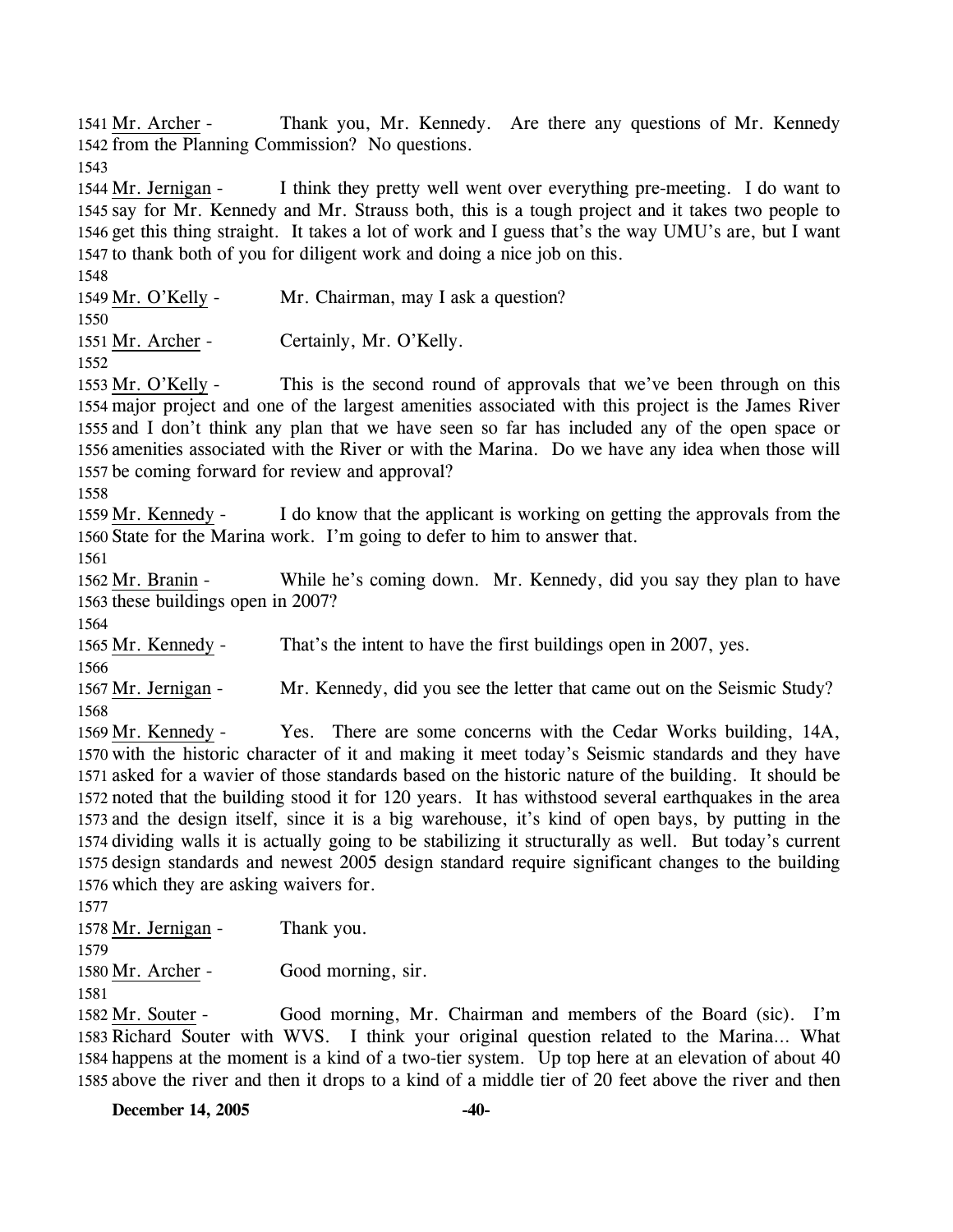drops quite steeply off into the river. And at the moment, there is still a rail bed that runs on that intermediate tier that feeds one customer which is Lee Hi Cement. So, really it's a single track not part of the Norfolk Southern Railroad Network. We are working with the Virginia Capital Trail at the moment. They obviously have got large plans to move the Capital Trail from Jamestown to Richmond and there is already funding in the Richmond budget that is bringing the Canal Walk down to the great ship lot. So, the Canal Walk and the Virginia Capital Trail we've place (unintelligible) if they bring the Canal Walk to Rocketts Landing we will run it along the length of the river front and then tie into the Virginia Capital Trail on the far side of Rocketts Landing. So, that's kind of in the process, but what needs to happen first is that this railroad issue needs to be resolved. That's kind of being dealt with on a State level. We have gone to the permitting procedure for the Marina which is a rather lengthy, drawn out, procedure which I'm… There are numerous State and Federal levels entities that you have to apply to at least build this Marina. We suspect that's probably a nine-month to 12-month process to get that going. So, at the moment that's why you haven't seen them. You can see the proposed of the 15J. I mean, the marina is planned. At the moment there is kind of a gap between the high tier and the water mainly because of the railroad issue. So, it's a little premature for us to….we know exactly what we want to put down there, and we are planning toward it, but it's not in concrete yet.

1605 Mr. O'Kelly - Thank you, Richard.

 I think, Mr. O'Kelly, it is also in the proffers that there will be a park 1608 area and a marina. So, we know we are going to get it, we just haven't seen the plans on it 1609 yet. 1607 Mr. Jernigan - 1611 Mr. O'Kelly - I was just curious as to the status. 1613 Mr. Archer - All right. Are there any more questions? 1615 Mr. Jernigan - I don't have any. 1617 Mr. Archer - Thank you gentlemen. Mr. Jernigan. 1619 Mr. Jernigan - Mr. Archer. Mr. Archer, would you make a motion for me. 1621 Mr. Archer - Oh, that's right. I forgot. You need to abstain on this case? 1623 Mr. Jernigan - Yes, sir. Well, with Mr. Jernigan's approval, I will move for approval of plan of 1626 development, master plan POD-79-05, Rocketts Landing Phase 1B - Land Bay 4B on Old 1627 Osborne Turnpike. 1625 Mr. Archer - 1629 Mrs. Jones - Second. 

**December 14, 2005 -41-**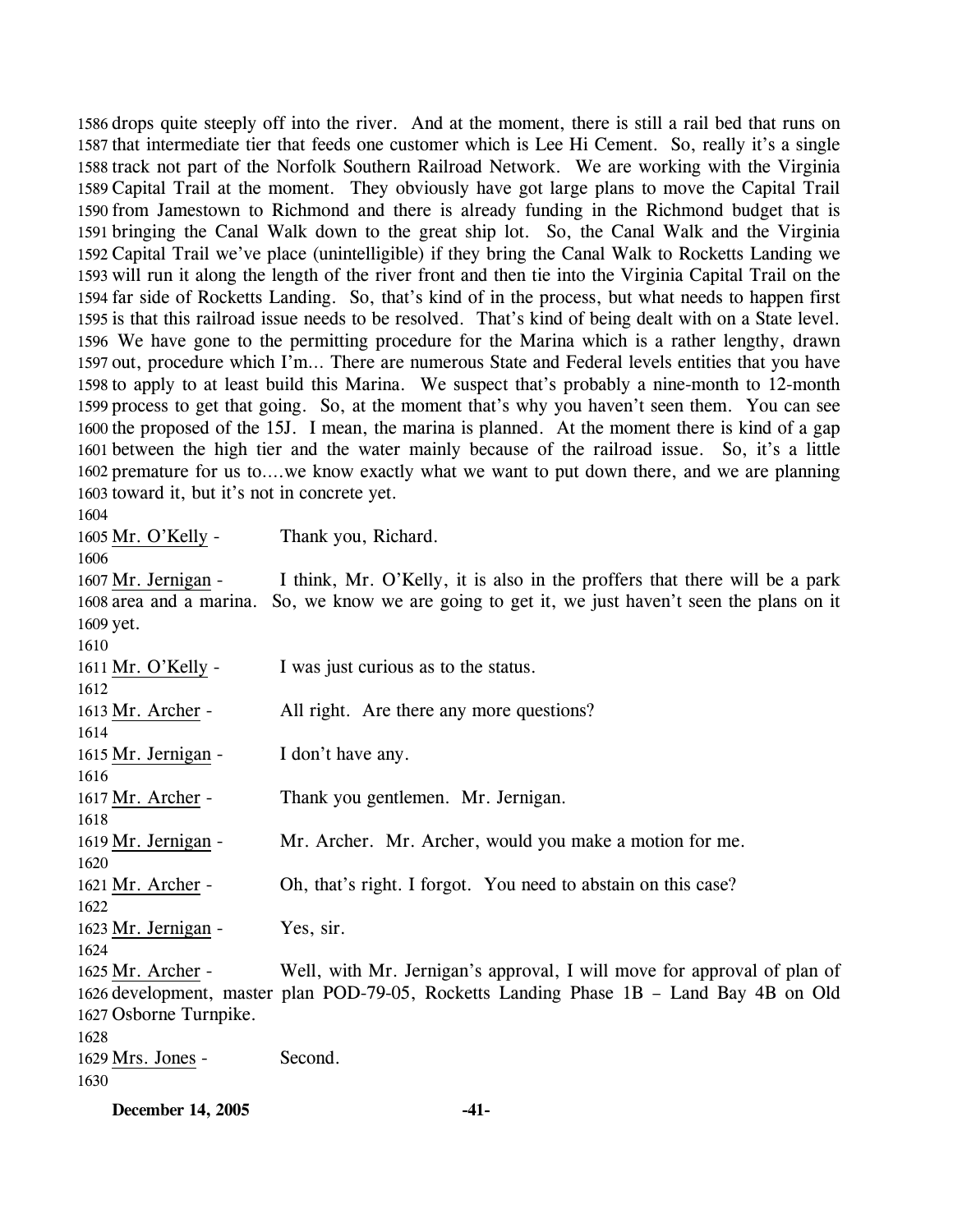The motion was made by Mr. Archer and seconded by Mrs. Jones. All 1632 in favor say aye...all opposed say nay. The motion passes. 1631 Mr. Archer -

1633

1634 Mr. Jernigan - I abstain, Mr. Chairman.

1635

1636 Mr. Archer - So noted.

1637

 The Planning Commission approved POD-79-05, Rocketts Landing Phase 1B – Land Bay 4B (POD-25-05 Revised) subject to the standard conditions attached to these minutes for developments of this type, the annotations on the plans and the following additional conditions: 1641

1642 24. The unit house numbers shall be visible from the parking areas and drives.

1643 25. 1644 1645 1646 The names of streets, drives, courts and parking areas shall be approved by the Richmond Regional Planning District Commission and such names shall be included on the construction plans prior to their approval. The standard street name signs shall be ordered from the County and installed prior to any occupancy permit approval.

1647 26. 1648 1649 1650 1651 The easements for drainage and utilities as shown on approved plans shall be granted to the County in a form acceptable to the County Attorney prior to any occupancy permits being issued. The easement plats and any other required information shall be submitted to the County Real Property Agent at least sixty (60) days prior to requesting occupancy permits.

1652 27. 1653 1654 1655 1656 28. The limits and elevations of the 100-year frequency flood shall be conspicuously noted on the plan "Limits of 100 Year Floodplain." In addition, the delineated 100-year floodplain must be labeled "Variable Width Drainage and Utility Easement." The easement shall be granted to the County prior to the issuance of any occupancy permits. 28. The entrances and drainage facilities on Old Osbourne Turnpike (State Route 5) shall be

1657 approved by the Virginia Department of Transportation and the County.

1658 29. 1659 1660 29. A notice of completion form, certifying that the requirements of the Virginia Department of Transportation entrances permit have been completed, shall be submitted to the Department of Planning prior to any occupancy permits being issued.

 $166130.$ 1662 The developer shall provide fire hydrants as required by the Department of Public Utilities and Division of Fire.

1663 31. 1664 The proffers approved as a part of zoning case C-55C-04 and PUP cases P-14-04 and P-4-05 shall be incorporated in this approval.

1665 32. 1666 1667 Any necessary off-site drainage and/or water and sewer easements must be obtained in a form acceptable to the County Attorney prior to final approval of the construction plans.

1668 33. 1669 1670 33. Deviations from County standards for pavement, curb or curb and gutter design shall be approved by the County Engineer prior to final approval of the construction plans by the Department of Public Works.

1671 34. 1672 1673 Insurance Services Office (ISO) calculations must be included with the plans and contracts and must be approved by the Department of Public Utilities prior to the issuance of a building permit.

1674 35. 1675 35. Approval of the construction plans by the Department of Public Works does not establish the curb and gutter elevations along the Virginia Department of Transportation

**December 14, 2005 -42-**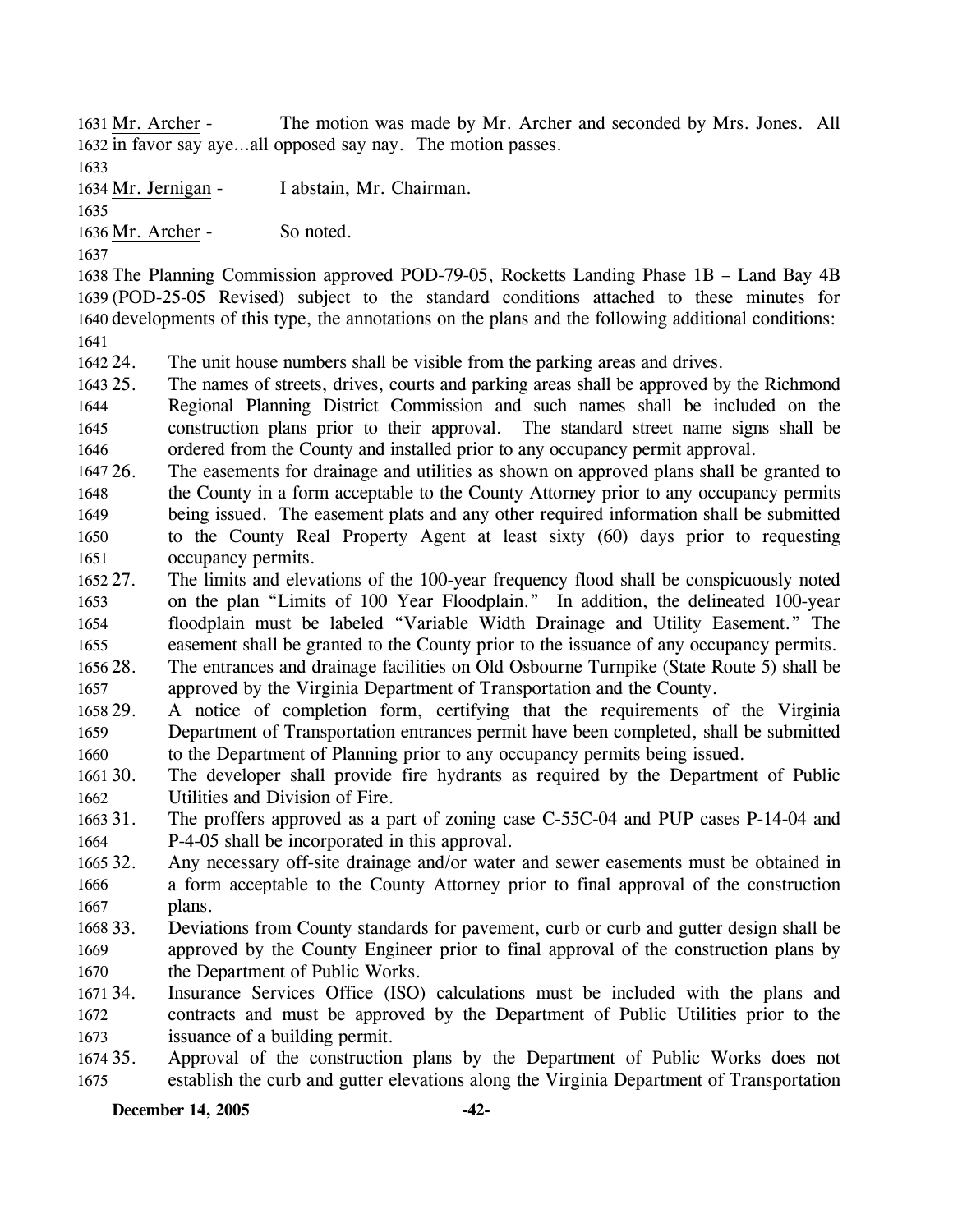1676 1677 maintained right-of-way. The elevations will be set by the contractor and approved by the Virginia Department of Transportation.

- 1678 36. 1679 1680 1681 The portion of proposed Main Street right of way located within the City of Richmond and any necessary offsite easements for the proposed sanitary sewer outfalls into the City of Richmond system shall be recorded prior to the approval of final construction plans.
- 1682 37. 1683 1684 The portion of proposed Main Street right of way located within the County and the offsite easements shown on the tentative plat for Rocketts Landing Phase one shall be recorded prior to the approval of final construction plans.
- 1685 38. 1686 1687 1688 The proposed sanitary sewer outfall into the City of Richmond system shall be accepted by the City for maintenance prior to the issuance of any Certificates of Occupancy. The Developer shall coordinate plan review with the City of Richmond and provide evidence to the Director of Public Utilities that the City's requirements are satisfied.
- 1689 39. 1690 1691 1692 1693 1694 The owner of the strip of property adjacent to the west side of State Route 5 (Old Osborne Turnpike) shall dedicate all right of way and easements determined necessary by the Director of Public Works and the Virginia Department of Transportation (VDOT), for the widening of State Route 5 (Old Osborne Turnpike), in accordance with the proffers and the traffic impact study, prior to the approval of final construction plans for any portion of the property adjacent to State Route 5.
- 1695 40. 1696 1697 1698 1699 The owner of the strip of property adjacent to the west side of State Route 5 (Old Osborne Turnpike) shall dedicate all right of way easements determined necessary by the Director of Public Works for the extension of Rocketts Way and Old Hudson Street in accordance with the proffers and the traffic impact study, prior to the approval of final construction plans for any portion of the property adjacent to State Route 5.
- 1700 41. 1701 1702 1703 1704 1705 A construction plan for the proposed offsite water main extension along State Route 5 (Old Osborne Turnpike) and connection into the City of Richmond system shall be approved by the Department of Public Utilities, the City of Richmond, VDOT and the State Health Department prior to the approval of final construction plans. The Developer shall coordinate plan review with the City of Richmond, VDOT and the State Health Department, and provide evidence that their requirements are satisfied.
- 1706 42. 1707 1708 All offsite easements necessary for the proposed offsite water main extension along State Route 5 (Old Osborne Turnpike) and connection into the City of Richmond system shall be recorded prior to the approval of final construction plans.
- 1709 43. 1710 1711 1712 1713 The proposed water main connection into the City of Richmond system shall be accepted by the City for maintenance prior to the issuance of any Certificates of Occupancy. The Developer shall coordinate plan review with the City of Richmond and provide evidence to the Director of Public Utilities that the City's requirements are satisfied.
- 1714 44. 1715 1716 The proposed offsite water main extension along State Route 5 (Old Osborne Turnpike) shall be accepted by the County for maintenance prior to the issuance of any Certificates of Occupancy.
- 171745. 1718 1719 1720 45. A construction plan for the widening of State Route 5 (Old Osborne Turnpike) and streetscape improvements along the west side of State Route 5 (Old Osborne Turnpike) abutting Land Bay 4 in accordance with the proffers and the developer's traffic study, shall be approved by the Department of Public Works, the Department of Planning, and

**December 14, 2005 -43-**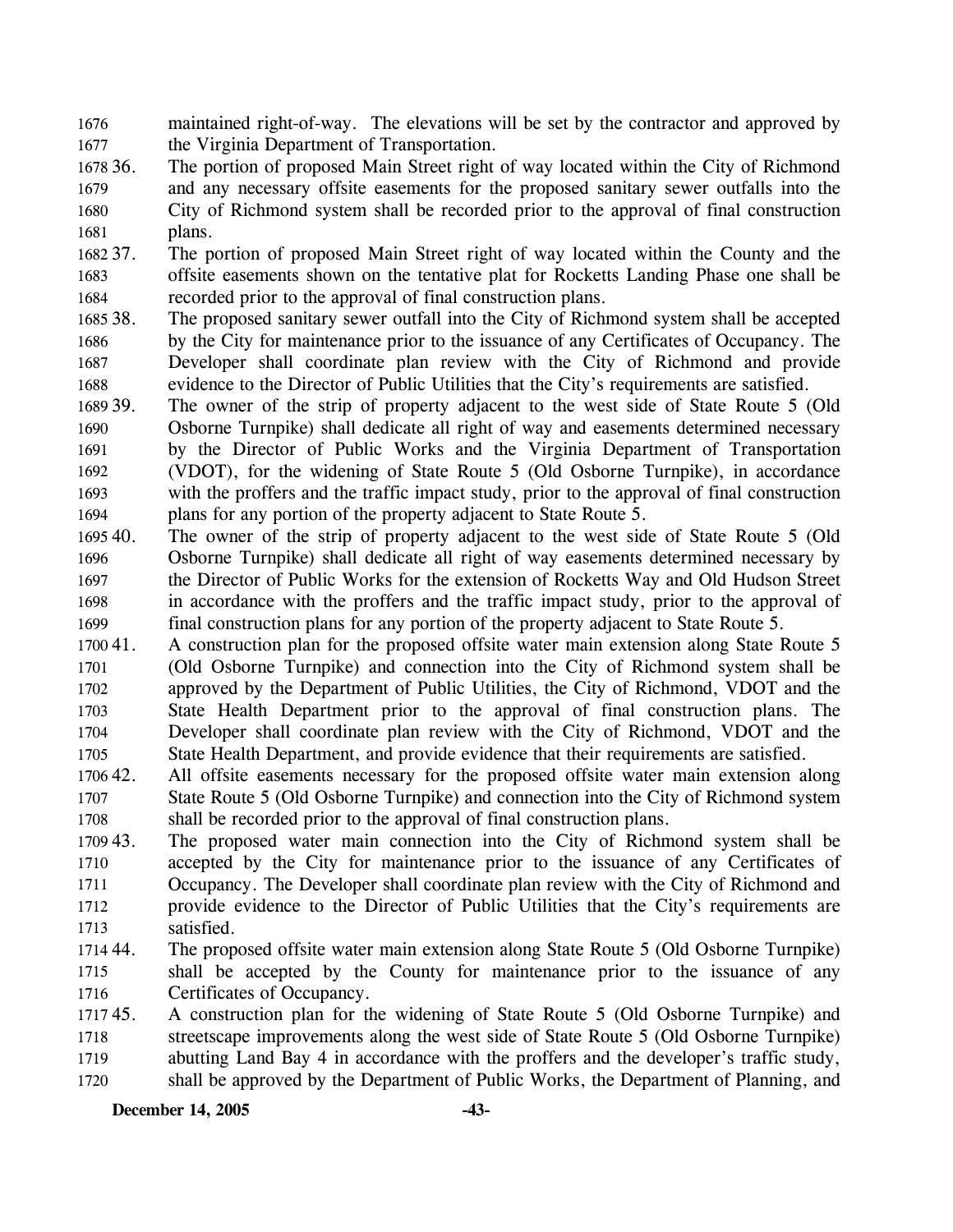1721 1722 1723 VDOT prior to the approval of final construction plans for any portion of the property adjacent to State Route 5 (Old Osborne Turnpike). The Developer shall coordinate plan review with VDOT, and provide evidence that their requirements are satisfied.

1724 46. 1725 1726 1727 1728 46. A performance bond for all required improvements to State Route 5 (Old Osborne Turnpike) including streetscape improvements along the west side of State Route 5 (Old Osborne Turnpike) abutting Land Bay 4 shall posted prior to the issuance of any building permits for any portion of the property adjacent to State Route 5 (Old Osborne Turnpike).

- 1729 47. 1730 1731 1732 1733 All improvements to State Route 5 (Old Osborne Turnpike) including streetscape improvements along the west side of State Route 5 (Old Osborne Turnpike) abutting Land Bay 4 shall completed prior to the issuance of any Certificates of Occupancy for any portion of the property adjacent to State Route 5 (Old Osborne Turnpike), unless an exception is approved by the Directors of Public Works and Planning.
- 1734 48. 1735 1736 48. A tentative subdivision plat for the dedication of Rocketts Way and Old Hudson Street shall be submitted for Planning Commission review and approval prior to the approval of any final construction plans abutting any portion of those proposed streets.
- 173749. 1738 1739 A subdivision plat for the dedication of Rocketts Way shall be recorded prior to the approval of any building permits for property abutting any portion of those proposed streets.
- 1740 50. 1741 A subdivision plat for the townhouses shall be recorded prior to the approval of any building permits for any portion of the proposed townhouses.
- 1742 51. 1743 1744 The service alleys shall be improved in accordance with the proffered design guidelines with a decorative pavement treatment that shall be submitted for review and approval by the Director of Planning prior to approval of final construction plans.
- 1745 52. 1746 52. A traffic control plan shall be approved by the County Traffic Engineer, prior to the final approval of construction plans, for any restricted structured parking.
- 1747 53. 1748 1749 53. A CPTED plan shall be submitted to the Division of Police for review, prior to the approval of construction plans for any office building or multi-family residential building.
- 1750 54. 1751 1752 54. A construction staging plan which includes details for traffic control, fire protection, stockpile locations, construction fencing, and construction trailer locations, shall be submitted for County review and prior to the approval of any final construction plans.
- 1753 55. 1754 1755 1756 1757 1758 1759 The unfinished walls of the parking deck (Building No. 12G) shall be covered with a cityscape mural of such design as approved by the Director of Planning; within no more than two years from the date a Certificate of Occupancy is issued for the parking deck, However, this requirement may be waived at the discretion of the Director of Planning; if a POD is approved for the adjoining property within two years; or if a building permit is approved for an adjoining property within three years; or other cause. This requirement shall apply separately to each unfinished face of the building.
- 1760 56. 1761 1762 1763 56. A Plan of Development for the parking deck (Building No. 12G) shall be submitted to the City of Richmond for concurrent review and approval prior to the approval of any final construction plans for the deck. The Developer shall coordinate plan review with the City of Richmond, and provide evidence that their requirements are satisfied.
- 1764 57. 1765 57. Revise plan to indicate a dumpster location for the retail uses in Building 12D, subject to review and approval by staff.

**December 14, 2005 -44-**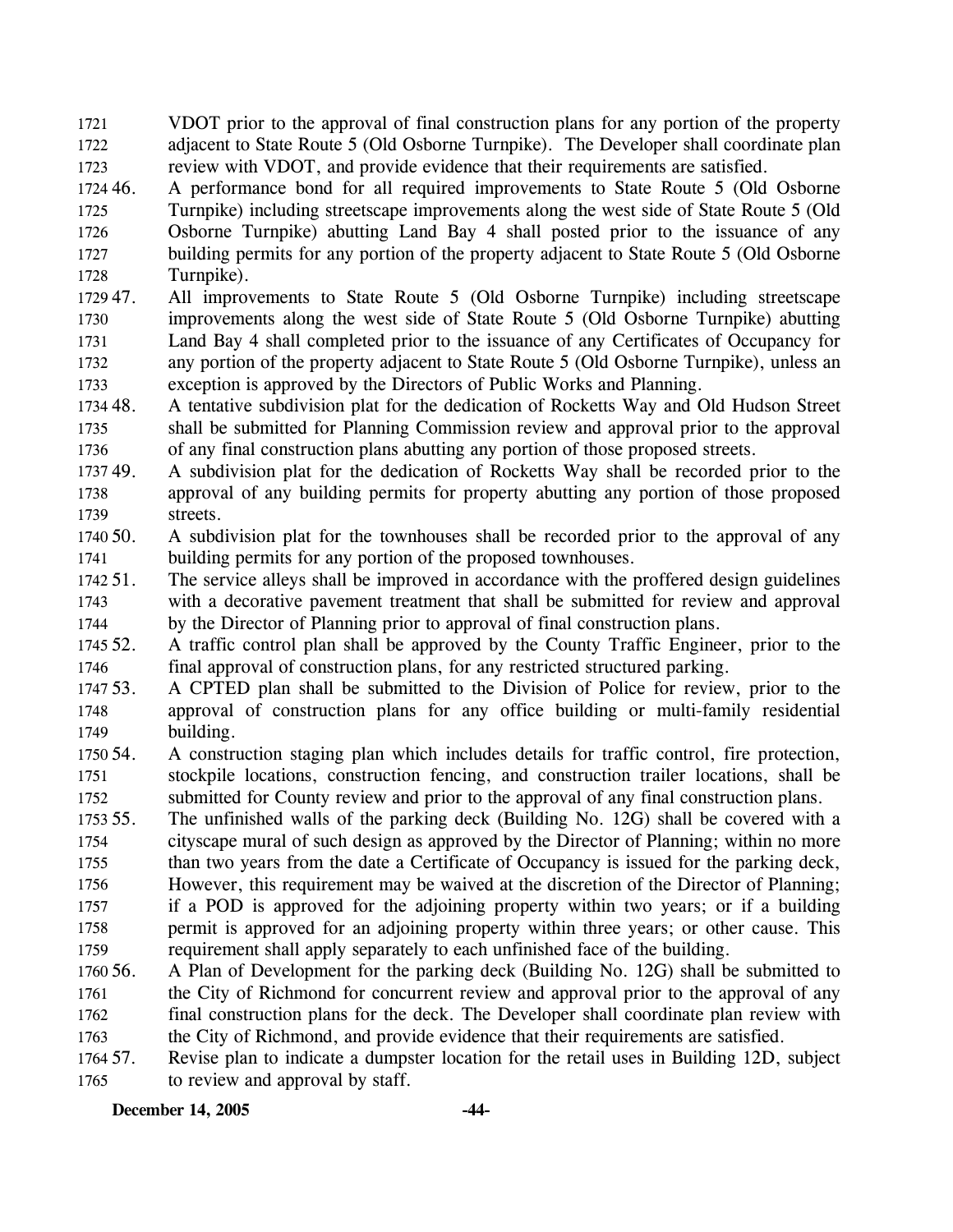1766 58. 1767 58. Revise plan to indicate off-street loading access for the retail uses in Building 12D, subject to review and approval by staff.

1768 59. 1769 1770 Revise architectural plan for  $1<sup>st</sup>$  floor loft units in Building 12D to either have more residential character or to substitute business use consistent with the proposed architectural character, subject to review and approval by staff.

Mr. Chairman, the last case on our agenda is on page 28, subdivision 1773 Short Pump Place (December 2005 Plan). 1772 Mr. O'Kelly -

1774

1771

## 1775 **SUBDIVISION**

1776

Short Pump Place (December 2005 Plan) Pouncey Tract Road

**Bay Design Group, P.C. for Target Golf of Richmond, Inc. and Pouncey Tract Development, LLC:** The 11.9331-acre site proposed for a subdivision of 52 residential homes for sale is located on the east side of Pouncey Tract Road, approximately 80 feet north of I-64 on parcel 740-764-5065. The zoning is RTHC, Residential Townhouse District (Conditional). County water and sewer. **(Three Chopt) 52 Lots** 

1777

Is there anyone here in opposition to this case, subdivision Short Pump 1779 Place (December 2005 Plan)? No opposition. Mr. Kennedy, again. 1778 Mr. Archer -1780

Good morning, again. The subdivision plat before you proposes 52 1782 units. It's a little bit different from the proffered plan. I'm going to go back to that proffered 1783 plan so that you can see what the difference is. There are actually these three additional units, 1784 here (referring to rendering), which are proposed. Here is the proffered plan and instead of 1785 having just three units they have six units, so they have increased from the proffered plan by 1786 three additional units. It was authorized by the proffers. The proffers actually authorizes a 1787 total of 52 units which as I said the plan needs to be approved by the Planning Commission. 1788 The proffers also indicate that the BMP pond, which is in this location, here (referring to 1789 rendering), which has now been reduced in size, needs to have a fountain and be designed as 1790 an amenity. Staff was concerned that, with that as far as the design of the plan, because of the 1791 fact that they have reduced the area available to it, the developer has indicated that there will 1792 be landscaping around the pond and that there will be benches and they will make sure that 1793 there is an amenity. The plan does return back to the Planning Commission for POD 1794 approval, so that assurance will have to be met at that time. We have asked that the developer, 1795 actually have someone make that statement for the record, so that we have assurance for the 1796 Planning Commission that the pond itself will not just be a hole in the ground but will actually 1797 be an amenity to this facility as proffered. 1781 Mr. Kennedy -

1798

 We should indicate that on the plan itself, the new plan. The pond is surrounded by roads. The sign indicates it on this plan, but I'll go back to the earlier plan. It's surrounded by roads, the pond is in this area, here. And, instead of guardrails they are going to have post and chains basically to make it more residentially attractive. But, it does require vehicle protection and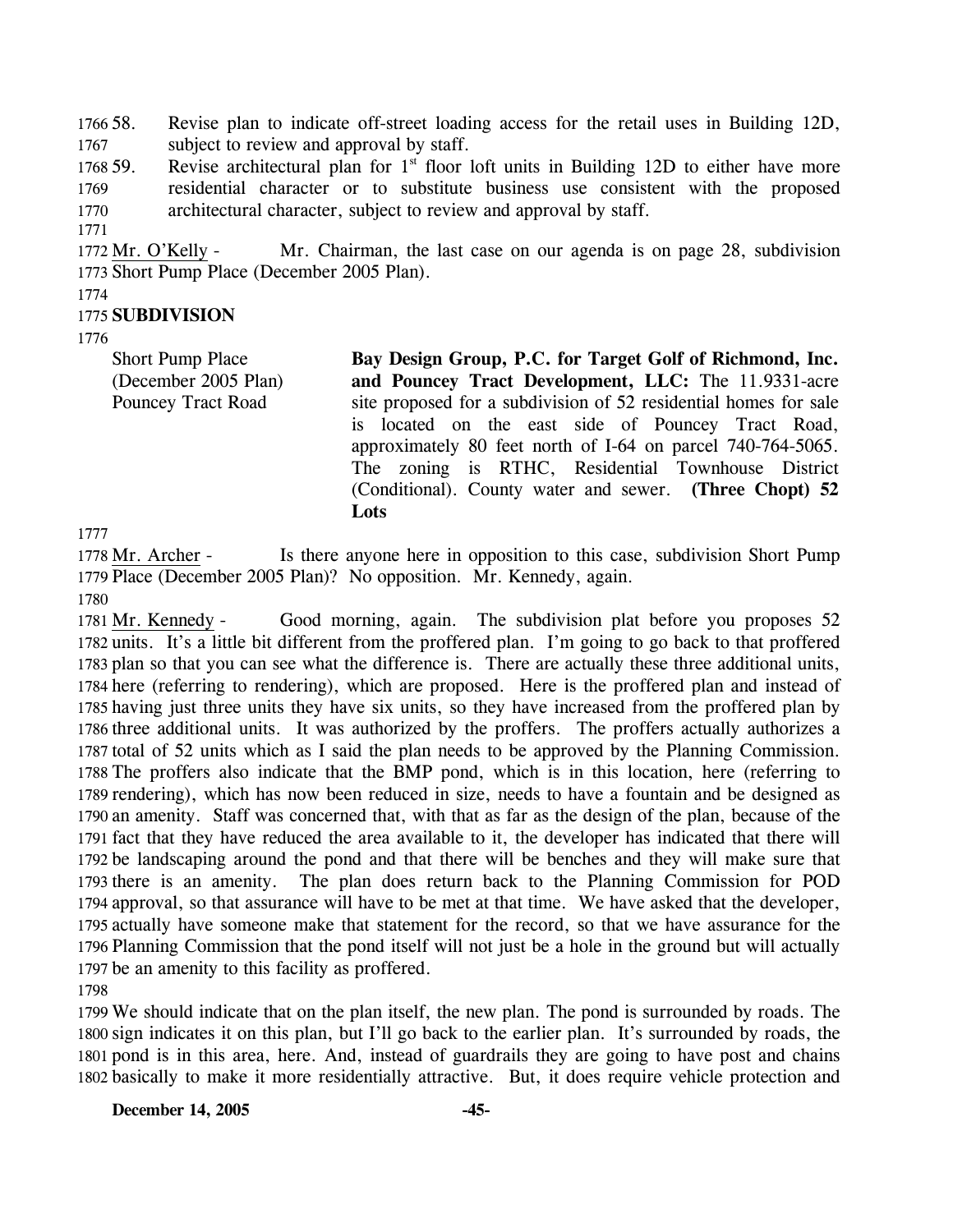the pond will be design in accordance with Public Works Safety Design standards with a safety bench. Slight slopes so it won't be, you know, steep slopes. It will be 4 to 1 slopes, a safety bench and will have a fountain. I believe the engineer is here to make representation to the fact that it will be attractively designed. 1807

Good morning, I'm Dan Caskie with Bay Design Group. We do intend 1809 on making that an amenity of the community. We plan to do quite a bit of plantings around 1810 there, probably a lot of ornamental trees. This is going to be a very upscale community so it's 1811 really a necessity to not leave it as a standard BMP would look. We will have a fountain in it. 1812 We actually intend on having an area around the pond, behind the curb line to...it may be a 1813 grass area but it may be pavers or something like that to be able to walk around to have the 1814 residents be able to walk around it and there may be some decorative fencing as well. So, 1815 that's the intent. 1808 Mr. Caskie -

1816

Okay. Thank you, Mr. Caskie. Are there questions for Mr. Kennedy or 1818 Mr. Caskie? 1817 Mr. Archer -

1819

Mr. Caskie, you know I'm glad you addressed that. I had spoken to Larry Horton yesterday and yes it is going to be very upscale. You guys have added some 1821 1822 additional buildings since your first rendering, which is in the amount that you could, and I 1823 didn't have a problem with that. But, being upscale, he also told me that the pond, the original 1824 calculations of the pond or the rendering of the pond, it will actually be smaller. The BMP 1825 will be smaller which will allow you all to put the pedestrian friendly and actually make it 1826 more appealing to sitting out there and walkways and so forth. 1820 Mr. Branin -

1827

That's correct and we will provide benches and the necessary implements 1829 to do that. If we need to widen the pond or widen the walkways in some areas, we ought to be 1830 able to do that. It's a tight fit but.... 1828 Mr. Caskie -

1831

It's a tight fit but you also have the ability, it doesn't have to be a perfect 1833 oval, you can kidney shape it. It's about the volume and if you do change the actual design of 1834 the pond you will be able to create more pleasant areas. 1832 Mr. Branin - $18355$ 

| 1835                |                                                                                    |
|---------------------|------------------------------------------------------------------------------------|
| 1836 Mr. Caskie -   | That is correct.                                                                   |
| 1837                |                                                                                    |
| 1838 Mr. Branin -   | And I voiced my concerns to him as I will to you.                                  |
| 1839                |                                                                                    |
| 1840 Mr. Caskie -   | Right. And our intent is to make is like a pocket park, really.                    |
| 1841                |                                                                                    |
| 1842 Mr. Branin -   | Right. Okay. Thank you.                                                            |
| 1843                |                                                                                    |
| 1844 Mr. Kaechele - | Just for clarification on the road on the eastern end of the property. That        |
|                     | 1845 can be extended to the road running along the northern edge at a future time? |
| 1846                |                                                                                    |
| 1847 Mr. Caskie -   | The road on the eastern part of the property?                                      |
|                     |                                                                                    |

**December 14, 2005 -46-**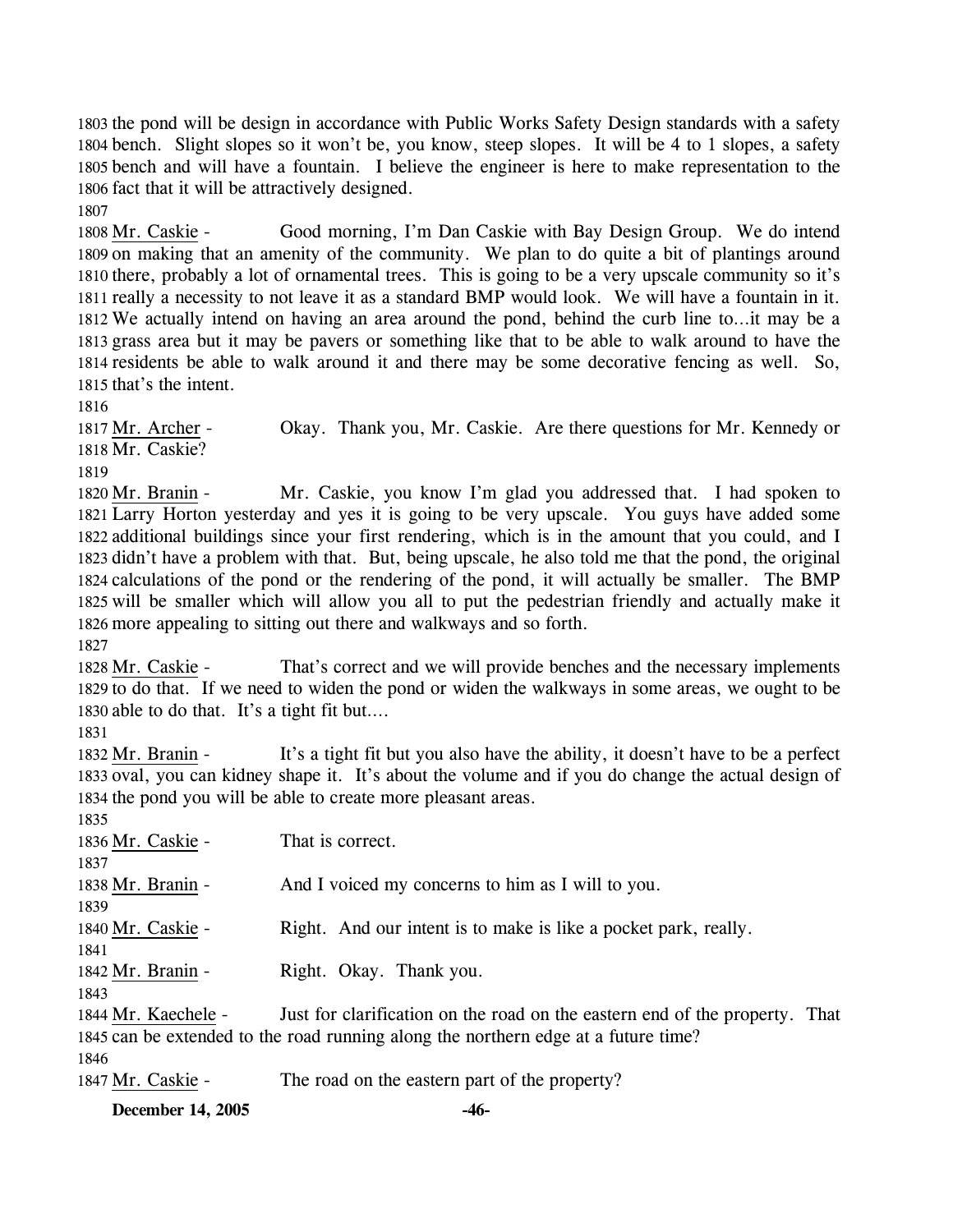1848

1849 Mr. Kaechele - Yes.

1850

Yes, we are setting this up to extend into the VDOT parcel in the event 1852 that that becomes available. 1851 Mr. Caskie -

1853

Mr. Caskie, during the rezoning of this property there was some 1855 discussion, perhaps later on that I personally had with Mr. Horton, who indicated that this 1856 would probably be a gated community. 1854 Mr. O'Kelly -

1857

1858 Mr. Caskie - We are trying to do that. That's true.

1859

Good. Those details, since they are private roads, can be worked out 1861 with the plan of development application. 1860 Mr. O'Kelly -

1862

Yes, sir, and that is the intent to come in right before the first building 1864 and put some type of automatic gate. 1863 Mr. Caskie -

1865

Mr. Caskie, are you aware that the widening of Pouncey Tract and the 1867 right-of-way of Pouncey Tract with VDOT, they had conveyed to me as well that there will 1868 be... there full intent is to make it a gated community whether they have to come in almost 1869 where the buildings are and create a gated area in there. The first concern I had was stacking 1870 traffic up on Pouncey Tract of neighbors trying to get into their gated community or stacking 1871 up trying to get out onto Pouncey Tract. So, that is what we are addressing, currently. 1866 Mr. Branin -

1872

That certainly is an issue, and we will have our own turn lane onto 1874 Pouncey Tract and if we have to have the gates open at rush hour or if we need to do 1875 something like that where they don't close at certain times of the day, we can certainly arrange 1876 that. 1873 Mr. Caskie -

1877

Okay. Are there any more questions? Thank you, gentlemen. Mr. 1879 Branin. 1878 Mr. Archer -

1880

Mr. Chairman, I move to approve Short Pump Place with the standard 1882 conditions for subdivision served by public utilities and the additional conditions Nos. 13 and 1883 14 listed on the agenda. 1881 Mr. Branin -

1884

1885 Mr. Jernigan - Second.

1886

The motion was made by Mr. Branin and seconded by Mr. Jernigan. All 1888 in favor say aye...all opposed say nay. The motion passes. 1887 Mr. Archer -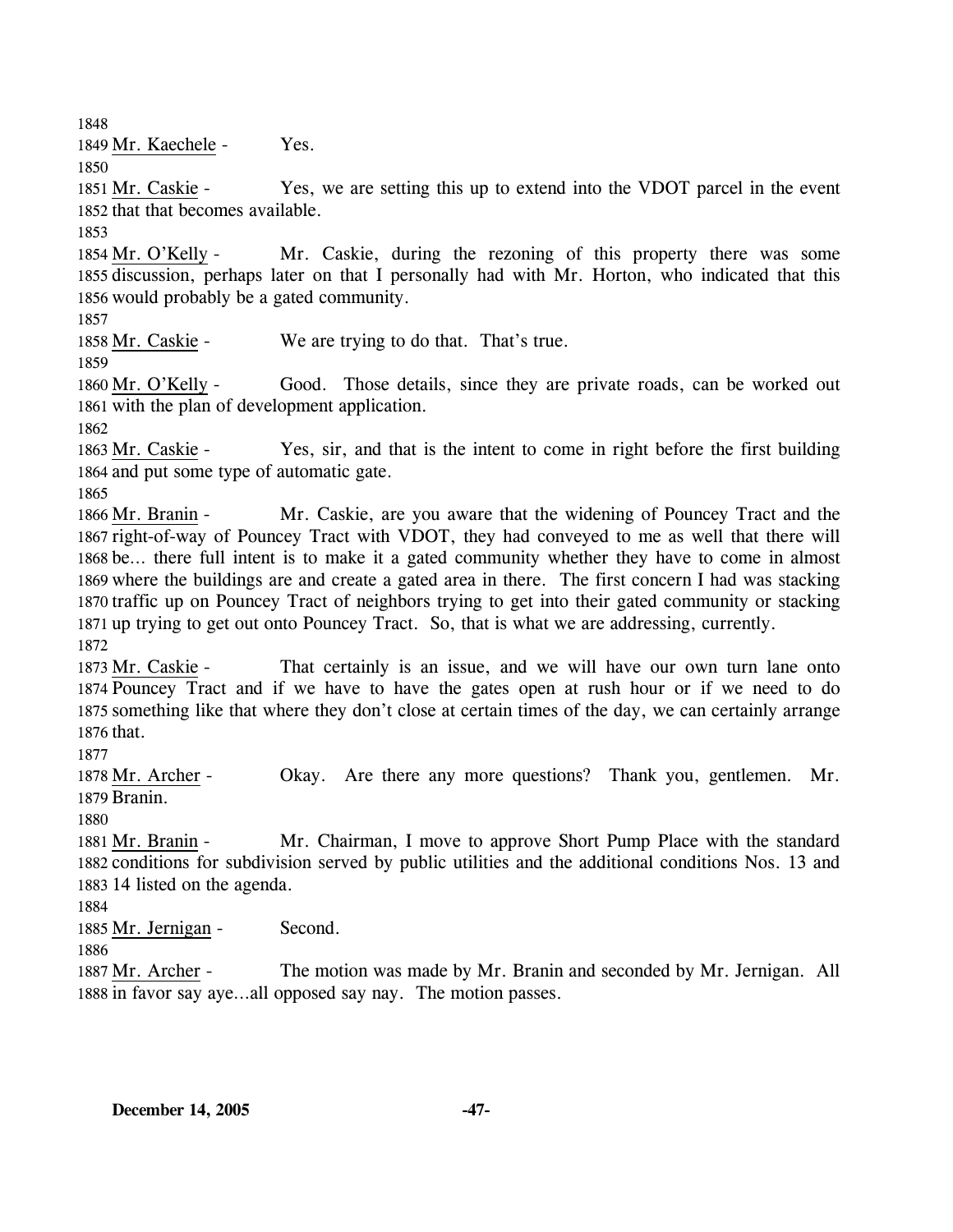1889 The Planning Commission granted conditional approval to subdivision Short Pump Place 1890 (December 2005 Plan) subject to the standard conditions attached to these minutes for 1891 developments of this type, the annotations on the plans and the following additional conditions: 1892 1893 13. 1894 1895 14. 1896 1897 1898 1899 1900 1901 1902 1903 The proffers approved as part of zoning case C-66C-05 shall be incorporated in this approval. 14. Any future building lot containing a BMP, sediment basin or trap and located within the buildable area for a principal structure or accessory structure, may be developed with engineered fill. All material shall be deposited and compacted in accordance with the Virginia Uniform Statewide Building Code and geotechnical guidelines established by a professional engineer. A detailed engineering report shall be submitted for the review and approval by the Building Official prior to the issuance of a building permit on the affected lot. A copy of the report and recommendations shall be furnished to the Directors of Planning and Public Works. 1904 Mr. Archer - All right, Mr. Secretary, I think we have another item on the agenda. 1905 1906 Mr. O'Kelly - Mr. Chairman, might I make a suggestion, Mr. Chairman? 1907 1908 Mr. Archer - Sure. 1909 Perhaps the Planning Commission could consider the minutes before we 1911 begin the public hearing. Maybe take a short break after approving the minutes and I will have 1912 to move to the podium to address the Commission with the public hearing. 1910 Mr. O'Kelly -1913 1914 Mr. Archer - All right. That will be fine. 1915 1916 **APPROVAL OF MINUTES: November 16, 2005 Minutes**  1917 1918 Mr. Archer - Are there any corrections or amendments to the minutes? I have none. 1919 1920 Mrs. Jones - I have none. 1921 1922 Mr. Archer - Mr. Jernigan? 1923 1924 Mr. Jernigan - I'm clear today, Mr. Chairman. 1925 1926 Mr. Archer - All right. May we have a motion? 1927 1928 Mrs. Jones - I move that we accept the minutes as delivered. 1929 1930 Mr. Jernigan - Second.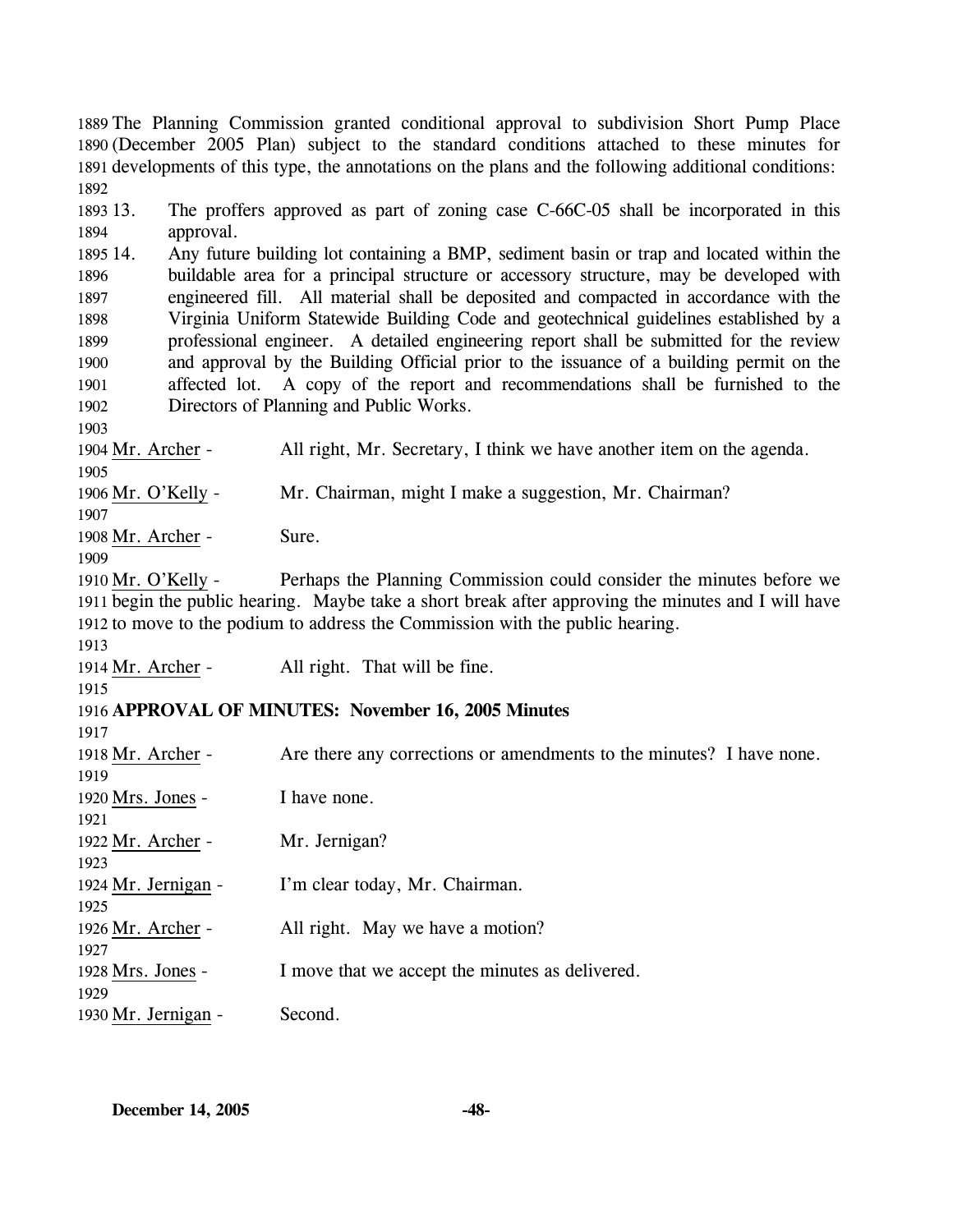The motion was made by Mrs. Jones and seconded by Mr. Jernigan to 1932 approve the November 16, 2005, minutes. We will take a five or 10-minute break to allow 1933 Mr. O'Kelly time to set up for his presentation. 1931 Mr. Archer -1934 1935 Mr. O'Kelly - Thank you, Mr. Chairman. 1936 1937 **AT THIS TIME THE PLANNING COMMISSION TOOK A BREAK AND THEN**  1938 **RESUMED THE MEETING.**  1939 1940 **PUBLIC HEARING: Zoning Ordinance Amendment pertaining to the permitted location of**  1941 **accessory buildings and structures on a lot or parcel in the A-1 Agricultural and Residential**  1942 **Districts.**  1943 1944 Mr. Archer - The Planning Commission will now reconvene. 1945 1946 Mr. Branin - Mr. Chairman, I would like to thank Mrs. Jones for the Christmas treats. 1947 1948 Mr. Kaechele - Oh, is that where these came from. 1949 1950 Mrs. Jones - You are very welcome, Mr. Branin. Merry Christmas. 1951 Mrs. Jones, you do understand that when you do things like that it becomes 1953 a precedent. We will expect that every year. 1952 Mr. Archer -1954 1955 Mrs. Jones - I know. I'm new, I'm learning. 1956 1957 Mr. Archer - A little something for Easter maybe. 1958 1959 Mrs. Jones - We'll see. 1960 1961 Mr. Archer - All right, Mr. O'Kelly. 1962 Mr. Chairman, members of the Planning Commission, this Public Hearing 1964 is for your consideration for an amendment to the Zoning Ordinance pertaining to the permitted 1963 Mr. O'Kelly -

1965 location of accessory buildings and structures, including swimming pools, on a residential lot. 1966 The current ordinance permits such location only in the rear yard. The past practices allowed 1967 accessory buildings to be placed in other yards, sides and fronts, with approval of a variance by 1968 the Board of Zoning Appeals. Up until this past year, this type of variance was routinely 1969 approved by the Board of Zoning Appeals, and I have an example on the screen of a list of 47 1970 variance applications which were considered, from 1997 up until 2005 for a variety of accessory 1971 structures, either pools inside yards, detached garages in side and front yards, other accessory 1972 structures such as gazebos or utility buildings and things of that nature which were approved in 1973 sides and front yards. Of the 47 applications considered during that period of time, more than 90% of those were approved by the Board of Zoning Appeals. 1974 1975

**December 14, 2005 -49-**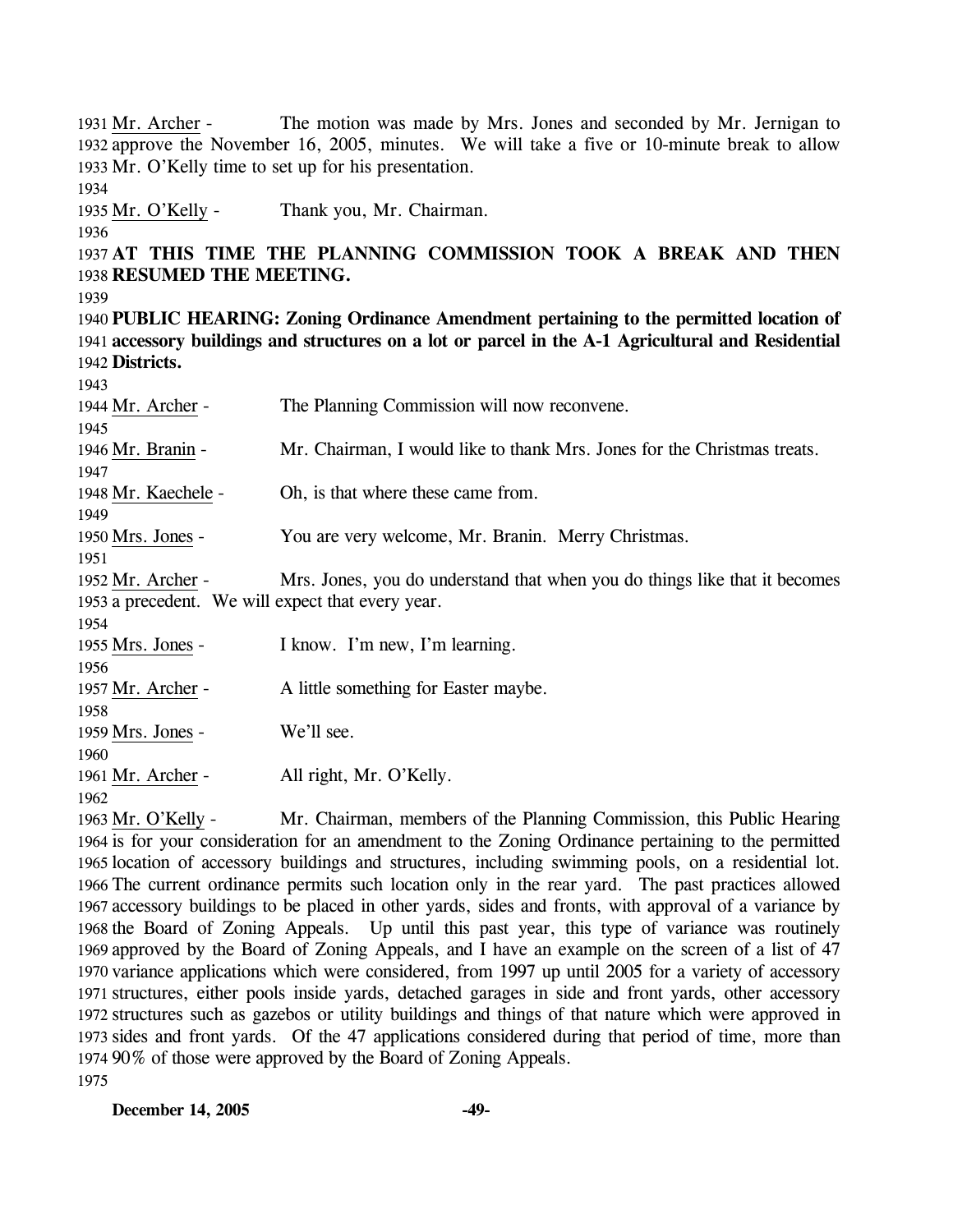Due to the recent ruling in the Cochran Decision by the Virginia Supreme Court, now a Board of Zoning Appeals has no option but to deny any application for a variance that would allow any type of structure or pool in the side or front yard. The Board of Zoning Appeals, according to the Supreme Court, is limited in granting any type of variance unless it would deny all reasonable use of the property taken as a whole. So, as long as a homeowner has the enjoyment of their home, if they want to make additions to the property, that are not in conformance with the Zoning Ordinance, they do not have the ability now to apply for a variance in order to allow the accessory building because they have otherwise use of their property as a single-family home. 1984

 In an effort to provide citizens some relief, and allow the Board of Zoning Appeals some flexibility in considering exceptions, the Board of Supervisors has requested the Planning Commission to adopt a resolution initiating this process which we are here for today, which would permit the location of accessory buildings and structures in a side or front yard with approval of a Conditional Use Permit. I do have copies of the proposed ordinance if any Commission members need another copy.

1991 1992 Mr. Archer - I think we all have a copy, Mr. O'Kelly. 1993 1994 Mr. O'Kelly - Everyone has a copy? 1995 1996 Mr. Archer - Yes. 1997

So, what we are suggesting today is a simple amendment to change the 1999 process for handling these various requests from a Variance procedure to a Provisional Use 2000 procedure. If I might just give you an overview of the powers of the BZA, for the record, I will 2001 just state those to you, Mr. Chairman. The powers of the BZA are to hear and decide appeals 2002 from any requirement decision ordered or determination made by an administrative officer in the 2003 administration or enforcement of the Zoning Ordinance. So they have the right to hear appeals 2004 from decisions made by any administrative officer in regard to enforcing the Zoning Ordinance of 2005 Henrico County. They also have the authority to authorize variance from the terms of the Zoning 2006 Ordinance, although, due to the Cochran Decision we know that that authority is now limited. 2007 The Board of Zoning Appeals also has the power to hear and decide appeals from the decisions of 2008 the Zoning Administrator. They also have the authority to hear and decide applications for 2009 Conditional Use Permits. The Board has granted the Board of Zoning Appeals that authority to 2010 hear cases for Conditional Use Permits. And the Board of Zoning Appeals, in the past, has 2011 routinely considered Use Permits for sand and gravel operations, for just a number of different 2012 type of uses. So, what staff is proposing, with just a simple amendment, is in keeping with the 2013 powers that the BZA currently has. 1998 Mr. O'Kelly -

2014

 In considering a Conditional Use Permit, the BZA needs to determine that the use will not adversely affect the health, safety or welfare of persons residing or working on the premises or in the neighborhood; will not unreasonably impair inadequate supply of light and air to adjacent property nor increase congestion in the streets; nor increase public danger from fire or otherwise unreasonably affect public safety; nor impair the character of the district or adjacent districts; nor be incompatible with the general plans and objectives of the official Land Use Plan of the County;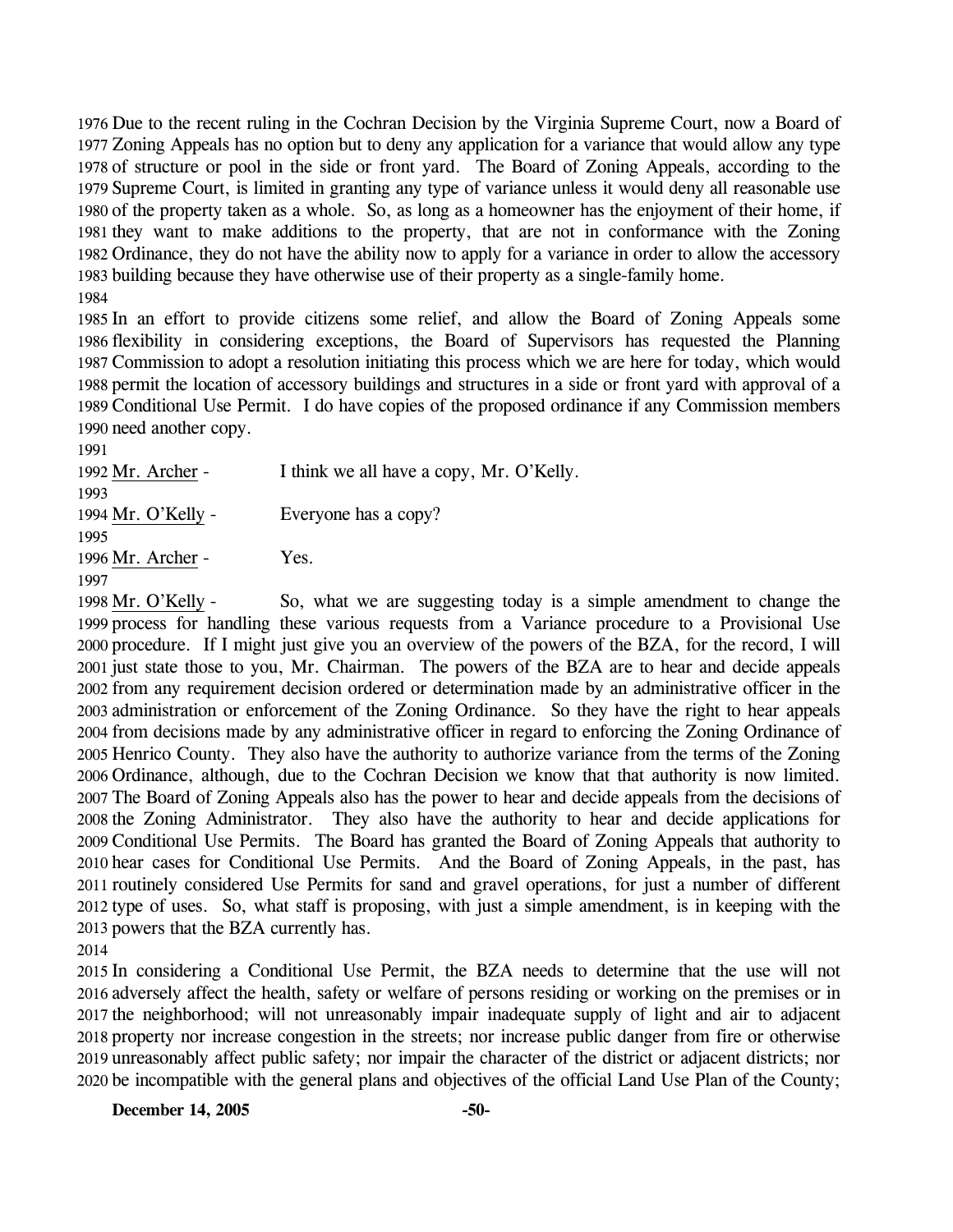2021 nor be likely to reduce or impair the value of buildings or properties in surrounding areas. 2022

 In deciding what conditions to impose on a permit, the BZA considers the following factors: In those instances where the Board finds a proposed use may be likely to have an adverse effect, the Board shall determine whether such effect can be avoided by the imposition of any special requirements or conditions with respect to location, design, construction, equipment, maintenance or operation in addition to those conditions, expressly stipulated in the Zoning Ordinance for that particular use.

2029

2030 Mr. Chairman, this is a simple to change to procedures but one that we believe will benefit the 2031 citizens of Henrico County in the long run. I'll be happy to answer any questions.

2032

All right. Are there any questions for Mr. O'Kelly by Commission members? And, may I remind everyone that this is a public hearing. If there is anyone in 2034 2035 audience that would like to speak to this issue, you are certainly welcome to do so. Mr. 2036 O'Kelly, this will probably be very rarely used. If it comes up to be a Conditional Use Permit 2037 does that have to come before the Planning Commission? 2033 Mr. Archer -

2038

No, sir. The State Code provides the Board of Zoning Appeals with the 2040 authority to hear Conditional Use Permits. 2039 Mr. O'Kelly -

2041

Is there any instance in which it would come before the Planning 2043 Commission, you think, or unless it is part of the subdivision? 2042 Mr. Archer -

2044

Currently, as you know, Mr. Chairman, with the plan of development, 2046 the Planning Commission many times considers Special Exceptions and Use Permits as part of 2047 the POD process and we have that authority in the Zoning Ordinance. 2045 Mr. O'Kelly -

2048

2049 Mr. Archer - Okay.

2050

But other than that, these types of accessory buildings and structures to 2052 be located on a residential lot would be handled by the Board of Zoning Appeals. 2051 Mr. O'Kelly -

2053

I have something, if you don't mind. This will not effect any change 2055 when ownership of the property changes, correct, if the Conditional Use Permit goes on with  $2056$  the land? 2054 Mrs. Jones -

2057

2058 Mr. O'Kelly - The use permit runs with the property.

2059

I know there have been several cases in my particular district and this is 2061 one of these situations where a case-by-case assessment is really the common sense thing to do. 2062 There are many parcels that just don't lend themselves to the existing Zoning Ordinance 2063 because you just can't do anything with the way the property has been developed. So, this 2064 gives, I think, what is our job and that is to be responsive to the needs of the citizens. 2060 Mrs. Jones -2065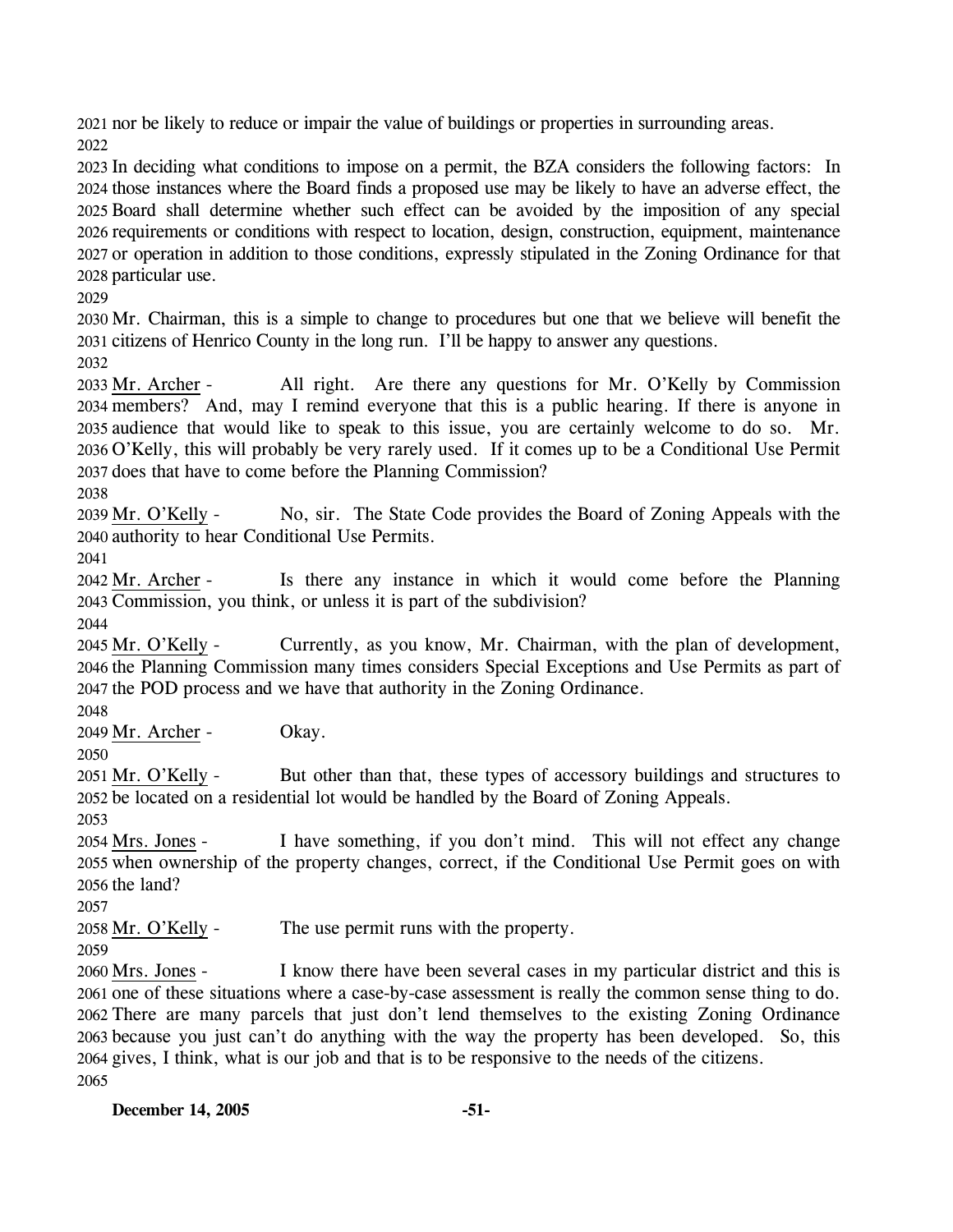2066 Mr. O'Kelly - Thank you. 2067 2068 Mr. Archer - Are there any further questions or discussions? 2069 I would like to make a comment, Mr. Chairman. With the Supreme 2071 Court decision limiting flexibility of the BZA, I think that, also being one of the sponsors with 2072 Mrs. O'Bannon, to ask for this ordinance amendment, to give our citizens more opportunity to 2073 utilize their property and under rare conditions, this is the best way to do it. While I can't vote 2074 on this proposal today, when it comes before the Board, it's something I think we need badly. 2070 Mr. Kaechele -2075 2076 Mr. Archer - Thank you for that observation, Mr. Kaechele. 2077 Depending on your vote today, Mr. Chairman, the earliest that this could 2079 come before the Board of Supervisors would be at their January 24, 2006, meeting. But, 2080 really the scheduling of that is up to the County Manager's Office but that is the earliest date 2081 that it could be heard. 2078 Mr. O'Kelly -2082 2083 Mr. Archer - Which would allow another opportunity for public input, if there is any. 2084 2085 Mr. O'Kelly - Yes, sir. 2086 All right. Members of the Commission, what is your pleasure? We 2088 need a motion on the proposed Zoning Ordinance Amendment. 2087 Mr. Archer -2089 Mr. Chairman, I would like to make a motion to approve the proposed 2091 Zoning Ordinance Amendment for location of accessory buildings and structures on residential 2092 lots. 2090 Mr. Jernigan -2093 2094 Mr. Branin - Second. 2095 The motion was made by Mr. Jernigan and seconded by Mr. Branin to 2097 recommend the proposed zoning ordinance amendment to the Board of Supervisors. All in 2098 favor say aye...all opposed say nay. The motion passes. 2096 Mr. Archer -2099 2100 The Planning Commission approved the proposed Zoning Ordinance Amendment for location 2101 of accessory buildings and structures on a lot to the Board of Supervisors. 2102 2103 Mr. Archer - Mr. O'Kelly, thank you for that presentation. 2104 Mr. Chairman, I would like to take this opportunity to wish staff a happy 2106 holiday, Merry Christmas. And, also thank them for putting up with me for my first year. 2105 Mr. Branin -2107 2108 Mrs. Jones - We all should say that. And I would also like to take this opportunity to thank my fellow 2110 Commissioners, again, for putting up with me. 2109 Mr. Branin -

**December 14, 2005 -52-**